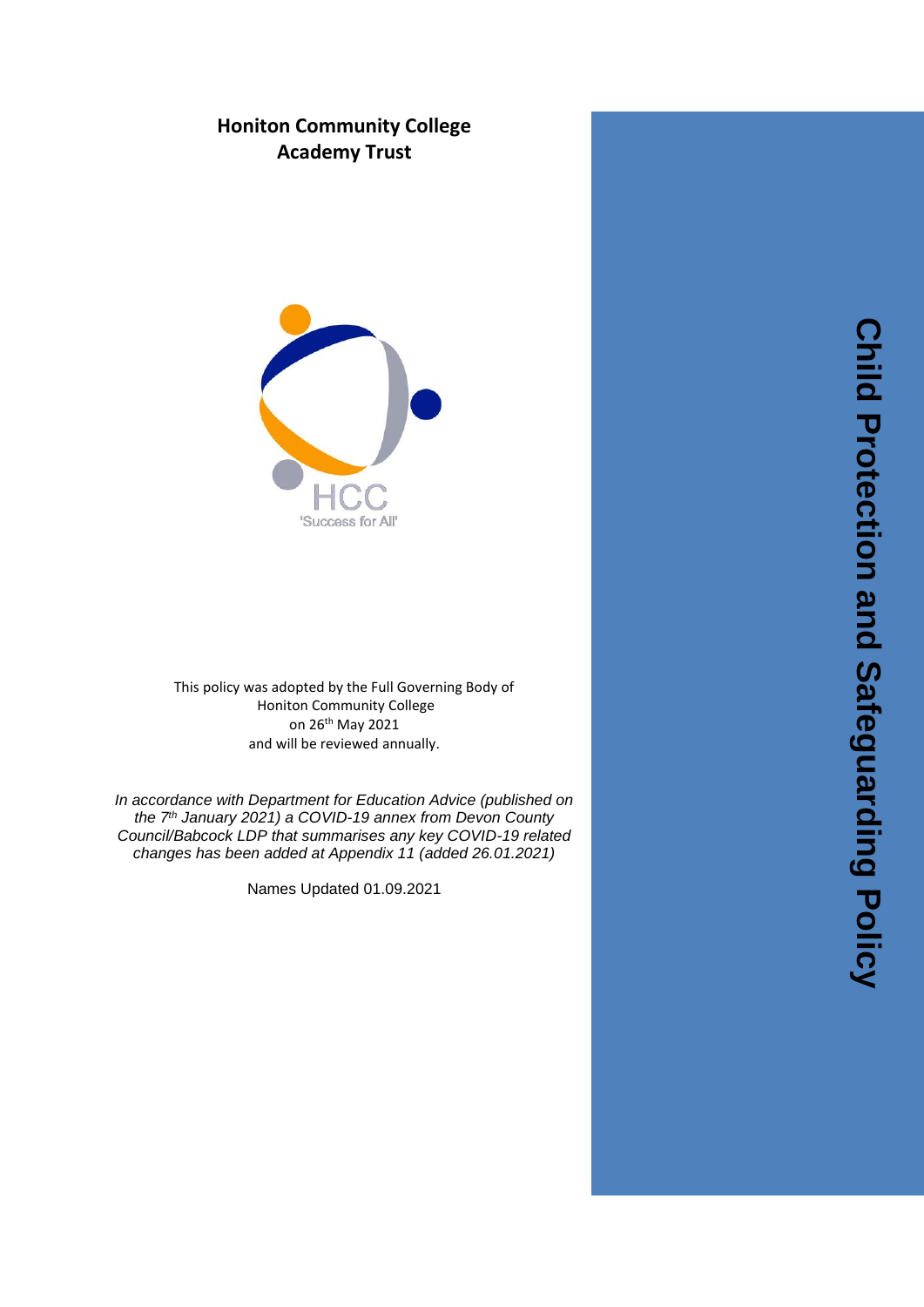# **Contents**

| <b>Safeguarding Statement</b>               | Page 4  |
|---------------------------------------------|---------|
| Key personnel                               | Page 5  |
| Terminology                                 | Page 5  |
| 1. Introduction                             | Page 5  |
| 2. Policy Principles                        | Page 5  |
| 3. Policy Aims                              | Page 6  |
| 4. Values                                   | Page 6  |
| 5. Safe College, Safe Staff                 | Page 7  |
| 6. Roles and Responsibilities               | Page 8  |
| 7. Confidentiality                          | Page 11 |
| 8. Child Protection Procedures              | Page 11 |
| 9. Children who are particularly vulnerable | Page 14 |
| 10. Anti-Bullying / Cyberbullying           | Page 15 |
| 11. Racist Incidents                        | Page 15 |
| 12. Radicalisation and Extremism            | Page 15 |
| 13. Domestic Abuse                          | Page 16 |
| 14. Child Sexual Exploitation (CSE)         | Page 16 |
| 15. Female Genital Mutilation (FGM)         | Page 17 |
| 16. Forced Marriage                         | Page 17 |
| 17. Honour based Violence                   | Page 18 |
| 18. One Chance Rule                         | Page 18 |
| 19. Mental Health                           | Page 18 |
| 20. Private Fostering Arrangements          | Page 19 |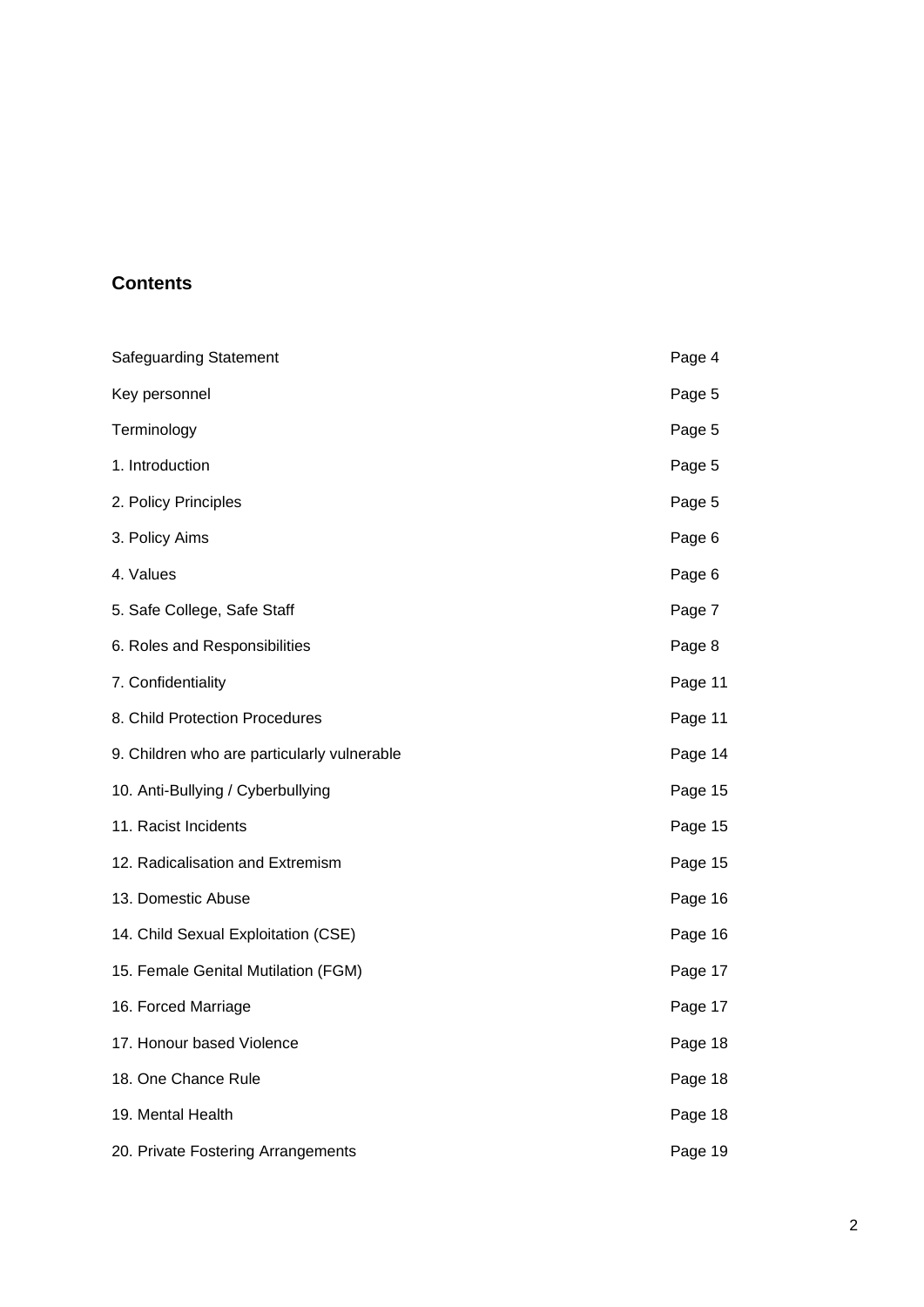| 21. Looked After Children                                      | Page 19 |
|----------------------------------------------------------------|---------|
| 22. Children Missing Education                                 | Page 19 |
| 23. Online Safety                                              | Page 19 |
| 24. Child on child sexual violence & sexual harassment         | Page 20 |
| 25. Youth Produced Sexual Imagery (Sexting)                    | Page 21 |
| 26. Allegations against Staff                                  | Page 22 |
| 27. Whistle-blowing                                            | Page 23 |
| 28. Physical Intervention                                      | Page 24 |
| 29. Confidentiality and Information Sharing                    | Page 24 |
| 30. Linked Policies                                            | Page 25 |
| Appendix 1 - Recognising signs of child abuse                  | Page 26 |
| Appendix 2 - Sexual Abuse & Sexual Harassment                  | Page 30 |
| Appendix 3 - Child Sexual Exploitation                         | Page 32 |
| Appendix 4 - Female Genital Mutilation                         | Page 33 |
| Appendix 5 - Domestic Abuse                                    | Page 35 |
| Appendix 6 - Radicalisation and Extremism                      | Page 37 |
| Appendix 7 – What to do if you have an online safety concern   | Page 39 |
| Appendix 8 - Resources                                         | Page 40 |
| Appendix 9 - MASH contacts                                     | Page 41 |
| Appendix 10 - COVID-19 school closure arrangements for         | Page 42 |
| Safeguarding and Child Protection at Honiton Community College |         |
| Appendix 11 - CORONAVIRUS school closure arrangements for      | Page 49 |
| Safeguarding and Child Protection at Honiton Community College |         |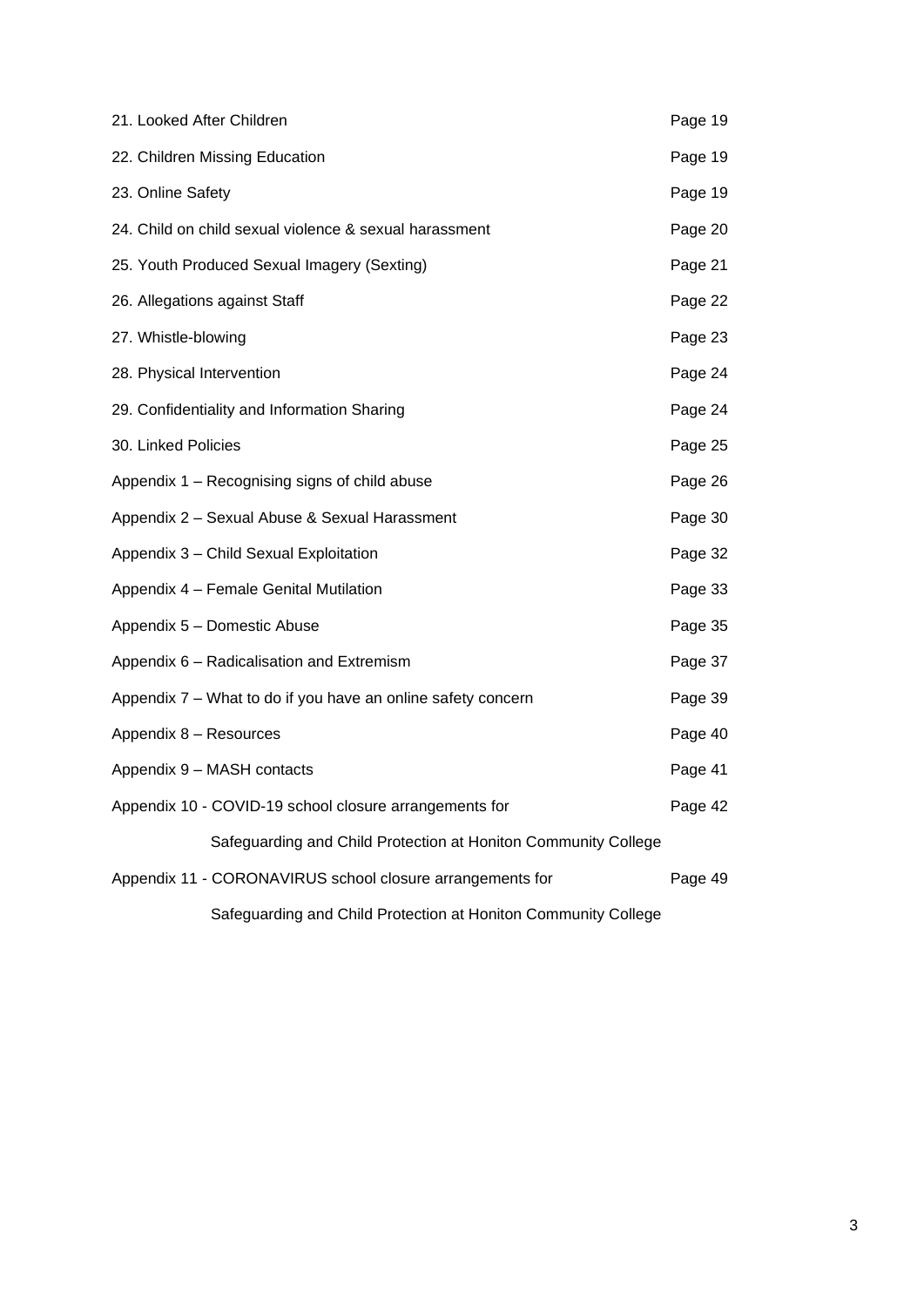## Honiton Community College Child Protection and Safeguarding Policy

| Safeguarding Governor:        | <b>Tony Smith</b> |
|-------------------------------|-------------------|
| Designated Safeguarding Lead: | Rob Robson        |
| Status & Review Cycle:        | Statutory/Annual  |
| <b>Next Review Date:</b>      | October 2021      |

#### Safeguarding Statement

Honiton Community College recognise our moral and statutory responsibility to safeguard and promote the welfare of all pupils. We endeavour to provide a safe and welcoming environment where children are respected and valued. We are alert to the signs of abuse and neglect and follow our procedures to ensure that children receive effective support, protection and justice. Child protection forms part of the College's safeguarding responsibilities.

#### Key Personnel

#### **The Designated Safeguarding Lead (DSL)\* is:** Rob Robson

Contact details: [rrobson@honitoncollege.devon.sch.uk](mailto:rrobson@honitoncollege.devon.sch.uk)

Telephone: 01404 42283

#### **The deputy DSL(s)\* is:** Clare O'Toole and Emily Meek

Contact details:

CO'Toole@honitoncollege.devon.sch.uk

EMeek@honitoncollege.devon.sch.uk

Telephone: 01404 42283

#### **The nominated child protection governor is:** Tony Smith

Contact details: SafeguardingGovernors@honitoncollege.devon.sch.uk

Telephone: 01404 42283

**The Principal is:** Glenn Smith

Contact details: gsmith@honitoncollege.devon.sch.uk

Telephone: 01404 42283

#### **The Chair of Governors is:** Tony Smith

Contact details (Clerk to Governors): [smatthews@honitoncollege.devon.sch.uk](mailto:smatthews@honitoncollege.devon.sch.uk)

Telephone: 01404 42283

\*Out of hours contact details will be made available to staff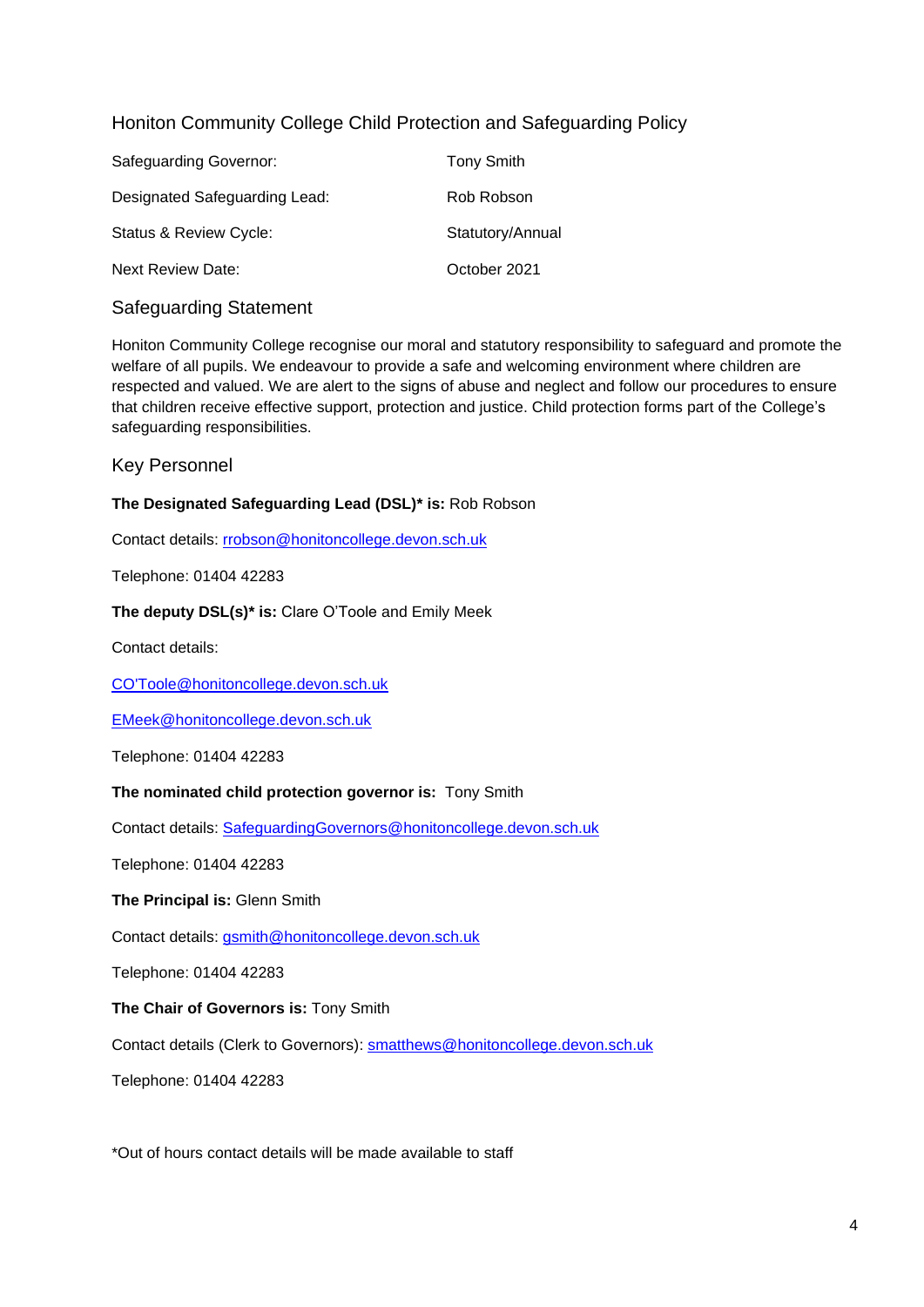# **Terminology**

Safeguarding and promoting the welfare of children is defined as:

- protecting children from maltreatment;
- preventing impairment of children's health or development;
- ensuring that children grow up in circumstances consistent with the provision of safe and effective care;
- taking action to enable all children to have the best outcomes.

Child Protection is a part of safeguarding and promoting welfare. It refers to the activity that is undertaken to protect specific children who are suffering, or are likely to suffer, significant harm.

Staff refers to all those working for or on behalf of the College, full or part time, temporary or permanent, in either a paid or voluntary capacity.

Child includes everyone under the age of 18.

Parents refers to birth parents and other adults who are in a parenting role, for example step-parents, foster carers and adoptive parents and LA corporate parents.

## 1. Introduction

#### Safeguarding legislation and guidance

The following safeguarding legislation and guidance has been considered when drafting this policy:

- Section 175 of the Education Act 2002 (maintained Colleges only)
- Section 157 of the Education Act 2002 (Independent Colleges only, including academies and CTCs)
- The Education (Independent Colleges Standards) (England) Regulations 2003 (Independent Colleges only, including academies and CTCs)
- The Safeguarding Vulnerable Groups Act 2006
- The Teacher Standards 2012
- Working Together to Safeguarding Children 2018
- Keeping Children Safe in Education 2020
- Information Sharing 2018
- What to do if you're worried a child is being abused 2015

#### 2. Policy Principles

#### The welfare of the child is paramount

- All children regardless of age, gender, culture, language, race, ability, sexual identity or religion have equal rights to protection, safeguarding and opportunities.
- We recognise that all adults, including temporary staff<sup>1</sup>, volunteers and governors, have a full and active part to play in protecting our pupils from harm and have an equal responsibility to act on any suspicion or disclosure that may suggest a child is at risk of harm.
- All staff believe that our College should provide a caring, positive, safe and stimulating environment that promotes the social, physical and moral development of the individual child.
- Pupils and staff involved in child protection issues will receive appropriate support and supervision.

<sup>1</sup> Wherever the word "staff" is used, it covers ALL staff on site, including ancillary supply and self-employed staff, contractors, volunteers working with children etc and governors.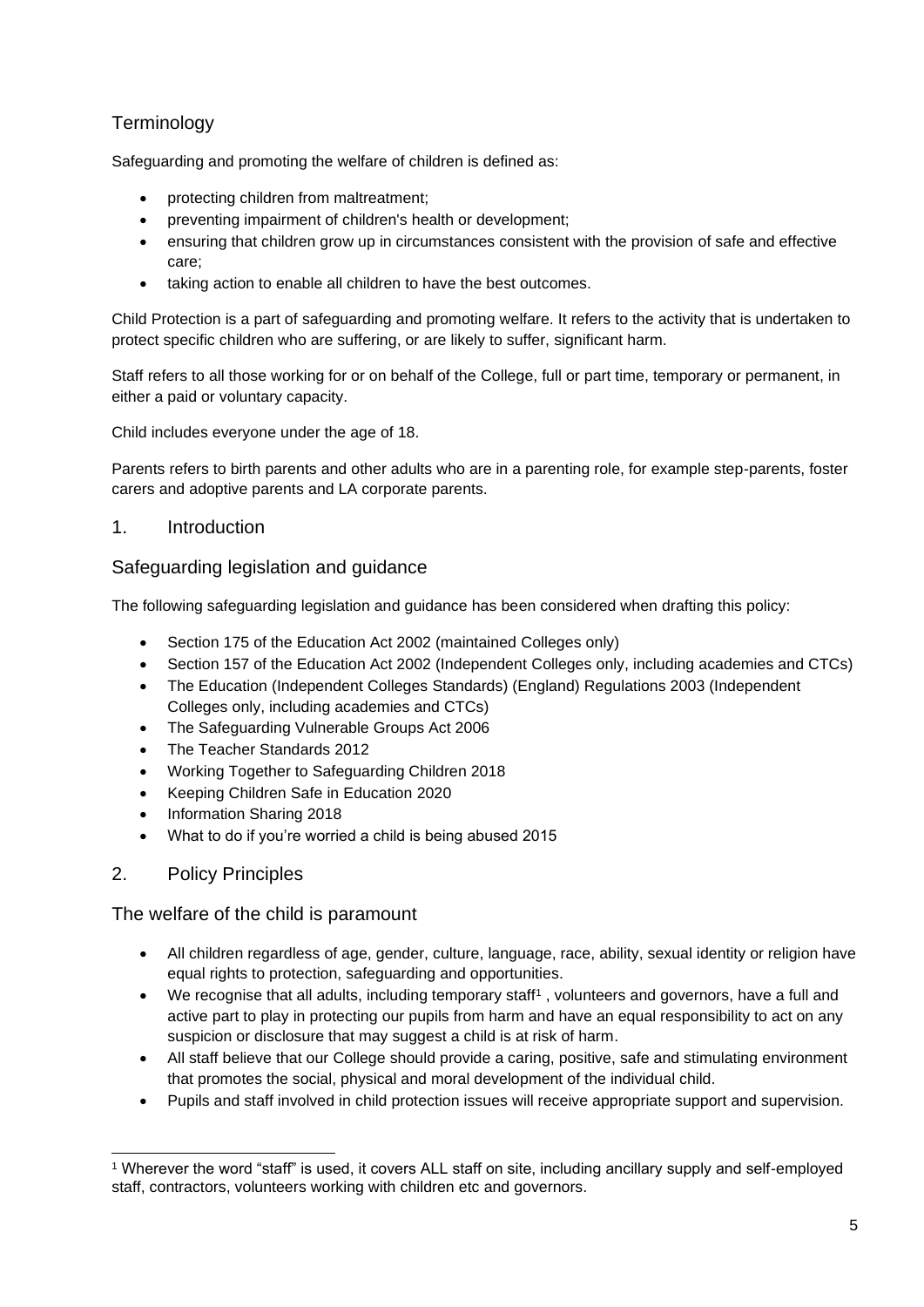## 3. Policy Aims

- Safeguarding incidents and/or behaviours can be associated with factors outside the College or college and/or can occur between children outside the College or college. All staff, but especially the designated safeguarding lead (or deputy) should be considering the context within which such incidents and/or behaviours occur. This is known as contextual safeguarding, which simply means assessments of children should consider whether wider environmental factors are present in a child's life that are a threat to their safety and/or welfare.
- To demonstrate the College's commitment with regard to safeguarding and child protection to pupils, parents and other partners.
- To support the child's development in ways that will foster security, confidence and independence.
- To provide an environment in which children and young people feel safe, secure, valued and respected, and feel confident to, and know how to approach adults if they are in difficulties, believing they will be effectively listened to.
- To raise the awareness of all teaching and non-teaching staff of the need to safeguard children and of their responsibilities in identifying and reporting possible cases of abuse.
- To provide a systematic means of monitoring children known or thought to be at risk of harm, and ensure we, the College, contribute to assessments of need and support packages for those children.
- To emphasise the need for good levels of communication between all members of staff.
- To develop a structured procedure within the College which will be followed by all members of the College community in cases of suspected abuse.
- To develop and promote effective working relationships with other agencies, especially the Police and MASH.
- To ensure that all staff working within our College who have substantial access to children have been checked as to their suitability, including verification of their identity, qualifications, and a satisfactory DBS check (according to guidance)<sup>2</sup>, and a single central record is kept for audit.

#### 4. Values

#### Supporting Children

- We recognise that a child who is abused or witnesses violence may feel helpless and humiliated, may blame themselves, and find it difficult to develop and maintain a sense of self-worth.
- We recognise that the College may provide the only stability in the lives of children who have been abused or who are at risk of harm.
- We accept that research shows that the behaviour of a child in these circumstances may range from that which is perceived to be normal to aggressive or withdrawn.
- We understand the impact on a child's mental health, behaviour and education when experiencing difficulties, abuse and/or neglect.

Our College will support all children by:

- Encouraging self-esteem and self-assertiveness, through the curriculum as well as our relationships, whilst not condoning aggression or bullying.
- Promoting a caring, safe and positive environment within the College.
- Responding sympathetically to any requests for time out to deal with distress and anxiety.
- Offering details of helplines, counselling or other avenues of external support.
- Liaising and working together with all other support services and those agencies involved in the safeguarding of children.
- Notifying MASH as soon as there is a significant concern.

<sup>2</sup> Guidance regarding DBS checks recently updated by the Protection of Freedoms Act 2012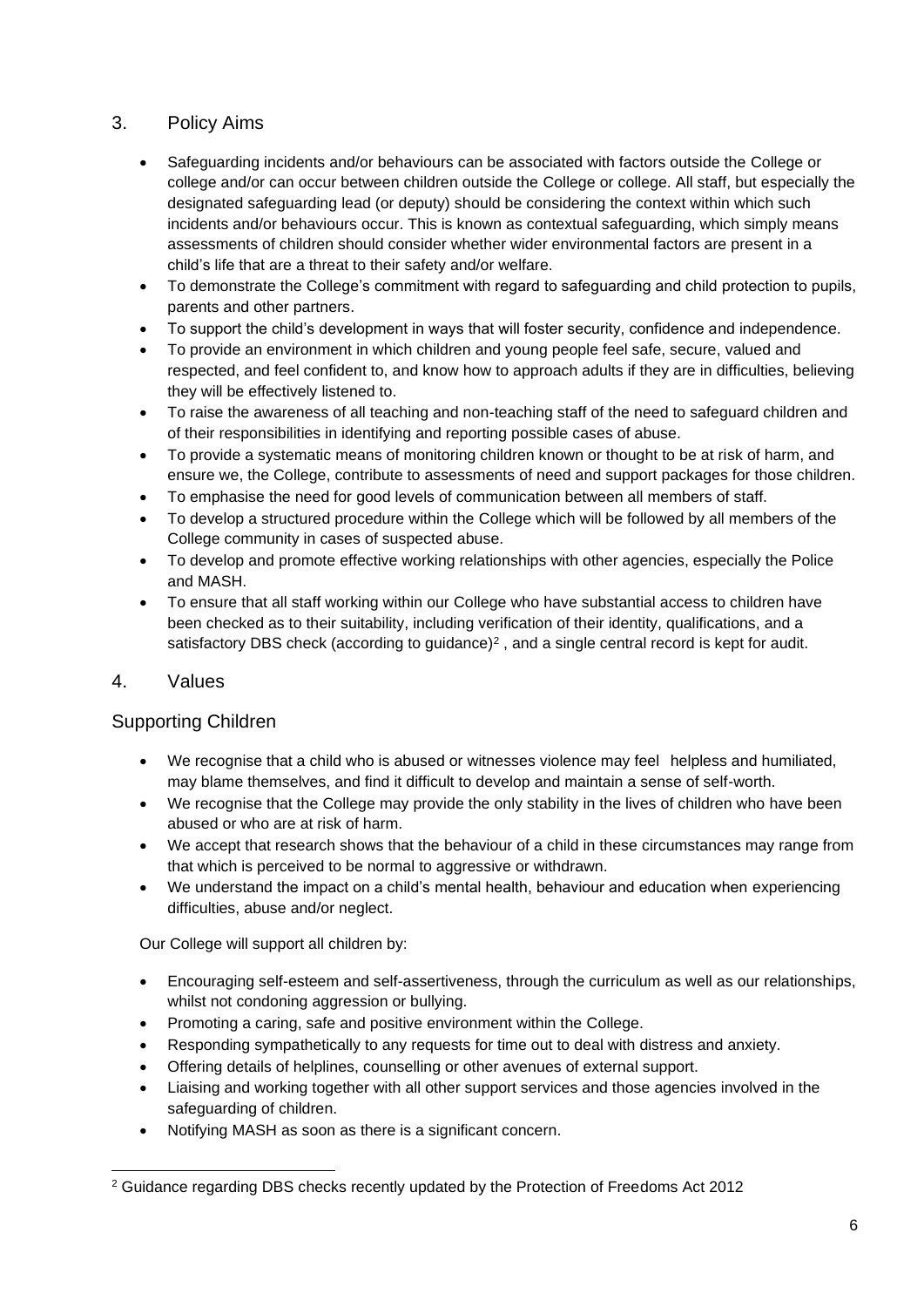- Providing continuing support to a child about whom there have been concerns who leaves the College by ensuring that appropriate information is copied under confidential cover to the child's new setting and ensuring the College medical records are forwarded as a matter of priority.
- Children are taught to understand and manage risk through our person, social, health and economic (PHSE) education and Relationship and Sex Education and through all aspects of College life. This includes online safety; and
- by accessing and utilising the necessary resources, guidance and toolkits to support the identification of children requiring mental health support, support services and assessments and the subsequent systems and processes

## Prevention / Protection

• We recognise that the College plays a significant part in the prevention of harm to our children by providing children with good lines of communication with trusted adults, supportive friends and an ethos of protection.

The College community will therefore:

- Work to establish and maintain an ethos where children feel secure, are encouraged to talk and are always listened to.
- Include regular consultation with children e.g. through safety questionnaires, participation in antibullying week, asking children to report whether they have had happy/sad lunchtimes/playtimes
- Ensure that all children know there is an adult in the College whom they can approach if they are worried or in difficulty.
- Include safeguarding across the curriculum, including PSE, opportunities which equip children with the skills they need to stay safe from harm and to know to whom they should turn for help. In particular this will include anti-bullying work, online-safety, road safety, pedestrian and cycle training. Also focussed work in Year 6 to prepare for transition to Secondary College and more personal safety/independent travel.
- Ensure all staff, pupils and parents are aware of College guidance for their use of mobile technology and have discussed safeguarding issues around the use of mobile technologies and their associated risks.

# 5. Safe College, Safe Staff

We will ensure that:

- All staff and volunteers read KCSiE Part 1 and Annex A annually and sign to say they read and understood it.
- All staff receive information about the College's safeguarding arrangements, the College's safeguarding statement, staff behaviour policy (code of conduct)<sup>3</sup>, child protection policy, behaviour policy, the safeguarding response to children who go missing from education, the role and names of the Designated Safeguarding Lead and their deputy(ies), and sign to say they have read and will abide by it.
- All staff receive safeguarding and child protection training, including online safety, at induction in line with advice from Devon Children and Families Partnership which is regularly updated (for example, via email, e-bulletins and staff meetings), as required, but at least annually.
- All members of staff are trained in and receive regular updates in online safety and reporting concerns.

<sup>&</sup>lt;sup>3</sup> The code of conduct should include acceptable use of technology, staff & pupil relationship boundaries and communications, including the use of social media.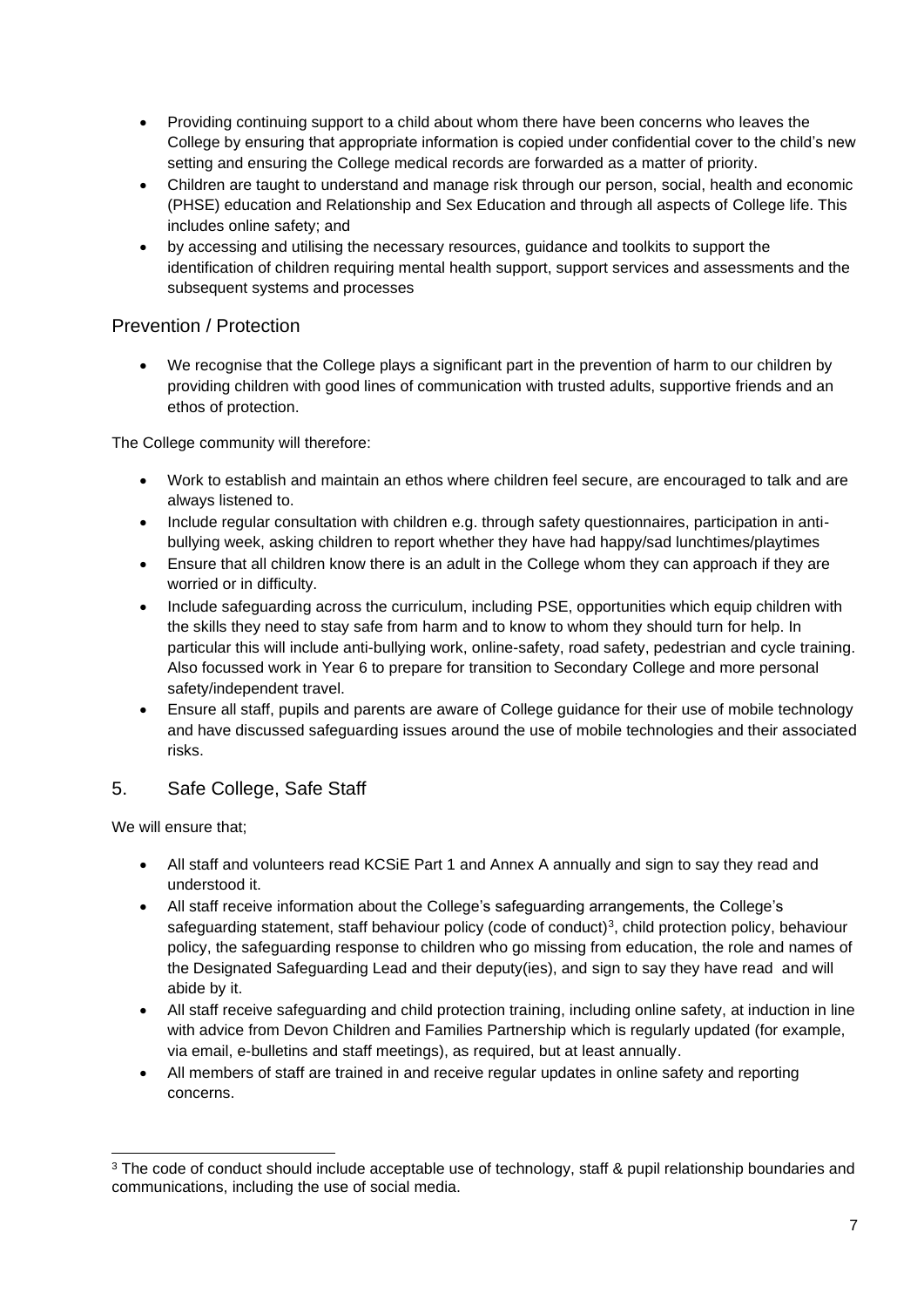- All staff and governors have regular Level 2 child protection awareness training, updated by the DSL as appropriate, to maintain their understanding of the signs and indicators of abuse.
- The child protection policy is made available via the College website or other means and that parents/carers are made aware of this policy and their entitlement to have a copy via the College handbook/newsletter/website. All parents/carers are made aware of the responsibilities of staff members with regard to child protection procedures through the publication of the Child Protection Policy and reference to it in the College's handbook.
- The College provides a coordinated offer of Early Help when additional needs of children are identified and contributes to early help arrangements and inter-agency working and plans.
- Our lettings policy will seek to ensure the suitability of adults working with children on College sites at any time, for example, by having evidence of DBS checks having been undertaken.
- Community users organising activities for children are aware of the College's Child Protection Policy, guidelines and procedures.
- The name of the designated members of staff for child protection, the Designated Safeguarding Lead and deputy(ies), are clearly advertised in the College with a statement explaining the College's role in referring and monitoring cases of suspected abuse.
- All Governors will be given a copy of Part 2 and Annex A of Keeping Children Safe in Education 2020and will sign to say they have read, understood and will abide by the information contained.

#### 6. Roles and Responsibilities

- All members of The Governing Body understand and fulfil their responsibilities, namely to ensure that there is a Child Protection and Safeguarding policy together with a staff behaviour policy (code of conduct).
- Child protection, safeguarding, recruitment and managing allegations policies and procedures, including the staff behaviour policy (code of conduct), are consistent with Devon Children and Families Partnership and statutory requirements, are reviewed annually and that the Child Protection policy is publicly available on the College website or by other means.
- All staff including temporary staff and volunteers are provided with the College's child protection policy and staff Code of Conduct.
- All staff have read Keeping Children Safe in Education (2020) Part 1 and Annex A and that mechanisms are in place to assist staff in understanding and discharging their roles and responsibilities as set out in the guidance.
- The College operates a safer recruitment procedure that includes statutory checks on staff suitability to work with children and disqualification by association regulations and by ensuring that there is at least one person on every recruitment panel who has completed safer recruitment training.
- The College has procedures for dealing with allegations of abuse against staff (including the Principal), volunteers and against other children and that a referral is made to the DBS if a person in regulated activity has been dismissed or removed due to safeguarding concerns, or would have had they not resigned.
- A member of the Governing Body/Board, usually the Chair, is nominated to liaise with the LA on Child Protection issues and in the event of an allegation of abuse made against the Principal.
- A member of the senior leadership team has been appointed as the Designated Safeguarding Lead (DSL) by the Governing Body/Board who will take lead responsibility for safeguarding and child protection and that the role is explicit in the role holder's job description.
- On appointment, the DSL and deputy(ies) undertake appropriate identified training offered by DCFP or other provider every two years.
- All other staff have safeguarding training updated as appropriate; but at least annually
- At least one member of the governing body has completed safer recruitment training to be repeated every five years.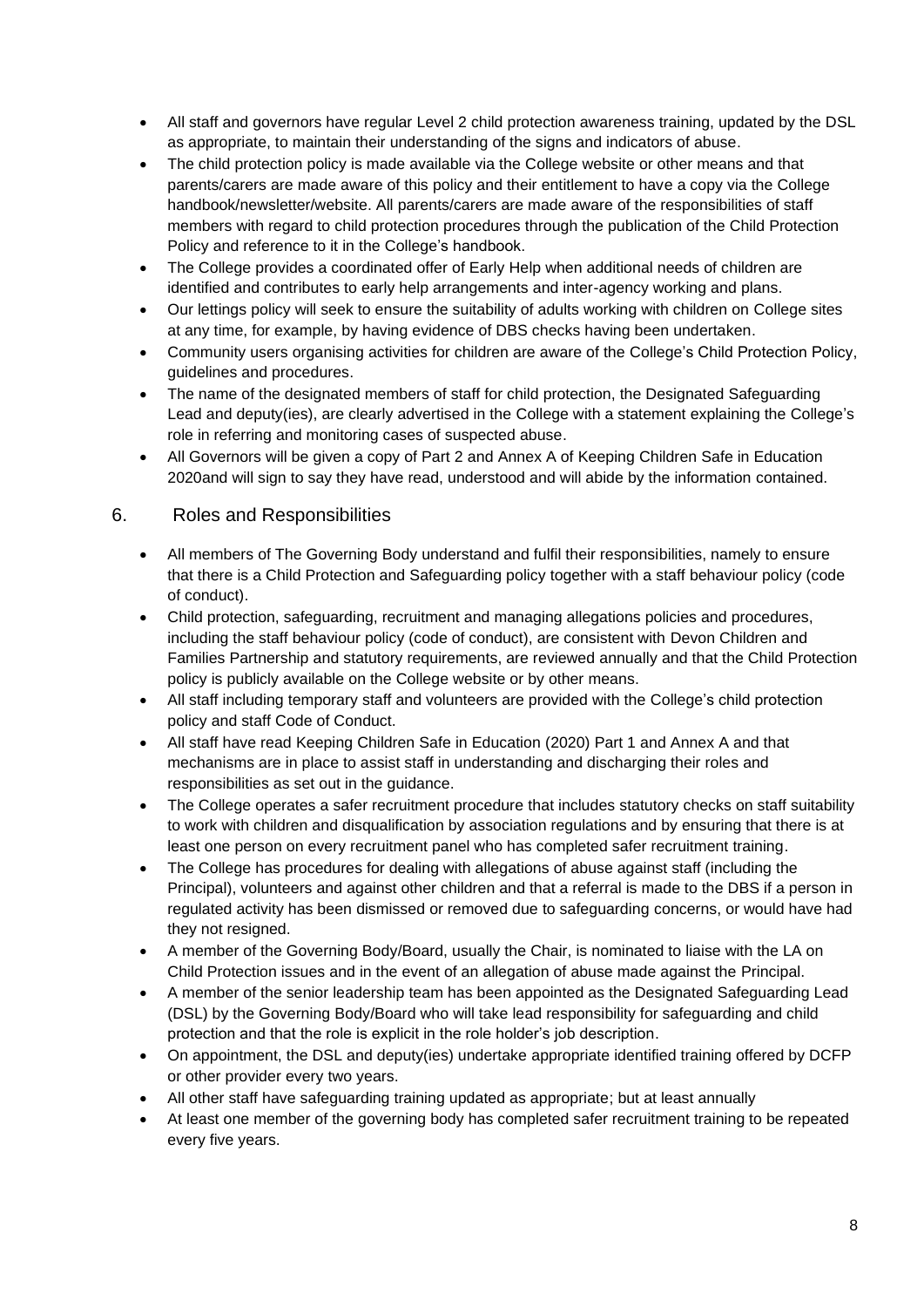- Children are taught about safeguarding (including online safety) as part of a broad and balanced curriculum covering relevant issues through personal social health and economic education (PSHE) and/or for maintained Colleges through relationship and sex education (RSE).
- Appropriate safeguarding responses are in place for children who go missing from education, particularly on repeat occasions, to help identify the risk of abuse and neglect including sexual abuse or exploitation and to help prevent the risks of their going missing in future.
- Appropriate online filtering and monitoring systems are in place.
- Enhanced DBS checks (without barred list checks, unless the governor is also a volunteer at the College) are in place for all Governors.
- Any weaknesses in Child Protection are remedied immediately.

## The Principal will ensure that;

- the Child Protection and Safeguarding Policy and procedures are implemented and followed by all staff;
- sufficient time, training, support, resources, including cover arrangements where necessary, is allocated to the DSL and deputy(ies) DSL(s) to carry out their roles effectively, including the assessment of pupils and attendance at strategy discussions and other necessary meetings;
- where there is a safeguarding concern that the child's wishes and feelings are taken into account when determining what action to take and what services to provide;
- systems are in place for children to express their views and give feedback which operate with the best interest of the child at heart;
- all staff feel able to raise concerns about poor or unsafe practice and that such concerns are handled sensitively and in accordance with the whistle-blowing procedures;
- that pupils are provided with opportunities throughout the curriculum to learn about safeguarding, including keeping themselves safe online;
- they liaise with the Local Authority Designated Officer (LADO), before taking any action and on an ongoing basis, where an allegation is made against a member of staff or volunteer;
- anyone who has harmed or may pose a risk to a child is referred to the Disclosure and Barring Service.

# The Designated Safeguarding Lead;

- holds ultimate responsibility for safeguarding and child protection in the College and is a member of the ELT;
- acts as a source of support and expertise in carrying out safeguarding duties for the whole College community;
- will have the necessary knowledge and understanding to recognise possible children at risk of contextual and/or familial abuse or exploitation;
- encourages a culture of listening to children and taking account of their wishes and feelings;
- is appropriately trained with updates every two years and will refresh their knowledge and skills at regular intervals but at least annually;
- will refer a child if there are concerns about possible abuse, to the MASH<sup>4</sup>, and act as a focal point for staff to discuss concerns. Enquiries<sup>5</sup> must be followed up in writing, if referred by telephone;
- will keep detailed, accurate records, either written or using appropriate online software, of all concerns about a child even if there is no need to make an immediate referral;
- will ensure that all such records are kept confidential, stored securely and are separate from pupil records, until the child's 25th birthday;

<sup>4</sup> All new enquiries go to the MASH, DSLs can consult on 0345 155 1071. In an emergency out of hours referrals can be made to the Emergency Duty Team on 0845 6000 388 or Police.

<sup>5</sup> Online forms are available via [Devon County Council](https://new.devon.gov.uk/educationandfamilies/child-protection/making-a-mash-enquiry) or [DCFP.](https://www.devonchildrenandfamiliespartnership.org.uk/)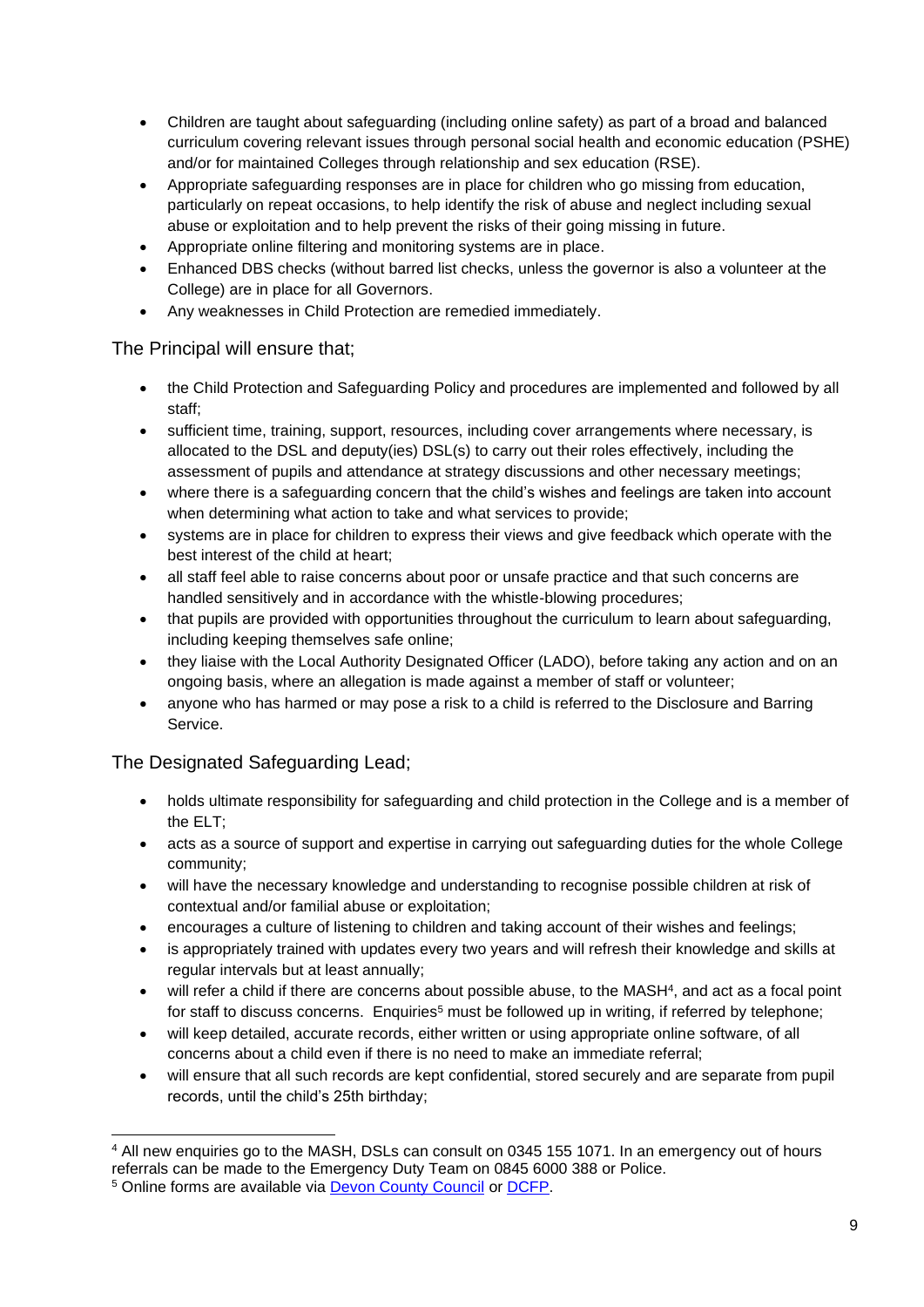- will ensure that an indication of the existence of the additional file is marked on the pupil records;
- will ensure that when a pupil leaves the College, relevant child protection information is passed to the new College (separately from the main pupil file) as soon as possible, ensuring secure transit and that confirmation of receipt is obtained;
- in addition to the child protection file, the designated safeguarding lead should also consider if it would be appropriate to share any information with the DSL of the new College or college in advance of a child leaving. For example, information that would allow the new College or college to continue supporting victims of abuse and have that support in place for when the child arrives. All transfers should be made securely.
- will liaise with the Local Authority and it's safeguarding partners<sup>6</sup> and work with other agencies and professionals in line with Working Together to Safeguard Children;
- has a working knowledge of DCFP procedures;
- will ensure that either they, or another staff member, attend case conferences, core groups, or other multi-agency planning meetings, contribute to assessments, and provide a report where required which has been shared with the parents;
- will ensure that any pupil currently with a child protection plan who is absent in the educational setting without explanation for two days is referred to their social worker;
- will ensure that all staff sign to say they have read, understood and agree to work within the College's child protection policy, behaviour policy, staff Code of conduct and Keeping Children Safe in Education Part 1 and Annex A and ensure that the policies are used appropriately;
- will organise child protection and safeguarding induction, regularly updated training and a minimum of annual updates (including online safety) for all College staff, keep a record of attendance and address any absences;
- will contribute to and provide, with the Principal and Chair of Governors, the "Audit of Statutory Duties and Associated Responsibilities" (S175/157 audit) to be submitted annually to the Education Safeguarding Team working on behalf of Devon County Council;
- has an understanding of locally agreed processes for providing early help and intervention and will support members of staff where Early Help is appropriate;
- will ensure that the name of the designated members of staff for Child Protection, the Designated Safeguarding Lead and deputies, are clearly advertised in the College, with a statement explaining the College's role in referring and monitoring cases of suspected abuse.

# The Deputy Designated Safeguarding Lead(s)

• Is/are trained to the same standard as the Designated Safeguarding Lead and, in the absence of the DSL, carries out those functions necessary to ensure the ongoing safety and protection of pupils. In the event of the long-term absence of the DSL the deputy will assume all of the functions above.

# All College Staff

- Understand that it is everyone's responsibility to safeguard and promote the welfare of children and that they have a role to play in identifying concerns, sharing information and taking prompt action;
- Consider, at all times, what is in the best interests of the child;
- Know how to respond to a pupil who discloses abuse through delivery of 'Working together to Safeguard Children', and 'What to do if you're worried a child is being abused';
- Will refer any safeguarding or child protection concerns to the DSL or if necessary where the child is at immediate risk to the police or MASH;
- Will be aware of the Case Resolution protocol or the duty to report concerns if the DSL fails to do so without reasonable cause;

<sup>6</sup> NSPCC-when to call the police will support DSLs understand when they should consider contacting the police and what to expect when they do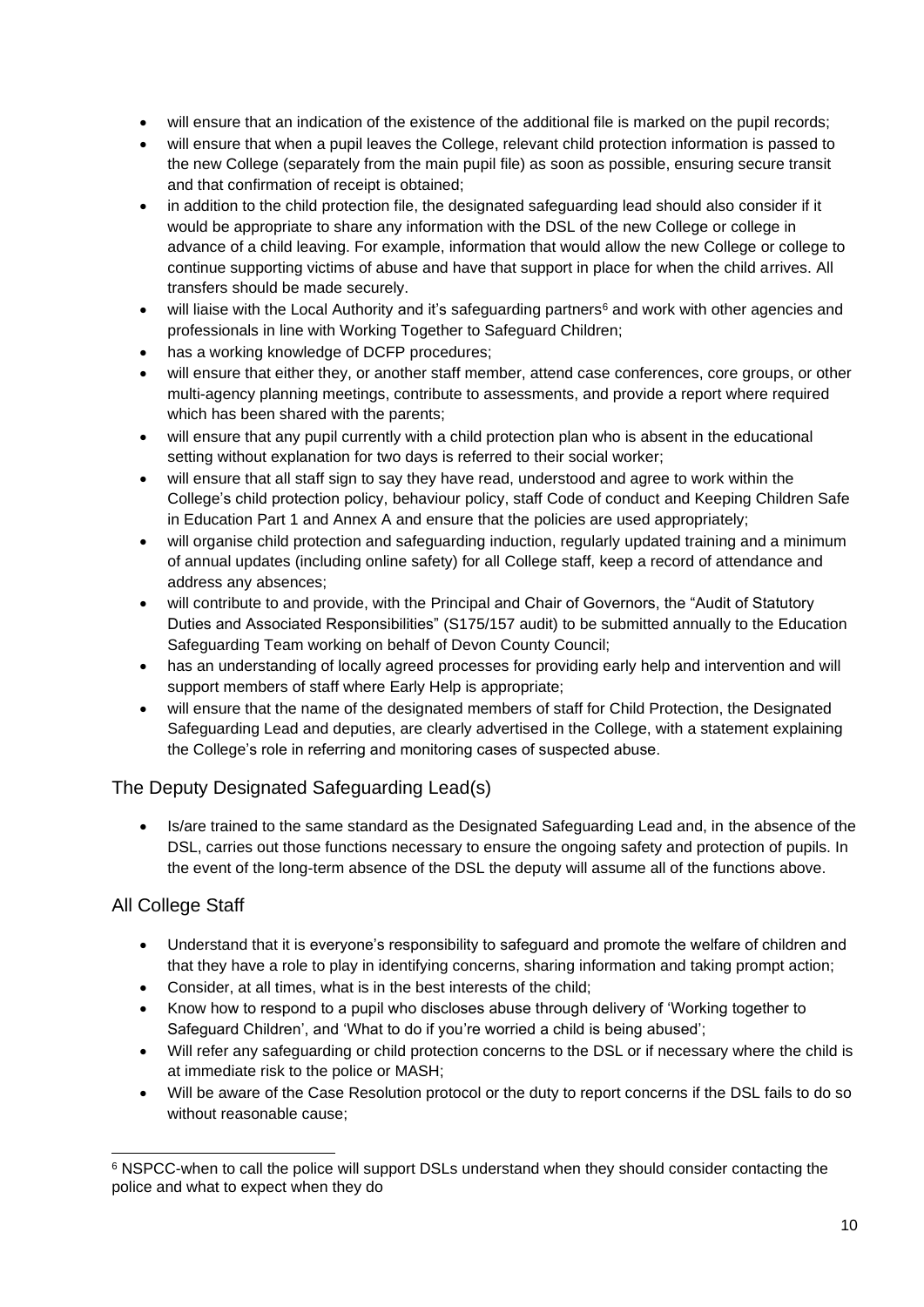- Are aware of the Early Help<sup>7</sup> process and understand their role within it including identifying emerging problems for children who may benefit from an offer of Early Help, liaising with the DSL in the first instance and supporting other agencies and professionals in an early help assessment through information sharing. In some cases staff may act as the Lead Professional in Early Help Cases.
- Will provide a safe environment in which children can learn;

## 7. Confidentiality

- Honiton Community College recognises that in order to effectively meet a child's needs, safeguard their welfare and protect them from harm the College must contribute to inter-agency working in line with Working Together to Safeguard Children (2018) and share information between professionals and agencies where there are concerns.
- All staff must be aware that they have a professional responsibility to share information with other agencies in order to safeguard children and that the Data Protection Act 2018<sup>8</sup> is not a barrier to sharing information where the failure to do so would place a child at risk of harm.
- All staff must be aware that they cannot promise a child to keep secrets which might compromise the child's safety or wellbeing.
- However, we also recognise that all matters relating to child protection are personal to children and families. Therefore, in this respect they are confidential and the Principal or DSLs will only disclose information about a child to other members of staff on a need to know basis.
- We will always undertake to share our intention to refer a child to MASH with their parents /carers unless to do so could put the child at greater risk of harm, or impede a criminal investigation. If in doubt, we will contact the MASH consultation line.

#### 8. Child Protection Procedures

- Abuse and neglect are forms of maltreatment of a child. Somebody may abuse or neglect a child by inflicting harm or by failing to act to prevent harm. Children may be abused in the family or in an institutional or community setting by those known to them or, more rarely, by others (e.g. via the internet). Abuse can take place wholly online, or technology may be used to facilitate off line abuse. They may be abused by an adult or adults or by another child or children.
- Abuse and Neglect may also take place outside of the home, contextual safeguarding, and this may include (but not be limited to,) sexual exploitation, criminal exploitation, serious youth violence, radicalisation.
- Further information about the four categories of abuse; physical, emotional, sexual and neglect, and indicators that a child may be being abused can be found in appendices 1 and 2.
- Any child in any family in any College could become a victim of abuse. Staff should always maintain an attitude of "It could happen here".
- There are also a number of specific safeguarding concerns that we recognise our pupils may experience;
	- child missing from education
	- child missing from home or care
	- child sexual exploitation (CSE)
	- bullying including cyberbullying
	- domestic abuse
	- drugs
	- fabricated or induced illness
	- faith abuse

<sup>7</sup> Detailed information on early help can be found in Chapter 1 of [Working Together to safeguard children](https://www.gov.uk/government/uploads/system/uploads/attachment_data/file/592101/Working_Together_to_Safeguard_Children_20170213.pdf) <sup>8</sup> The UK Data Protection Act 2018 (DPA 2018) is supplementary to the General Data Protection Regulation 2016 (the GDPR) and replaces DPA 1998.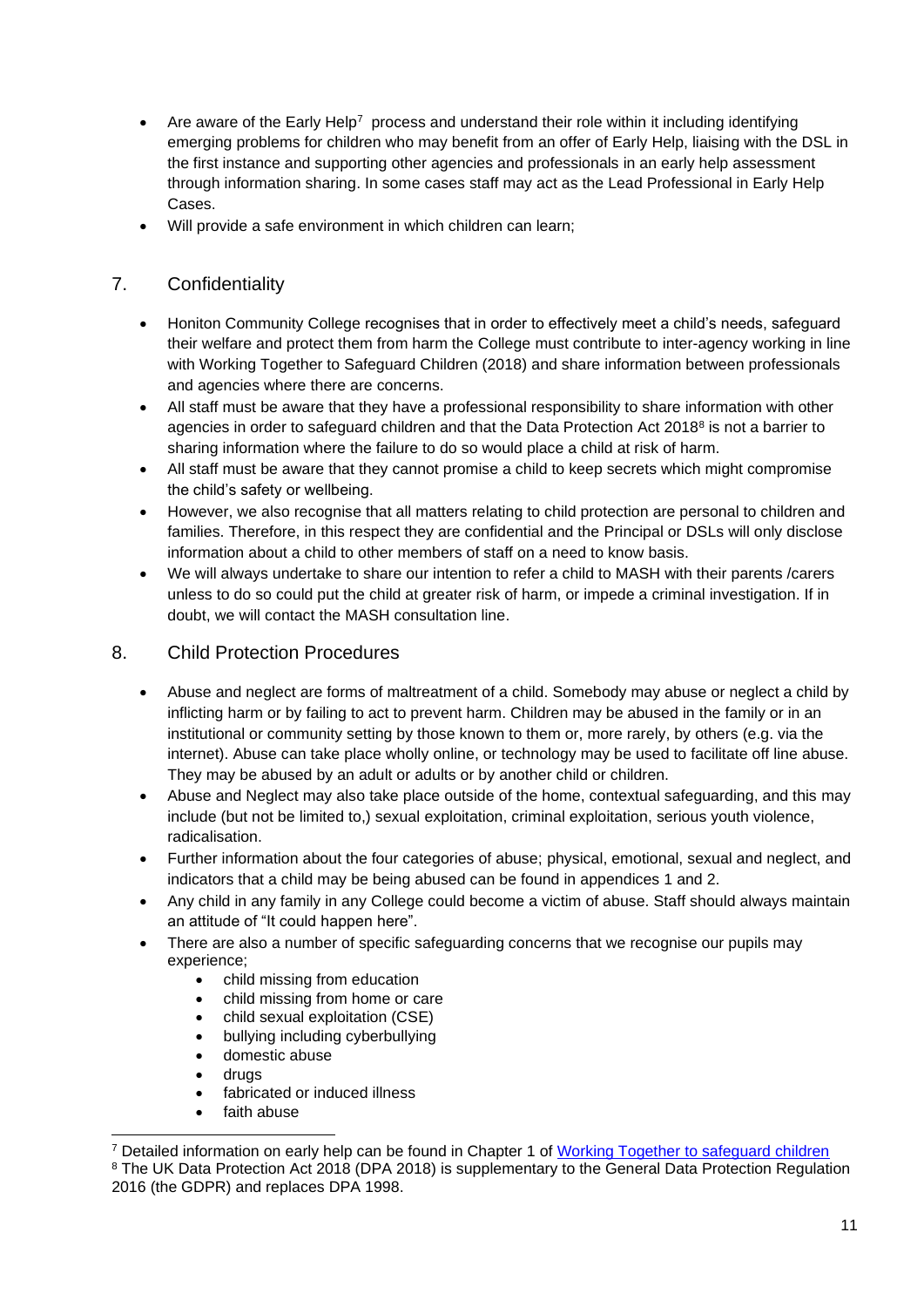- female genital mutilation (FGM)
- forced marriage
- gangs and youth violence
- gender-based violence/violence against women and girls (VAWG)
- mental health
- private fostering
- radicalisation
- youth produced sexual imagery (sexting)
- teenage relationship abuse
- trafficking
- peer on peer abuse
- upskirting
- serious violence

Staff are aware that behaviours linked to drug taking, alcohol abuse, truanting and sexting put children in danger and that safeguarding issues can manifest themselves via peer on peer abuse.

We also recognise that abuse, neglect and safeguarding issues are complex and are rarely standalone events that can be covered by one definition or label. Staff are aware that in most cases multiple issues will overlap one another.

#### If staff are concerned about a child's welfare

- If staff notice any indicators of abuse/neglect or signs that a child may be experiencing a safeguarding issue they should record these concerns on an Expression of concern Form [Colleges may have their own version of this form] and pass it to the DSL (or an electronic alert if the College uses child protection software). They may also discuss their concerns in person with the DSL but the details of the concern should be recorded in writing.
- There will be occasions when staff may suspect that a pupil may be at risk, but have no 'real' evidence. The pupil's behaviour may have changed, their artwork could be bizarre, they may write stories or poetry that reveal confusion or distress, or physical or inconclusive signs may have been noticed.
- Honiton Community College recognise that the signs may be due to a variety of factors, for example, a parent has moved out, a pet has died, a grandparent is very ill or an accident has occurred. However, they may also indicate a child is being abused or is in need of safeguarding.
- In these circumstances staff will try to give the child the opportunity to talk. It is fine for staff to ask the pupil if they are OK or if they can help in any way.
- Following an initial conversation with the pupil, if the member of staff remains concerned they should discuss their concerns with the DSL and put them in writing.
- If the pupil does begin to reveal that they are being harmed, staff should follow the advice below regarding a pupil making a disclosure.

#### If a pupil discloses to a member of staff

- We recognise that it takes a lot of courage for a child to disclose they are being abused. They may feel ashamed, guilty or scared, their abuser may have threatened that something will happen if they tell, they may have lost all trust in adults or believe that was has happened is their fault. Sometimes they may not be aware that what is happening is abuse.
- A child who makes a disclosure may have to tell their story on a number of subsequent occasions to the police and/or social workers. Therefore, it is vital that their first experience of talking to a trusted adult is a positive one.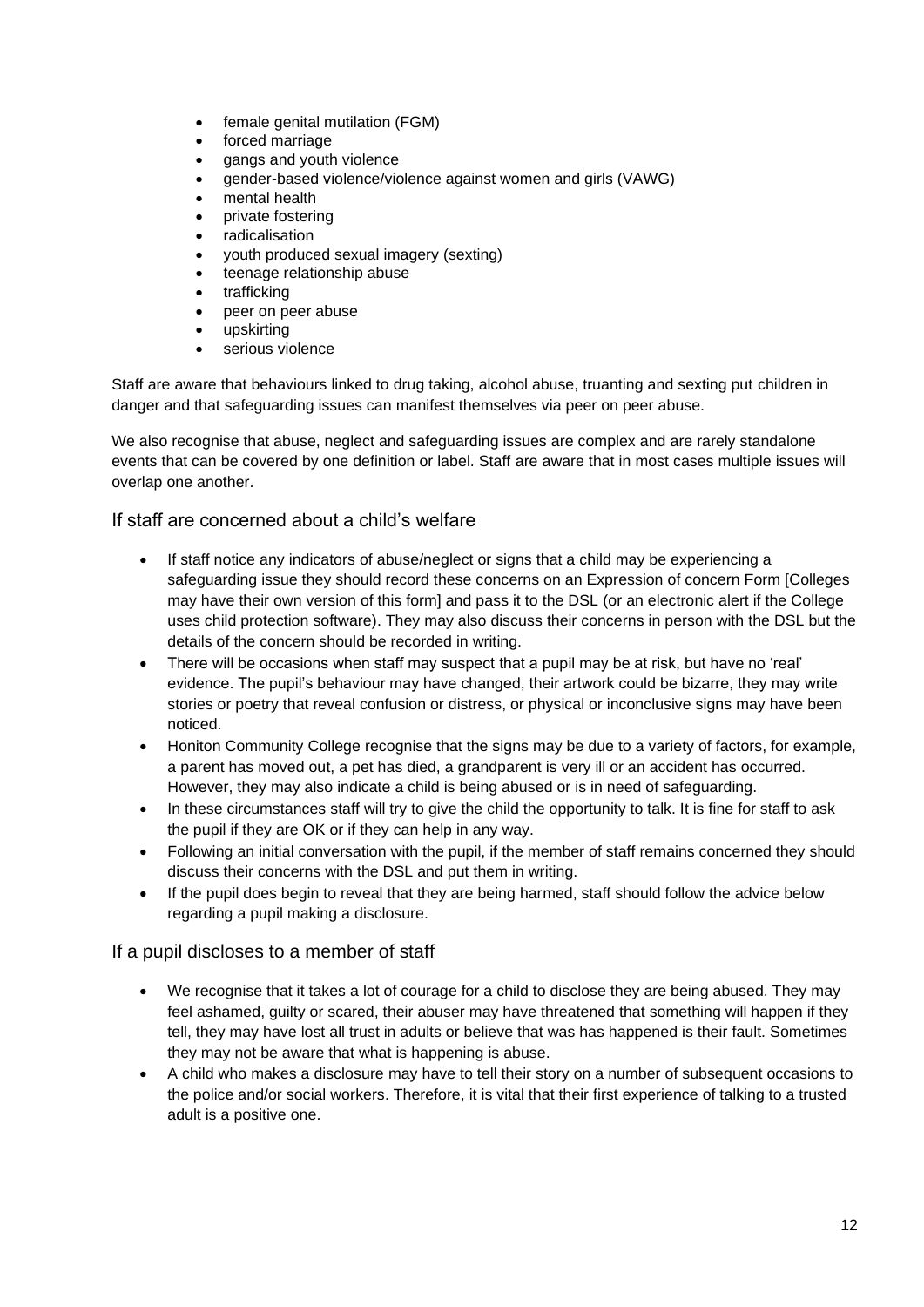During their conversation with the pupil staff will;

- Listen to what the child has to say and allow them to speak freely.
- Remain calm and not overact or act shocked or disgusted the pupil may stop talking if they feel they are upsetting the listener.
- Reassure the child that it is not their fault and that they have done the right thing in telling someone.
- Not be afraid of silences staff must remember how difficult it is for the pupil and allow them time to talk.
- Take what the child is disclosing seriously.
- Ask open questions and avoid asking leading questions.
- Avoid jumping to conclusions, speculation or make accusations.
- Not automatically offer any physical touch as comfort. It may be anything but comforting to a child who is being abused.
- Avoid admonishing the child for not disclosing sooner. Saying things such as 'I do wish you had told me about it when it started' may be the staff member's way of being supportive but may be interpreted by the child to mean they have done something wrong.
- Tell the child what will happen next.

If a pupil talks to any member of staff about any risks to their safety or wellbeing the staff member will let the child know that they will have to pass the information on – staff are not allowed to keep secrets.

The member of staff should write up their conversation as soon as possible on the Expression of Concern form in the child's own words. Staff should make this a matter of priority. The record should be signed and dated, the member of staff's name should be printed and it should also detail where the disclosure was made and who else was present. The record should be handed to the DSL.

#### Notifying Parents

The College will normally seek to discuss any concerns about a pupil with their parents. This must be handled sensitively and normally the DSL/DDSL will make contact with the parent in the event of a concern, suspicion or disclosure.

However, if the College believes that notifying parents could increase the risk to the child or exacerbate the problem, advice will first be sought from children's MASH e.g. familial sexual abuse.

Where there are concerns about forced marriage or honour based violence parents should not be informed a referral is being made as to do so may place the child at a significantly increased risk. In some circumstances it would be appropriate to contact the police.

#### Making a referral

- Concerns about a child or a disclosure should be immediately raised with the DSL who will help decide whether a referral to children's MASH or other support is appropriate in accordance with Devon Children and Families Partnership Threshold Tool<sup>9</sup>.
- If a referral is needed then the DSL should make this rapidly and systems in place to enable this to happen. However, anyone can make a referral and if for any reason a staff member thinks a referral is appropriate and one hasn't been made they can and should consider making a referral themselves.
- The child (subject to their age and understanding) and the parents will be told that a referral is being made, unless to do so would increase the risk to the child.

<sup>9</sup> DCFP Threshold Tool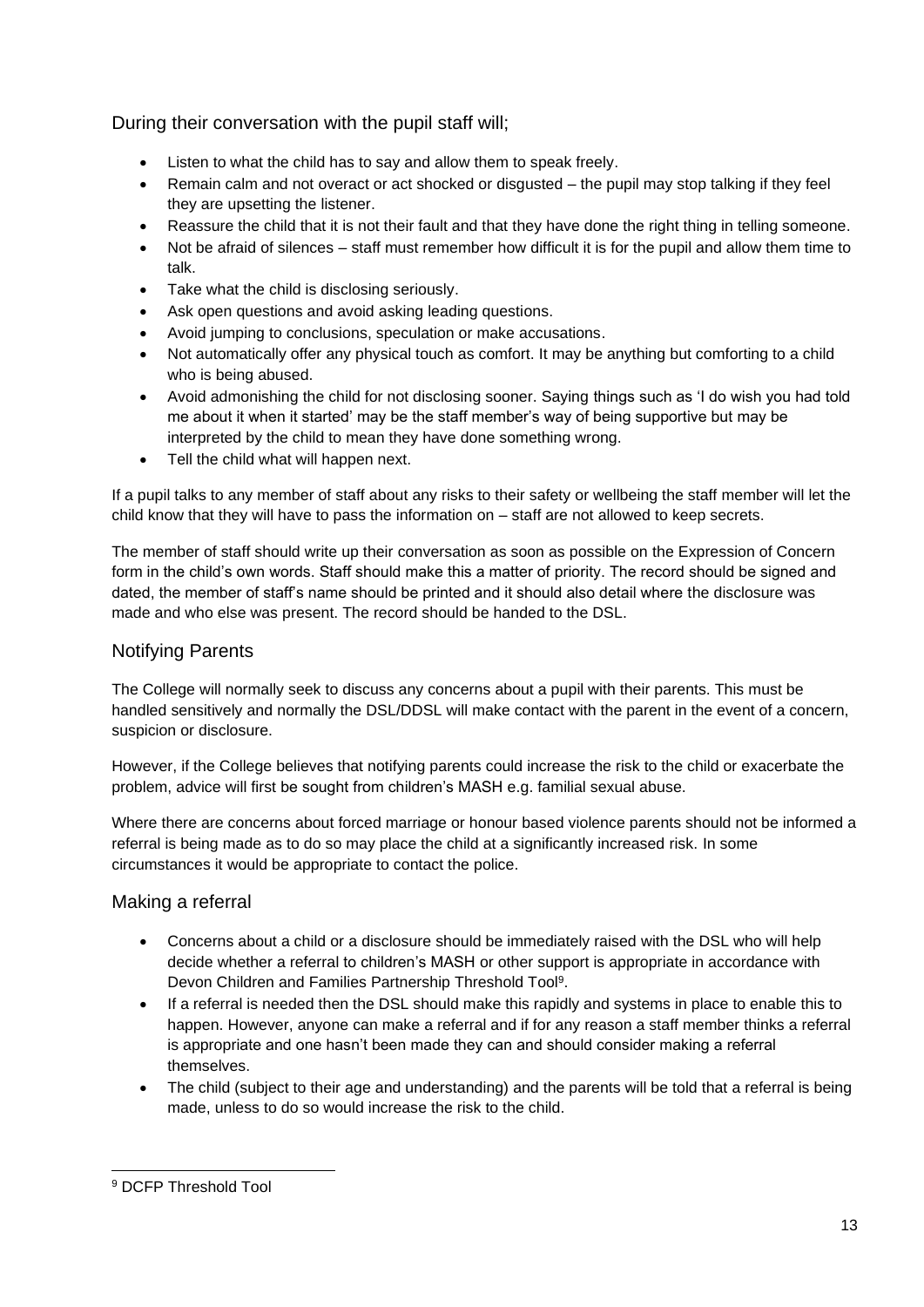- If after a referral the child's situation does not appear to be improving the designated safeguarding lead (or the person that made the referral) should press for re-consideration to ensure their concerns have been addressed, and most importantly the child's situation improves.
- If a child is in immediate danger or is at risk of harm a referral should be made to children's MASH and/or the police immediately. Anybody can make a referral.
- Where referrals are not made by the DSL, the DSL should be informed as soon as possible.

#### Supporting our Staff

- We recognise that staff working in the College who have become involved with a child who has suffered harm, or appears to be likely to suffer harm may find the situation stressful and upsetting.
- We will support such staff by providing an opportunity to talk through their anxieties with the DSLs and to seek further support as appropriate.

#### 9. Children who are particularly vulnerable

Honiton Community College recognises that some children are more vulnerable to abuse and neglect and that additional barriers exist when recognising abuse for some children.

We understand that this increase in risk is due more to societal attitudes and assumptions or child protection procedures which fail to acknowledge children's diverse circumstances, rather than the individual child's personality, impairment or circumstances.

In some cases possible indicators of abuse such as a child's mood, behaviour or injury might be assumed to relate to the child's impairment or disability rather than giving a cause for concern. Or a focus may be on the child's disability, special educational needs or situation without consideration of the full picture. In other cases, such as bullying, the child may be disproportionately impacted by the behaviour without outwardly showing any signs that they are experiencing it.

Some children may also find it harder to disclose abuse due to communication barriers, lack of access to a trusted adult or not being aware that what they are experiencing is abuse.

Any child may benefit from early help, but all College and college staff should be particularly alert to the potential need for early help for a child who:

- is disabled and has specific additional needs;
- has special educational needs (whether or not they have a statutory education, health and care plan);
- is a young carer;
- is showing signs of being drawn in to anti-social or criminal behaviour, including gang involvement and association with organised crime groups;
- is frequently missing/goes missing from care or from home:
- is misusing drugs or alcohol themselves;
- Is at risk of modern slavery, trafficking or exploitation;
- is in a family circumstance presenting challenges for the child, such as substance abuse, adult mental health problems or domestic abuse;
- has returned home to their family from care;
- is showing early signs of abuse and/or neglect;
- is at risk of being radicalised or exploited;
- is a privately fostered child;
- has an imprisoned parent;
- is experiencing mental health, wellbeing difficulties.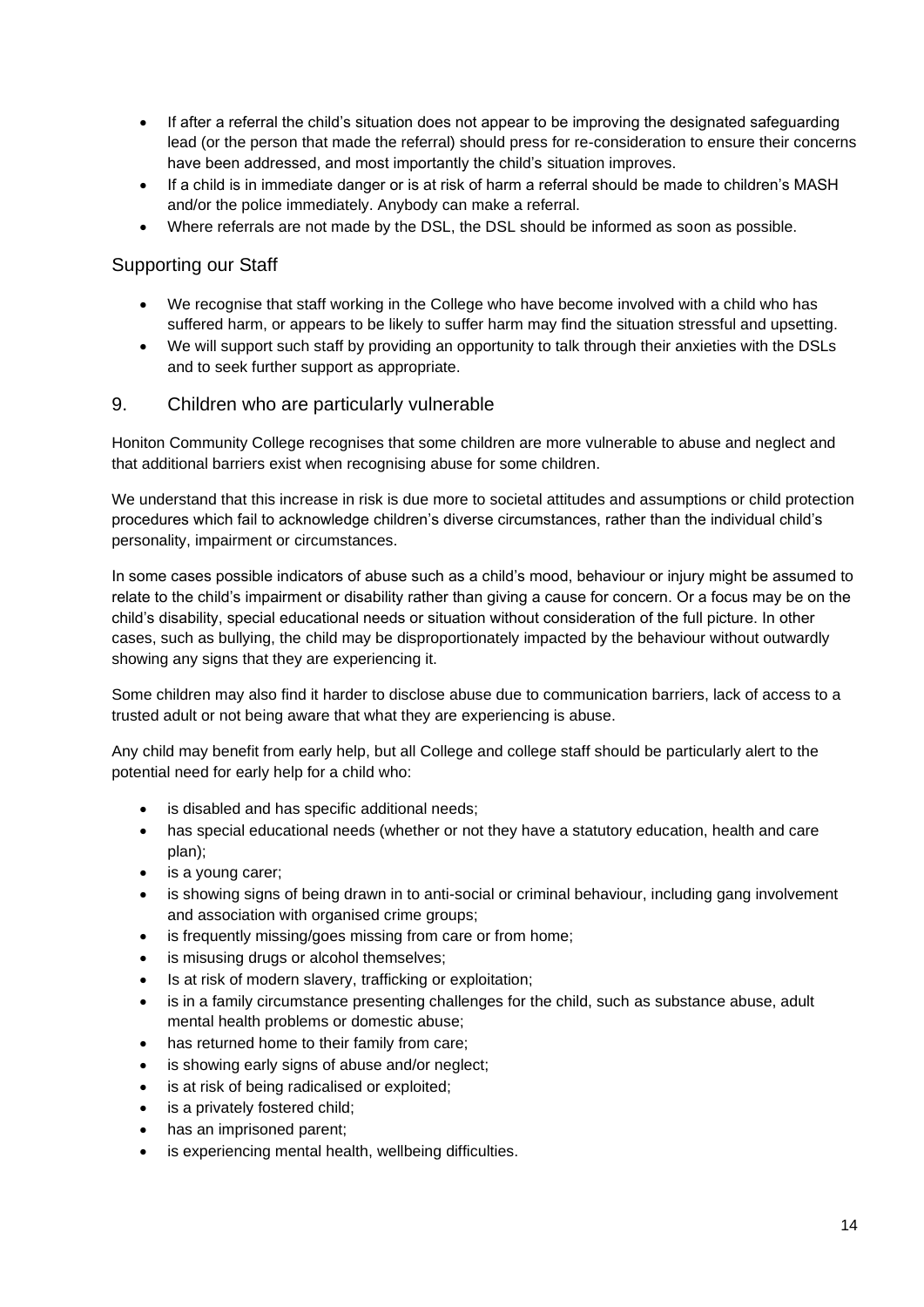# 10. Anti-Bullying/Cyberbullying

Our College policy on anti-bullying is set out in a separate document and acknowledges that to allow or condone bullying may lead to consideration under child protection procedures. This includes all forms e.g. cyber, racist, homophobic and gender related bullying. We keep a record of known bullying incidents which is shared with and analysed by the governing body. All staff are aware that children with SEND and / or differences/perceived differences are more susceptible to being bullied / victims of child abuse.

If the bullying is particularly serious, or the anti-bullying procedures are seen to be ineffective, the Principal and the DSL will consider implementing child protection procedures.

The subject of bullying is addressed at regular intervals in PHSE education.

#### 11. Racist Incidents

Our policy on racist incidents is set out separately, and acknowledges that repeated racist incidents or a single serious incident may lead to consideration under child protection procedures. We keep a record of racist incidents and report them to the Local Authority.

#### 12. Radicalisation and Extremism

The Prevent Duty for England and Wales (2015) under section 26 of the Counter-Terrorism and Security Act 2015 places a duty on education and other children's services to have due regard to the need to prevent people from being drawn into terrorism.

Extremism is defined as 'as 'vocal or active opposition to fundamental British values, including democracy, the rule of law, individual liberty and mutual respect and tolerance of different faiths and beliefs'. We also include in our definition of extremism calls for the death of members of our armed forces, whether in this country or overseas.

Some children are at risk of being radicalised; adopting beliefs and engaging in activities which are harmful, criminal or dangerous.

Honiton Community College is clear that exploitation of vulnerable children and radicalisation should be viewed as a safeguarding concern and follows the Department for Education guidance for Colleges and childcare providers on preventing children and young people from being drawn into terrorism<sup>10</sup>.

Honiton Community College seeks to protect children and young people against the messages of all violent extremism including, but not restricted to, those linked to Islamist ideology, or to Far Right / Neo Nazi / White Supremacist ideology, Irish Nationalist and Loyalist paramilitary groups, and extremist Animal Rights movements.

College staff receive training to help identify early signs of radicalisation and extremism. Indicators of vulnerability to radicalisation are in detailed in Appendix 6.

Opportunities are provided in the curriculum to enable pupils to discuss issues of religion, ethnicity and culture and the College follows the DfE advice Promoting Fundamental British Values as part of SMSC (spiritual, moral, social and cultural education) in Colleges (2014)<sup>11</sup>.

The College governors, the Head Teacher and the Designated Safeguarding Lead (DSL) will assess the level of risk within the College and put actions in place to reduce that risk. Risk assessment may include,

<sup>10</sup> [The Prevent duty](https://www.gov.uk/government/uploads/system/uploads/attachment_data/file/439598/prevent-duty-departmental-advice-v6.pdf)

<sup>11</sup> [Promoting Fundamental British Values](https://www.gov.uk/government/uploads/system/uploads/attachment_data/file/380595/SMSC_Guidance_Maintained_Schools.pdf)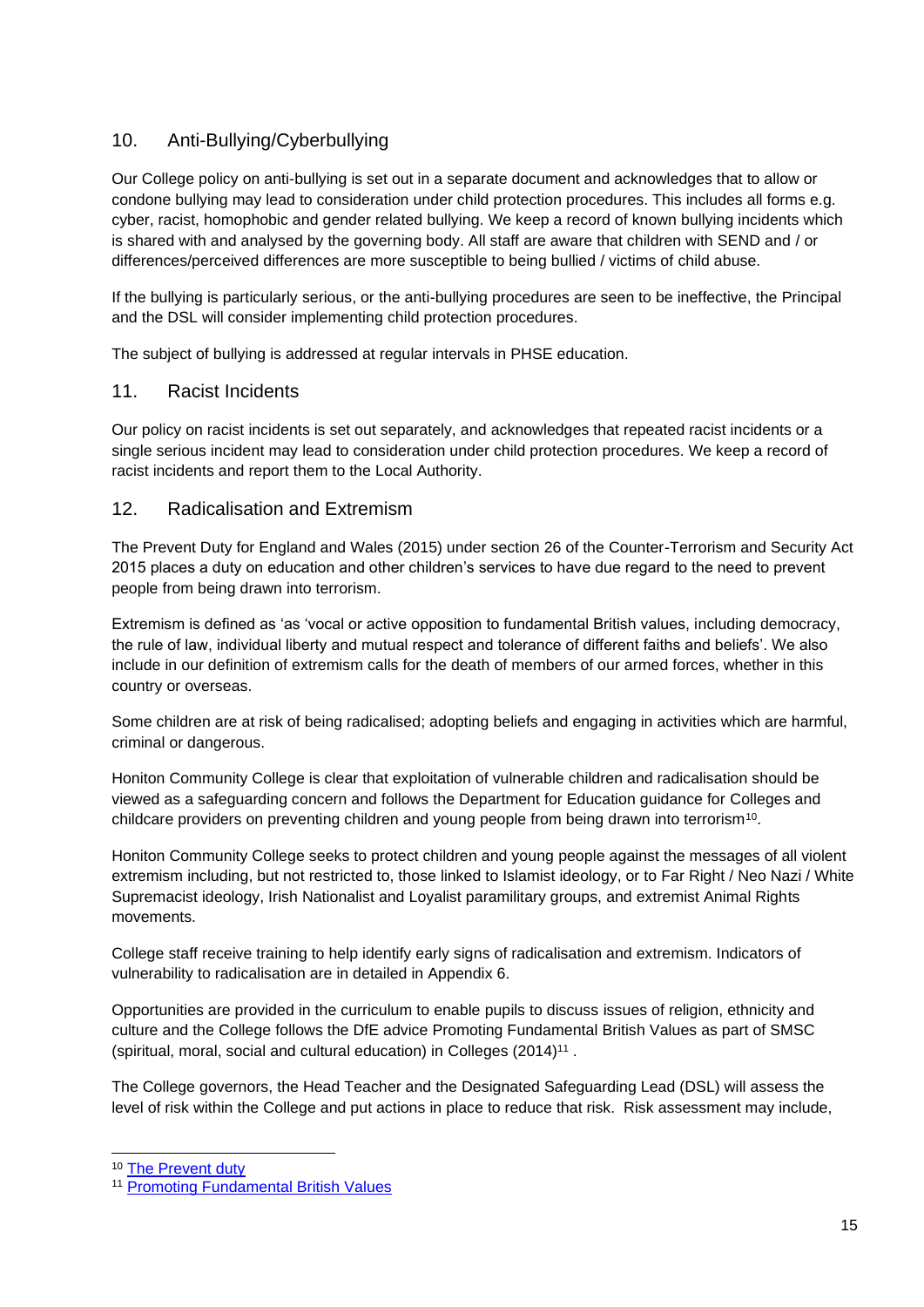the use of College premises by external agencies, anti-bullying policy and other issues specific to the College's profile, community and philosophy.

When any member of staff has concerns that a pupil may be at risk of radicalisation or involvement in terrorism, they should speak with the DSL. They should then follow normal safeguarding procedures. If the matter is urgent then Devon & Cornwall Police must be contacted by dialling 999. In non-urgent cases where police advice is sought then dial 101. The Department of Education has also set up a dedicated telephone helpline for staff and governors to raise concerns around Prevent (020 7340 7264).

## 13. Domestic Abuse

Domestic abuse represents one quarter of all violent crime. It is actual or threatened physical, emotional, psychological or sexual abuse. It involves the use of power and control by one person over another. It occurs regardless of race, ethnicity, gender, class, sexuality, age, religion, mental or physical ability. Domestic abuse can also involve other types of abuse.

We use the term domestic abuse to reflect that a number of abusive and controlling behaviours are involved beyond violence.

Slapping, punching, kicking, bruising, rape, ridicule, constant criticism, threats, manipulation, sleep deprivation, social isolation, and other controlling behaviours all count as abuse.

Living in a home where domestic abuse takes place is harmful to children and can have a serious impact on their behaviour, wellbeing and understanding of healthy, positive relationships. Children who witness domestic abuse are at risk of significant harm and staff are alert to the signs and symptoms of a child suffering or witnessing domestic abuse (See Appendix 5).

# 14. Child Sexual Exploitation (CSE) and Child Criminal Exploitation (CCE)

Both CSE and CCE are forms of abuse and both occur when an individual or group takes advantage of an imbalance in power to coerce, manipulate or deceive a child or young person under the age of 18 into sexual or criminal activity. This power imbalance could be due to age, gender, sexual identity, cognitive ability, physical strength, status, and/or access to economic or other resources. Th abuse could be linked to an exchange for something the vicitim perceives that they need or want and/or will be to the financial benefit or other advantage (such as increased status) of the perpetrator or facilitator. The abuse can be perpetrated by individuals or groups, males or females and children or adults. The abuse can be a one-off

occurrence or a series or incidents over time and range from opportunistic to complex organised abuse. It may involve forced and/or enticement-based methods of compliance and may, or may not, be accompanied by violence or threats of violence. Victims can be exploited even when the activity appears consensual and it should be noted exploitation as well as being physical can be facilitated and/or take place online. More definitions and indicators are included in Appendix 3.

Any concerns that a child is being or is at risk of being sexually or criminally exploited should be passed without delay to the DSL. Honiton Community College is aware there is a clear link between regular College absence/truanting and CSE and CCE. Staff should consider a child to be at potential CSE/CCE risk in the case of regular College absence/truanting and make reasonable enquiries with the child and parents to assess this risk.

The DSL will use the Devon Children and Families Partnership Adolescent Safety Framework Safer Me Assessment<sup>12</sup> lon all occasions when there is a concern that a child is being or is at risk of being sexually or criminally exploited or where indicators have been observed that are consistent with a child who is being or who is at risk of being sexually or criminally exploited. The Safer Me Assessment will indicate to the DSL

<sup>12</sup> DCFP Adolecsent Safety Framework information and Safer Me Assessment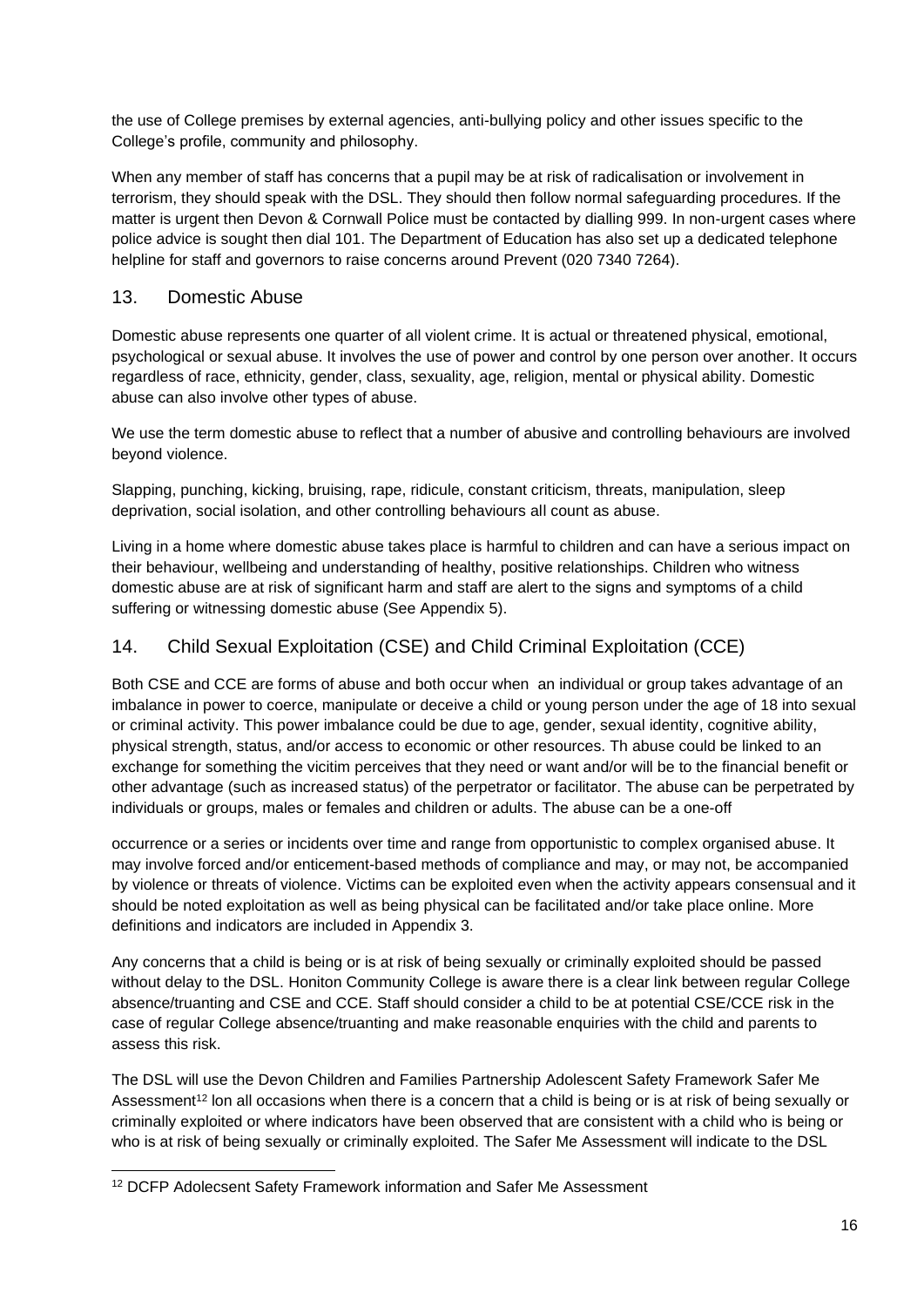whether a Safer Me Early Help approach or referral to the Exploitation Hub is required. If the DSL is in any doubt, they will contact MASH consultation.

In all cases if the tool identified any level of concern the DSL should contact their local MACE<sup>13</sup>(Missing & Child Exploitation) and email the completed CSE Screening Tool along with a MASH enquiry form. If a child is in immediate danger the police should be called on 999.

Honiton Community College is aware that a child often is not able to recognise the coercive nature of the abuse and does not see themselves as a victim. As a consequence the child may resent what they perceive as interference by staff. However, staff must act on their concerns as they would for any other type of abuse.

Honiton Community College includes the risks of sexual exploitation in the PHSE and SRE curriculum. Pupils will be informed of the grooming process and how to protect themselves from people who may potentially be intent on causing harm. They will be supported in terms of recognising and assessing risk in relation to CSE, including online, and knowing how and where to get help.

#### 15. Female Genital Mutilation (FGM)

Female Genital Mutilation (FGM) is illegal in England and Wales under the FGM Act (2003). It is a form of child abuse and violence against women. A mandatory reporting duty requires teachers to report 'known' cases of FGM in under 18s, which are identified in the course of their professional work, to the police<sup>14</sup>.

The duty applies to all persons in Honiton Community College who is employed or engaged to carry out 'teaching work' in the College, whether or not they have qualified teacher status. The duty applies to the individual who becomes aware of the case to make a report. It should not be transferred to the Designated Safeguarding Lead, however the DSL should be informed.

If a teacher is informed by a girl under 18 that an act of FGM has been carried out on her or a teacher observes physical signs which appear to show that an act of FGM has been carried out on a girl under 18 and they have no reason to believe the act was necessary for the girl's physical or mental health or for purposes connected with labour or birth, the teacher should personally make a report to the police force in which the girl resides by calling 101. The report should be made by the close of the next working day.

College staff are trained to be aware of risk indicators of FGM which are set out in Appendix 4. Concerns about FGM outside of the mandatory reporting duty should be reported as per Honiton Community College's child protection procedures. Staff should be particularly alert to suspicions or concerns expressed by female pupils about going on a long holiday during the summer vacation period. There should also be consideration of potential risk to other girls in the family and practicing community.

Where there is a risk to life or likelihood of serious immediate harm the teacher should report the case immediately to the police, including dialling 999 if appropriate.

There are no circumstances in which a teacher or other member of staff should examine a girl.

#### 16. Forced Marriage

A forced marriage is a marriage in which one or both people do not (or in cases of people with learning disabilities cannot) consent to the marriage but are coerced into it. Coercion may include physical, psychological, financial, sexual and emotional pressure. It may also involve physical or sexual violence and abuse.

<sup>13</sup> DCFP MACE guidance

<sup>14</sup> [FGM procedural information](https://www.gov.uk/government/uploads/system/uploads/attachment_data/file/573782/FGM_Mandatory_Reporting_-_procedural_information_nov16_FINAL.pdf)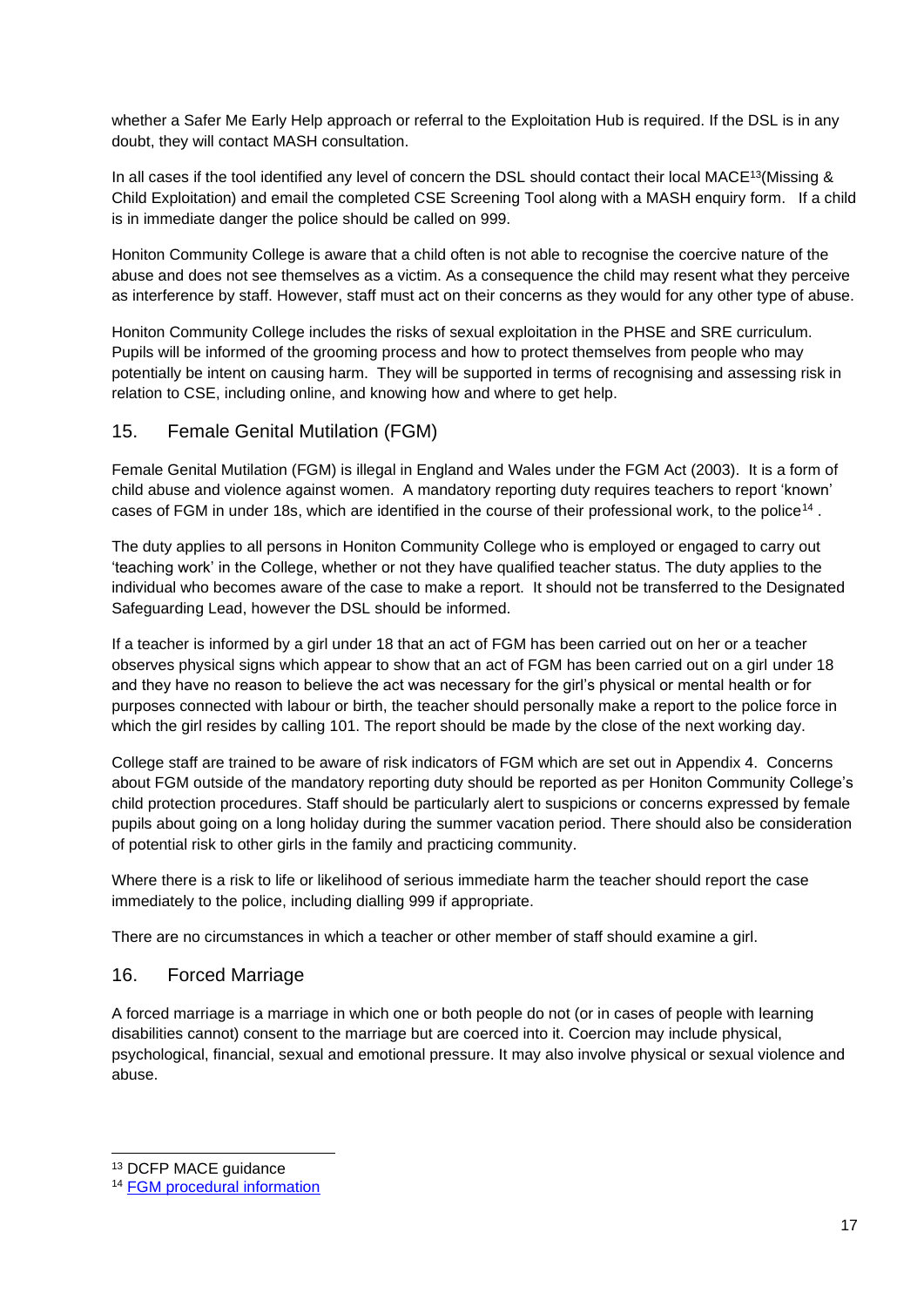Forced marriage is an appalling and indefensible practice and is recognised in the UK as a form of violence against women and men, domestic/child abuse and a serious abuse of human rights. Since June 2014 forcing someone to marry has become a criminal offence in England and Wales under the Anti-Social Behaviour, Crime and Policing Act 2014.

A forced marriage is not the same as an arranged marriage which is common in several cultures. The families of both spouses take a leading role in arranging the marriage but the choice of whether or not to accept the arrangement remains with the prospective spouses.

College staff should never attempt to intervene directly as a College or through a third party. Contact should be made with MASH

#### 17. Honour-based Violence

Honour based violence (HBV) can be described as a collection of practices, which are used to control behaviour within families or other social groups to protect perceived cultural and religious beliefs and/or honour. Such violence can occur when perpetrators perceive that a relative has shamed the family and/or community by breaking their honour code.

Honour based violence might be committed against people who;

- become involved with a boyfriend or girlfriend from a different culture or religion;
- want to get out of an arranged marriage;
- want to get out of a forced marriage;
- wear clothes or take part in activities that might not be considered traditional within a particular culture.

It is a violation of human rights and may be a form of domestic and/or sexual abuse. There is no, and cannot be, honour or justification for abusing the human rights of others.

#### 18. One Chance Rule

All staff are aware of the 'One Chance' Rule' in relation to forced marriage, FGM and HBV. Staff recognise they may only have one chance' to speak to a pupil who is a potential victim and have just one chance to save a life.

Honiton Community College are aware that if the victim is not offered support following disclosure that the 'One Chance' opportunity may be lost. Therefore, all staff are aware of their responsibilities and obligations when they become aware of potential forced marriage, FGM and HBV cases.

#### 19. Mental Health

Staff will be aware that mental health problems can, in some cases, be an indicator that a child has suffered or is at risk of suffering abuse, neglect or exploitation. Whilst school recognise that only appropriately trained professionals can diagnose mental health problems; staff are able to make day to day observations of children and identity such behaviour that may suggest they are experiencing a mental health problem or be at risk of developing one.

How traumatic ACE's and experiences of abuse and neglect can impact on a child's mental health, behaviour and education through adolescence and adulthood will be covered in safeguarding awareness training and updates. If staff have a mental health concern about a child that is also a safeguarding concern they will share this with the DSL or deputy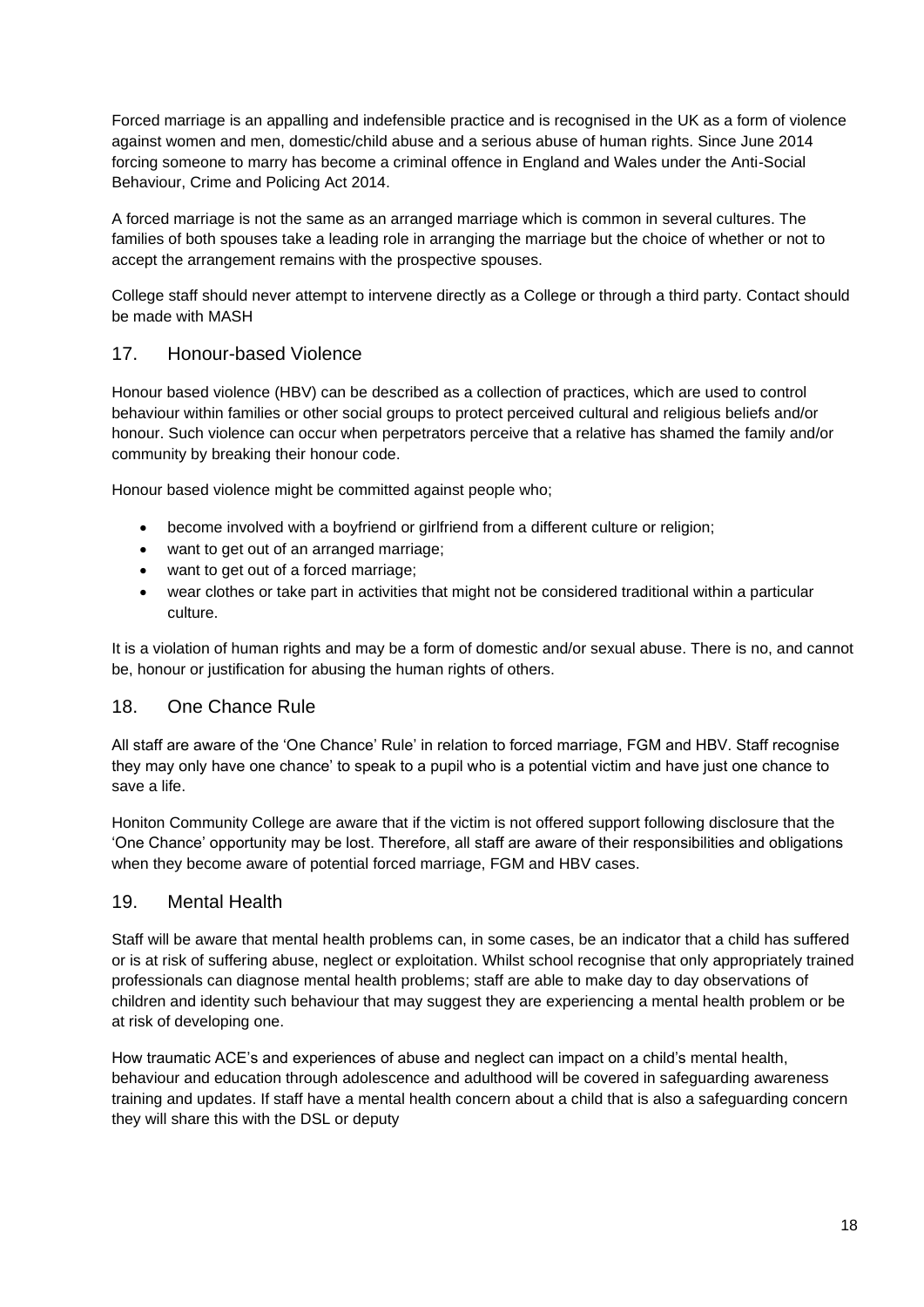# 20. Private Fostering Arrangements

A private fostering arrangement occurs when someone other than a parent or close relative cares for a child for a period of 28 days or more, with the agreement of the child's parents. It applies to children under the age of 16 or 18 if the child is disabled. Children looked after by the local authority or who are place in residential Colleges, children's homes or hospitals are not considered to be privately fostered.

Private fostering occurs in all cultures, including British culture and children may be privately fostered at any age.

Honiton Community College recognise that most privately fostered children remain safe and well but are aware that safeguarding concerns have been raised in some cases. Therefore, all staff are alert to possible safeguarding issues, including the possibility that the child has been trafficked into the country.

By law, a parent, private foster carer or other persons involved in making a private fostering arrangement must notify children's services as soon as possible. However, where a member of staff becomes aware that a pupil may be in a private fostering arrangement they will raise this will the DSL and the DSL will notify MASH of the circumstances.

#### 21. Looked after children and previously looked after children

The most common reason for children becoming looked after is as a result of abuse and neglect. Honiton Community College ensures that staff have the necessary skills and understanding to keep looked after/previously looked after children safe. Appropriate staff have information about a child's looked after legal status and care arrangements, including the level of authority delegated to the carer by the authority looking after the child and contact arrangements with birth parents or those with parental responsibility.

The designated teacher for looked after children and the DSL have details of the child's social worker and the name and contact details of the Devon County Council's virtual College head for children in care.

The designated teacher for looked after children works with the virtual College head to discuss how Pupil Premium Plus funding can be best used to support the progress of looked after children in the College and meet the needs in the child's personal education plan. The designated teacher will follow the statutory guidance 'Promoting the education of Looked After Children'.

# 22. Children Missing Education

Attendance, absence and exclusions are closely monitored. The College will hold more than one emergency contact number for pupils and students where reasonably possible. A child going missing from education is a potential indicator of abuse and neglect, including sexual abuse and sexual exploitation.

The DSL will monitor unauthorised absences and take appropriate action including notifying the local authority particularly where children go missing on repeat occasions and/or are missing for periods during the College day in conjunction with 'Children Missing Education: Statutory Guidance for Local Authorities<sup>15</sup>.

Staff must be alert to signs of children at risk of travelling to conflict zones, female genital mutilation and forced marriage.

#### 23. Online Safety

Our pupils increasingly use electronic equipment on a daily basis to access the internet and share content and images via social media sites such as Facebook, twitter, Instagram, Snapchat and ooVoo.

<sup>15</sup> [CME Statutory Guidance for Local Authorities](https://www.gov.uk/government/uploads/system/uploads/attachment_data/file/550416/Children_Missing_Education_-_statutory_guidance.pdf)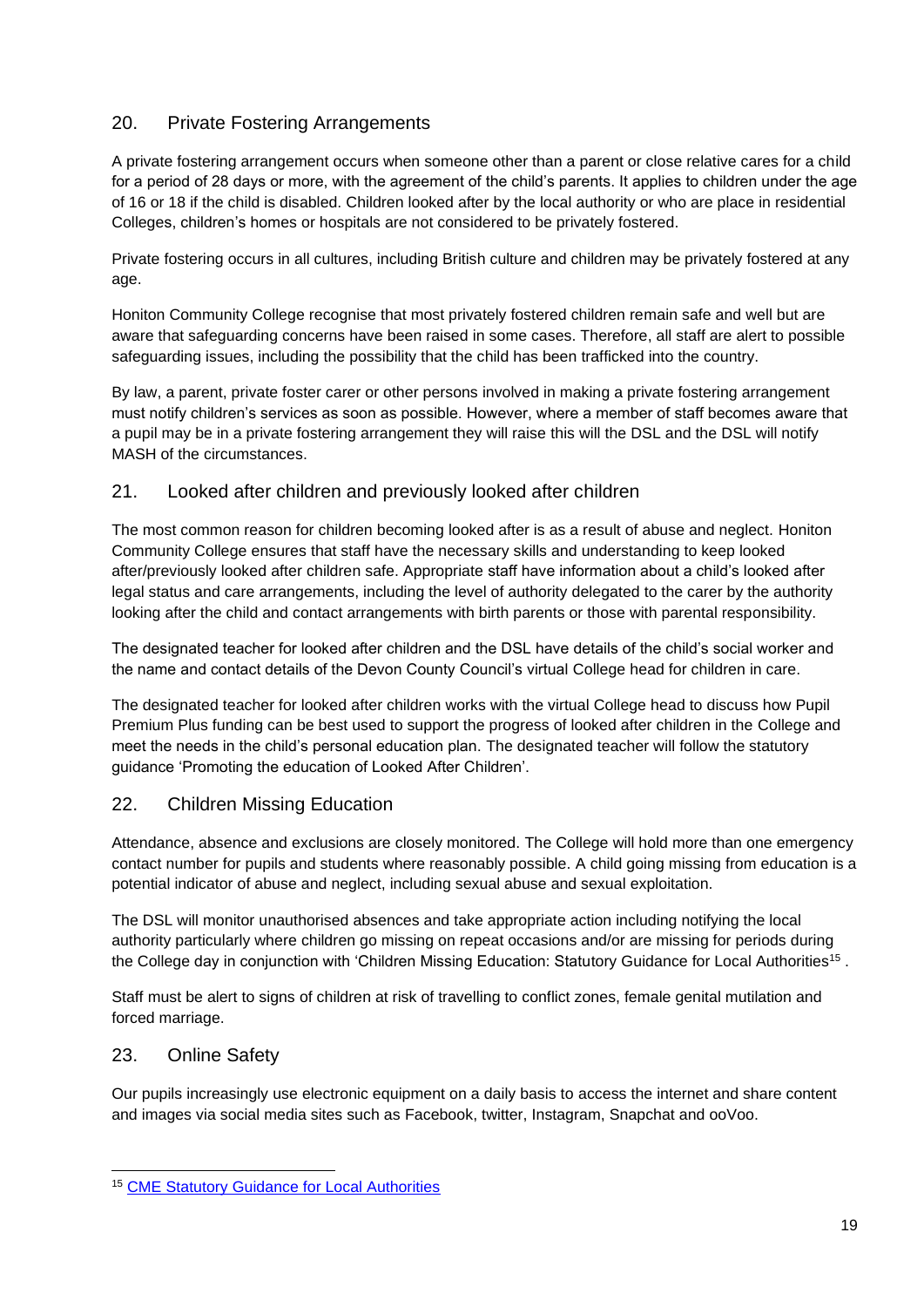Unfortunately, some adults and other children use these technologies to harm children. The harm might range from sending hurtful or abusive texts or emails, to grooming and enticing children to engage in sexual behaviour such as webcam photography or face-to-face meetings. Pupils may also be distressed or harmed by accessing inappropriate material such as pornographic websites or those which promote extremist behaviour, criminal activity, suicide or eating disorders.

Honiton Community College has an online safety policy which explains how we try to keep pupils safe in College and how we respond to online safety incidents (See flowchart, Appendix 7).

Honiton Community College will also provide advice to parents when pupils are being asked to learn online at home and consider how best to safeguard both pupils and staff.

Pupils are taught about online safety throughout the curriculum and all staff receive online safety training which is regularly updated. The College online safety co-ordinator is Rob Robson (Designated Safeguarding Lead).

#### 24. Child on Child Sexual violence and sexual harassment

The DSL, Governing Body/Board and Head Teacher will take due regard to Section 5, KCSiE 2020

In most instances, the conduct of pupils towards each other will be covered by our behaviour policy. However, some allegations may be of such a serious nature that they may raise safeguarding concerns. Honiton Community College recognise that children are capable of abusing their peers. It will not be passed off as 'banter' or 'part of growing up'. The forms of peer on peer abuse are outlined below.

- Domestic abuse an incident or pattern of actual or threatened acts of physical, sexual, financial and/or emotional abuse, perpetrated by an adolescent against a current or former dating partner regardless of gender or sexuality.
- Child Sexual Exploitation children under the age of 18 may be sexually abused in the context of exploitative relationships, contexts and situations by peers who are also under 18.
- Harmful Sexual Behaviour Children and young people presenting with sexual behaviours that are outside of developmentally 'normative' parameters and harmful to themselves and others (For more information, please see Appendix 2).
- Upskirting which typically involves taking a picture under a person's clothing without them knowing, with the intention of viewing their genitals or buttocks to obtain sexual gratification, or cause the victim humiliation, distress or alarm.
- Serious Youth Violence<sup>16</sup> Any offence of most serious violence or weapon enabled crime, where the victim is aged 1-19' i.e. murder, manslaughter, rape, wounding with intent and causing grievous bodily harm. 'Youth violence' is defined in the same way, but also includes assault with injury offences. All staff will receive training so that they are aware of indicators which may signal that children are at risk from, or involved with serious violence and crime.

The term peer-on-peer abuse can refer to all of these definitions and a child may experience one or multiple facets of abuse at any one time. Therefore, our response will cut across these definitions and capture the complex web of their experiences.

There are also different gender issues that can be prevalent when dealing with peer on peer abuse (i.e. girls being sexually touched/assaulted or boys being subjected to initiation/hazing type violence).

Honiton Community College aims to reduce the likelihood of peer on peer abuse through;

- the established ethos of respect, friendship, courtesy and kindness;
- high expectations of behaviour;

<sup>16</sup> [Preventing youth violence and gang involvement](https://assets.publishing.service.gov.uk/government/uploads/system/uploads/attachment_data/file/418131/Preventing_youth_violence_and_gang_involvement_v3_March2015.pdf)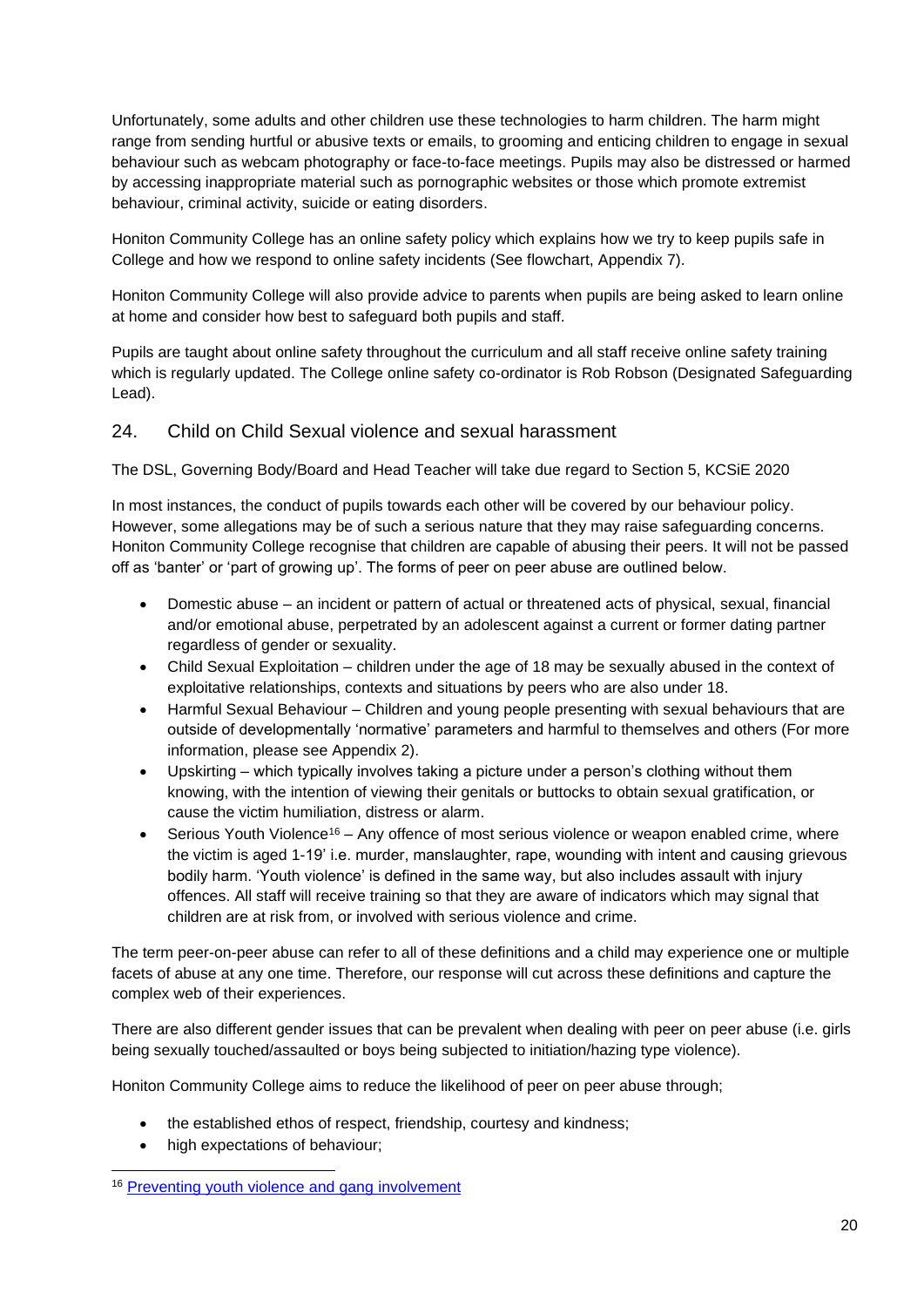- clear consequences for unacceptable behaviour;
- providing a developmentally appropriate PSHE curriculum which develops pupils' understanding of healthy relationships, acceptable behaviour, consent and keeping themselves safe;
- systems for any pupil to raise concerns with staff, knowing that they will be listened to, valued and believed;
- robust risk assessments and providing targeted work for pupils identified as being a potential risk to other pupils and those identified as being at risk.

Research indicates that young people rarely disclose peer on peer abuse and that if they do, it is likely to be to their friends. Therefore, Honiton Community College will also educate pupils in how to support their friends if they are concerned about them, that they should talk to a trusted adult in the College and what services they can contact for further advice.

Any concerns, disclosures or allegations of peer on peer abuse in any form should be referred to the DSL using Honiton Community College's child protection procedures as set out in this policy. Where a concern regarding peer on peer abuse has been disclosed to the DSL(s), advice and guidance will be sought from MASH and where it is clear a crime has been committed or there is a risk of crime being committed the Police will be contacted.

Working with external agencies the College will respond to the unacceptable behaviour. If a pupil's behaviour negatively impacts on the safety and welfare of other pupils then safeguards will be put in place to promote the well-being of the pupils affected and the victim and perpetrator will be provided with support.

# 25. Youth produced sexual imagery (sexting) $17$

The practice of children sharing images and videos via text message, email, social media or mobile messaging apps has become commonplace. However, this online technology has also given children the opportunity to produce and distribute sexual imagery in the form of photos and videos. Such imagery involving anyone under the age of 18 is illegal.

Youth produced sexual imagery refers to both images and videos where;

- A person under the age of 18 creates and shares sexual imagery of themselves with a peer under the age of 18.
- A person under the age of 18 shares sexual imagery created by another person under the age of 18 with a peer under the age of 18 or an adult.
- A person under the age if 18 is in possession of sexual imagery created by another person under the age of 18.

All incidents of this nature should be treated as a safeguarding concern and in line with the UKCCIS guidance 'Sexting in Colleges and colleges: responding to incidents and safeguarding young people'<sup>18</sup>.

Cases where sexual imagery of people under 18 has been shared by adults and where sexual imagery of a person of any age has been shared by an adult to a child is child sexual abuse and should be responded to accordingly.

If a member of staff becomes aware of an incident involving youth produced sexual imagery they should follow the child protection procedures and refer to the DSL as soon as possible. The member of staff should confiscate the device involved and set it to flight mode or, if this is not possible, turn it off. Staff should not view, copy or print the youth produced sexual imagery.

<sup>&</sup>lt;sup>17</sup> Youth refers to anyone under the age of 18

<sup>18</sup> [Sexting in schools and colleges](https://www.gov.uk/government/groups/uk-council-for-child-internet-safety-ukccis)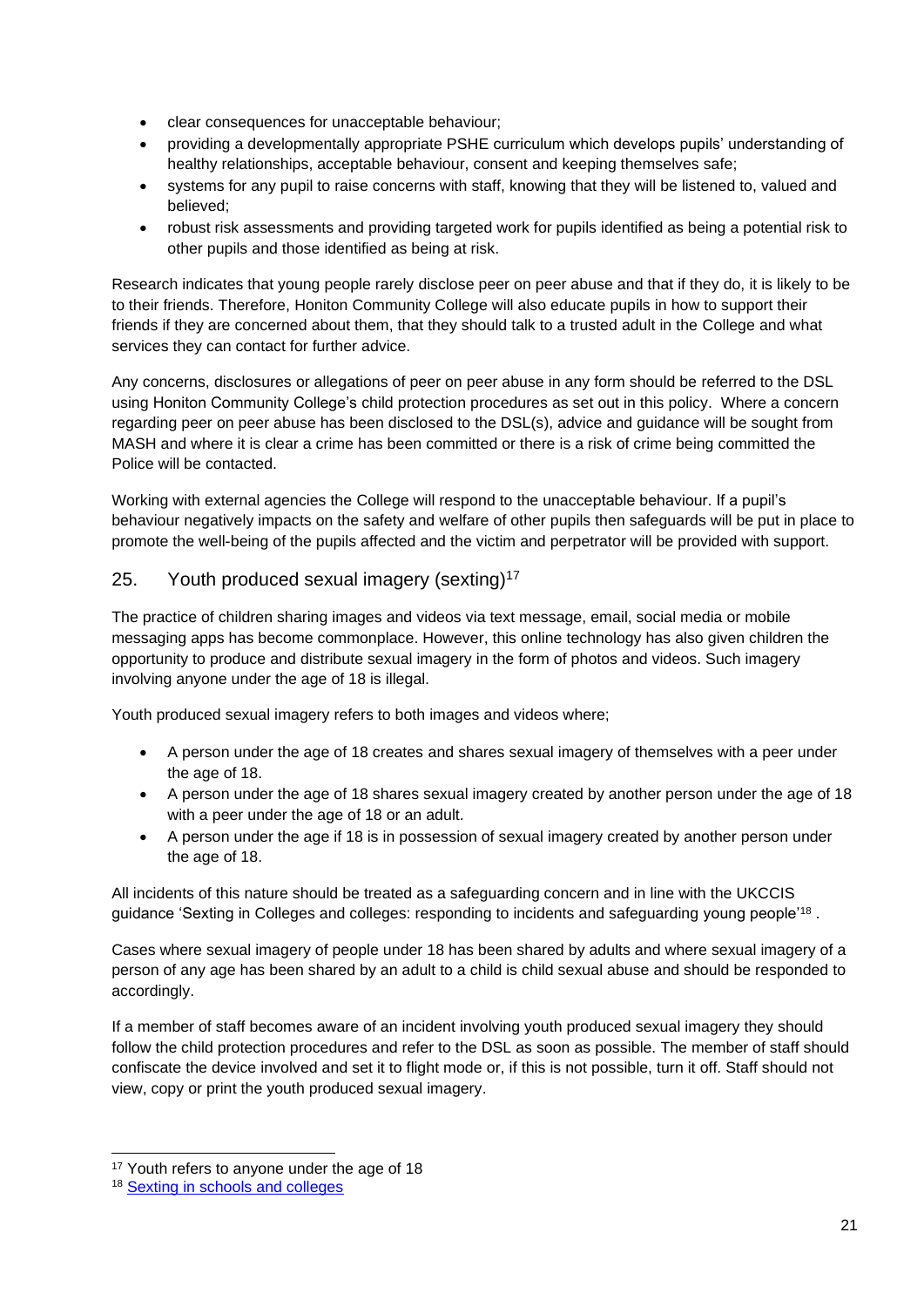The DSL should hold an initial review meeting with appropriate College staff and subsequent interviews with the children involved (if appropriate). Parents should be informed at an early stage and involved in the process unless there is reason to believe that involving parents would put the child at risk of harm. At any point in the process if there is concern a young person has been harmed or is at risk of harm a referral should be made to MASH or the Police as appropriate.

Immediate referral at the initial review stage should be made to MASH/Police if;

- The incident involves an adult;
- There is good reason to believe that a young person has been coerced, blackmailed or groomed or if there are concerns about their capacity to consent (for example, owing to special education needs);
- What you know about the imagery suggests the content depicts sexual acts which are unusual for the child's development stage or are violent;
- The imagery involves sexual acts;
- The imagery involves anyone aged 12 or under;
- There is reason to believe a child is at immediate risk of harm owing to the sharing of the imagery, for example the child is presenting as suicidal or self-harming.

If none of the above apply then the DSL will use their professional judgement to assess the risk to pupils involved and may decide, with input from the Principal, to respond to the incident without escalation to MASH or the police. Such decisions will be recorded.

In applying judgement the DSL will consider if;

- there is a significant age difference between the sender/receiver;
- there is any coercion or encouragement beyond the sender/receiver;
- the imagery was shared and received with the knowledge of the child in the imagery;
- the child is more vulnerable than usual i.e. at risk;
- there is a significant impact on the children involved;
- the image is of a severe or extreme nature:
- the child involved understands consent;
- the situation is isolated or if the image been more widely distributed;
- there other circumstances relating to either the sender or recipient that may add cause for concern i.e. difficult home circumstances;
- the children have been involved in incidents relating to youth produced imagery before.

If any of these circumstances are present the situation will be escalated according to our child protection procedures, including reporting to the police or MASH. Otherwise, the situation will be managed within the College.

The DSL will record all incidents of youth produced sexual imagery, including both the actions taken, actions not taken, reasons for doing so and the resolution in line with safeguarding recording procedures.

#### 26. Allegations against staff

All College staff should take care not to place themselves in a vulnerable position with a child. It is always advisable for interviews or work with individual children or parents to be conducted in view of other adults.

Guidance about conduct and safe practice, including safe use of mobile phones by staff and volunteers will be given at induction<sup>19</sup>.

<sup>&</sup>lt;sup>19</sup> Refer to "Guidance for Safe Working Practice"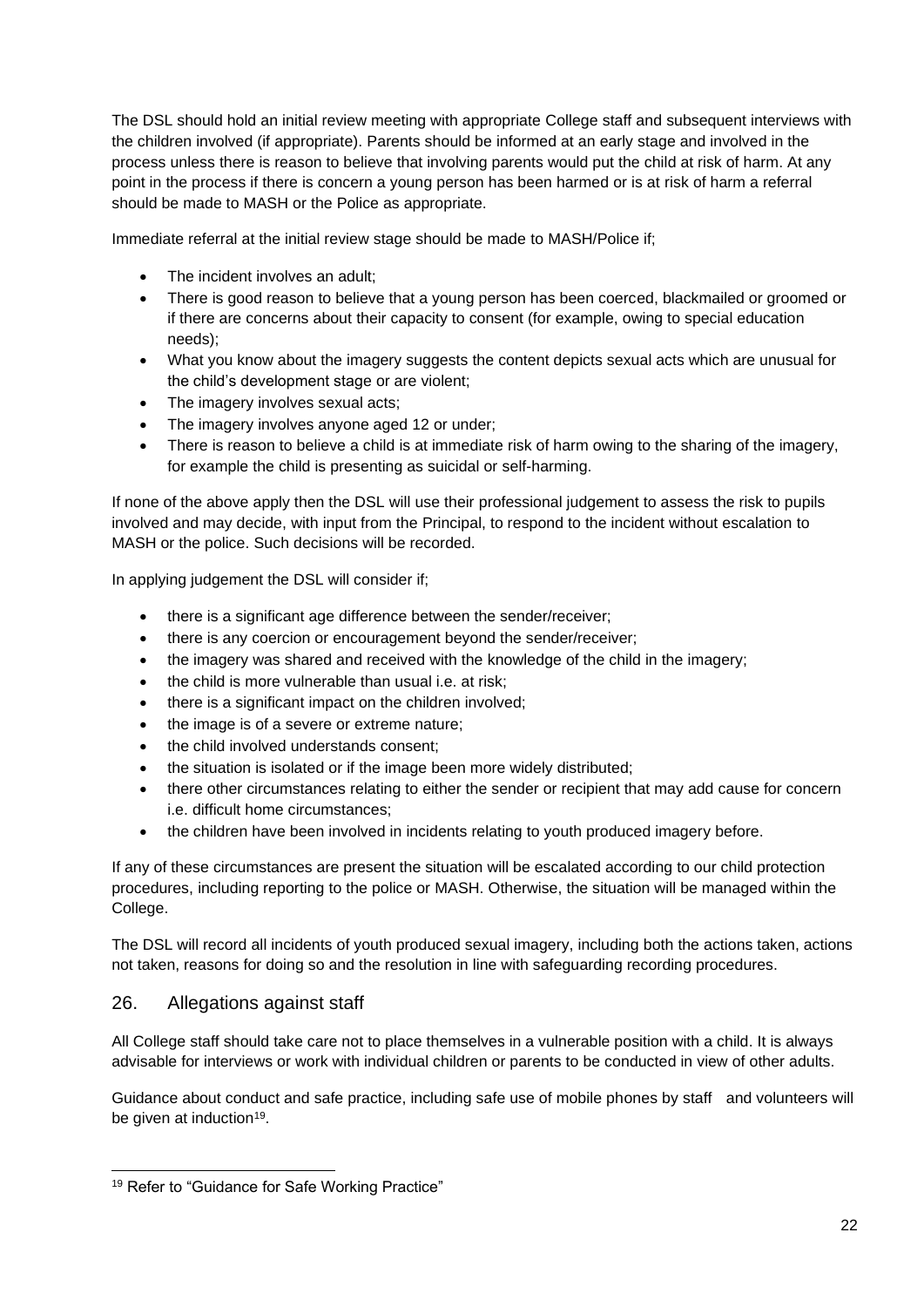We understand that a pupil may make an allegation against a member of staff or staff may have concerns about another staff member.

If such an allegation is made, or information is received which suggests that a person may be unsuitable to work with children, the member of staff receiving the allegation or aware of the information, will immediately inform the Principal<sup>20</sup>.

The Principal on all such occasions will discuss the content of the allegation with the Local Authority Designated Officer (LADO)<sup>21</sup> at the earliest opportunity and before taking any further action.

If the allegation made to a member of staff concerns the Principal, the person receiving the allegation will immediately inform the Chair of Governors who will consult the LADO as above, without notifying the Principal first. [NB where the Principal is also the sole proprietor of an independent College the concerns should be reported directly to the LADO].

The College will follow the Devon procedures for managing allegations against staff, procedures set out in Keeping Children Safe in Education and the College's Managing Allegations policy and procedures.

Suspension of the member of staff, excluding the Principal, against whom an allegation has been made, needs careful consideration, and the Principal will seek the advice of the LADO and an HR Consultant in making this decision.

In the event of an allegation against the Principal, the decision to suspend will be made by the Chair of Governors with advice as above.

Allegations regarding the proprietor of an independent College will be referred to the Local Authority Designated Officer (Independent Colleges only).

We have a procedure for managing the suspension of a contract for a community user in the event of an allegation arising in that context.

Staff, parents and governors are reminded that publication of material that may lead to the identification of a teacher who is the subject of an allegation is prohibited by law. Publication includes verbal conversations or writing including content placed on social media sites.

#### 27. Whistle-blowing

We recognise that children cannot be expected to raise concerns in an environment where staff fail to do so.

All staff should be aware of their duty to raise concerns, where they exist, about the management of child protection, which may include the attitude or actions of colleagues, poor or unsafe practice and potential failures in the College's safeguarding arrangements. If it becomes necessary to consult outside the College, they should speak in the first instance, to the LADO following the Whistleblowing Policy.

The NSPCC whistleblowing helpline is available for staff who do not feel able to raise concerns regarding child protection failures internally. Staff can call: 0800 028 0285 line is available from 8:00 AM to 8:00 PM, Monday to Friday and email: [help@nspcc.org.uk](mailto:help@nspcc.org.uk)

Whistle-blowing re the Principal should be made to the Chair of the Governing Body whose contact details are readily available to staff (as pertinent to setting).

<sup>&</sup>lt;sup>20</sup> Chair of Governors in the event of an allegation against the Headteacher

<sup>21</sup> Duty LADO 01392 384964 or email [ladosecure-mailbox@devon.gov.uk](mailto:ladosecure-mailbox@devon.gov.uk)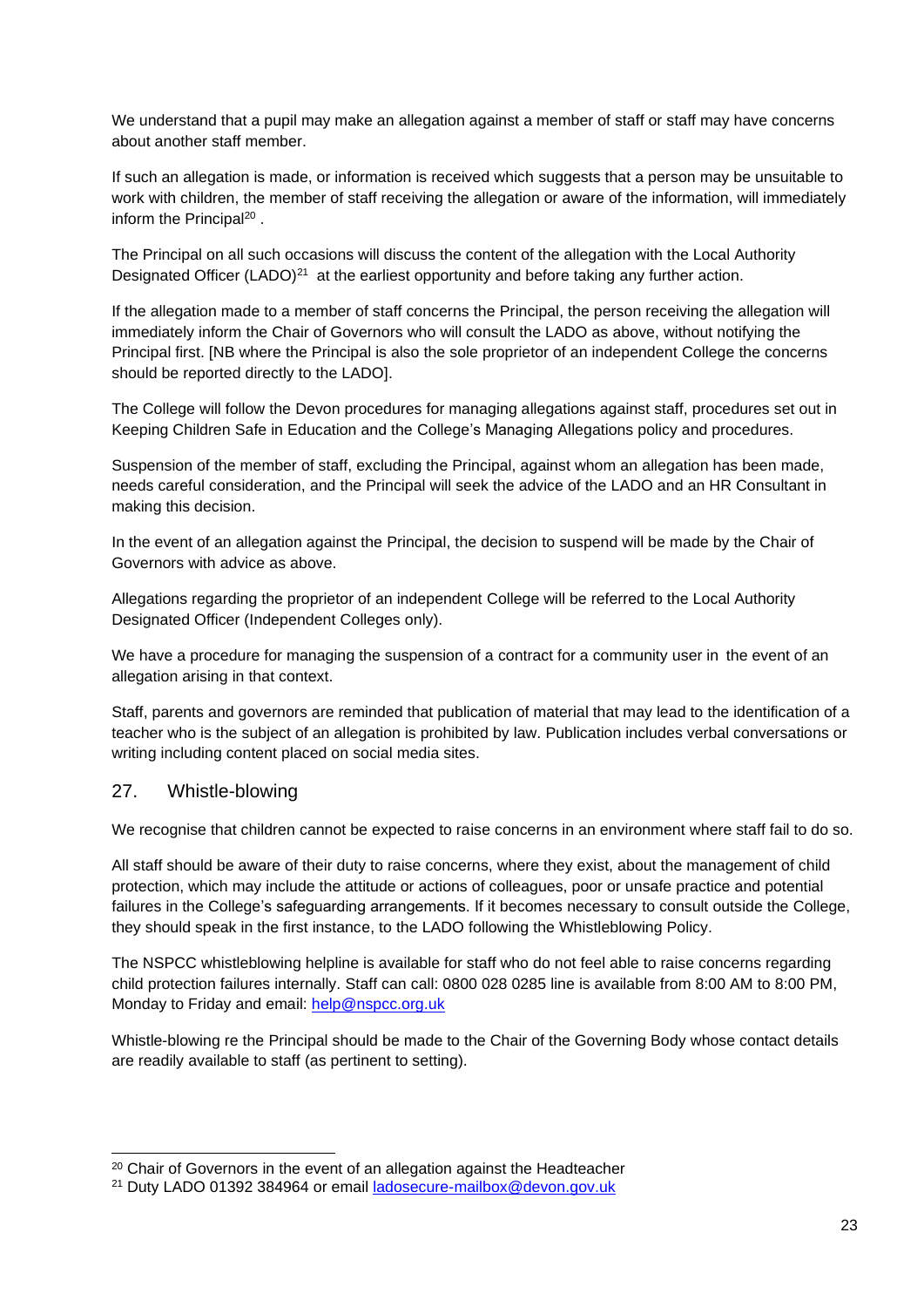#### 28. Physical Intervention

We acknowledge that staff must only ever use physical intervention as a last resort, when a child is endangering him/herself or others, and that at all times it must be the minimal force necessary to prevent injury to another person.

Such events should be recorded and signed by a witness.

Staff who are likely to need to use physical intervention will be appropriately trained.

We understand that physical intervention of a nature which causes injury or distress to a child may be considered under child protection or disciplinary procedures.

We recognise that touch is appropriate in the context or working with children, and all staff have been given 'Safe Practice' guidance to ensure they are clear about their professional boundary.

#### 29. Confidentiality, sharing information and GDPR

All staff will understand that child protection issues warrant a high level of confidentiality, not only out of respect for the pupil and staff involved but also to ensure that information being released into the public domain does not compromise evidence.

College and college staff should be proactive in sharing as early as possible to help identify, assess and respond to risks or concerns about the safety and welfare of children, whether this is when problems are first emerging, or where a child is already known to local authority children's social care.

Staff should only discuss concerns with the DSL, Principal/principal or chair of governors (depending on who is the subject of the concern). That person will then decide who else needs to have the information and they will disseminate it on a 'need-to-know' basis.

However, following a number of cases where senior leaders in College had failed to act upon concerns raised by staff, Keeping Children Safe in Education (2020) emphasises that any member of staff can contact children's social care if they are concerned about a child.

Child protection information will be stored and handled in line with the Data Protection Act 2018 <sup>22</sup> and HM Government Information Sharing and Advice for practitioners providing safeguarding services to children, young people, parents and carers, July 2018

Information sharing is guided by the following principles:

- necessary and proportionate
- relevant
- adequate
- accurate
- timely
- secure

Fears about sharing information cannot be allowed to stand in the way of the need to promote the welfare and protect the safety of children.

<sup>&</sup>lt;sup>22</sup> The UK Data Protection Act 2018 (DPA 2018) is supplementary to the General Data Protection Regulation 2016 (the GDPR) and replaces DPA 1998.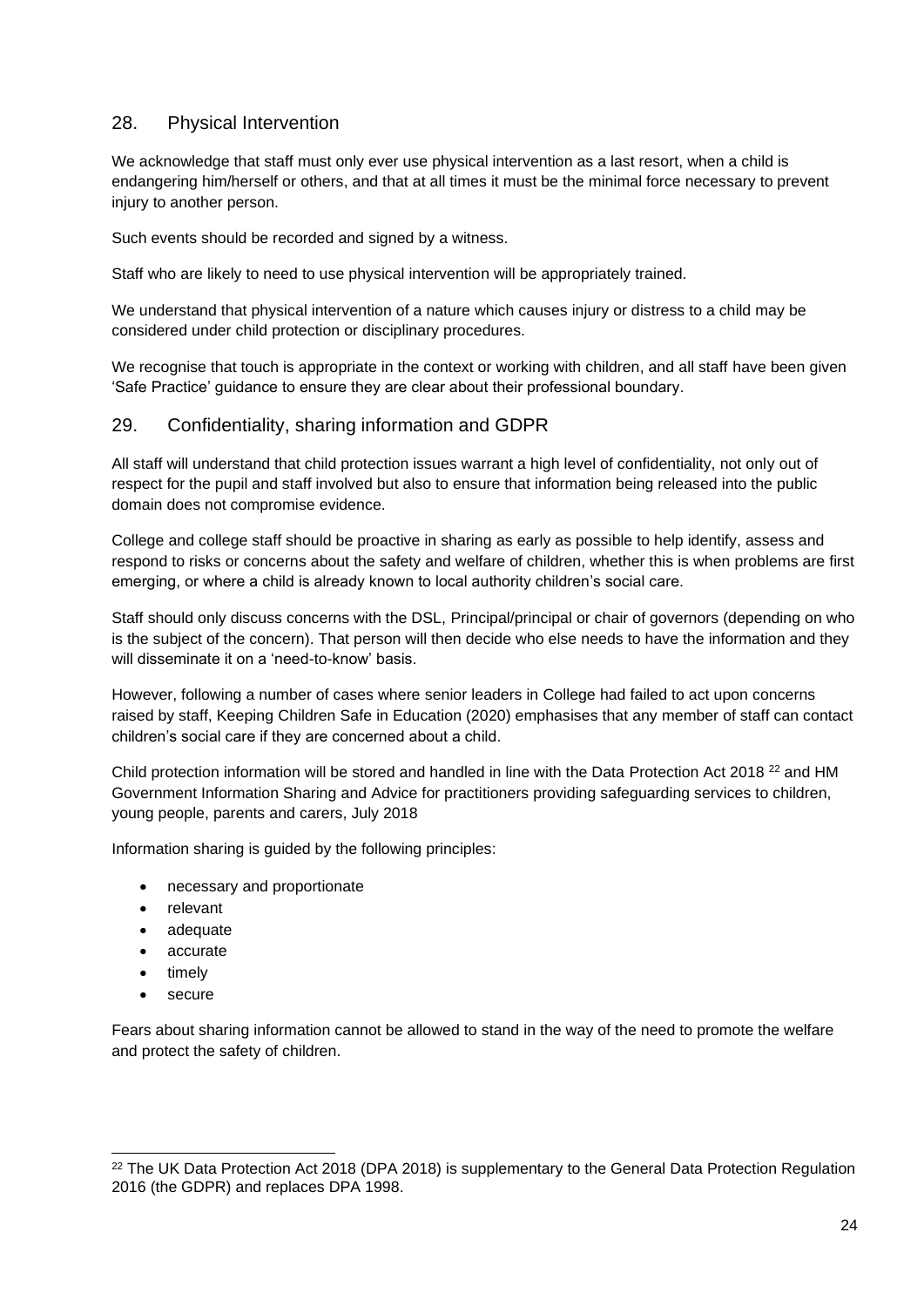30. This policy also links to our policies on our College website

<https://www.honitoncollege.com/college-policies>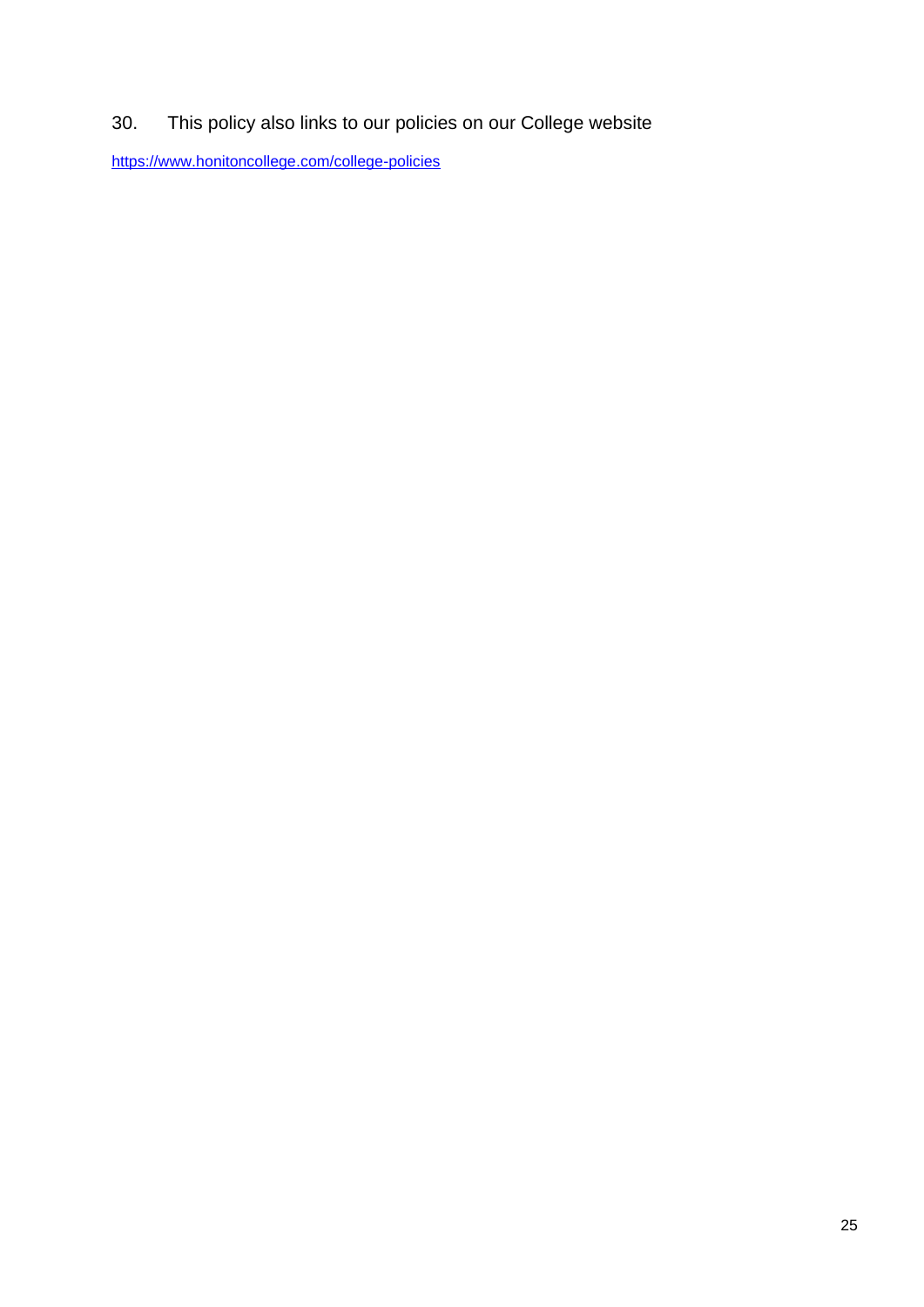Recognising signs of child abuse

Categories of Abuse:

- Physical Abuse
- Emotional Abuse (including Domestic Abuse)
- Sexual Abuse (including child sexual exploitation)
- **Neglect**

#### Signs of Abuse in Children:

The following non-specific signs may indicate something is wrong:

- Significant change in behaviour
- Extreme anger or sadness
- Aggressive and attention-seeking behaviour
- Suspicious bruises with unsatisfactory explanations
- Lack of self-esteem
- Self-injury
- **Depression**
- Age inappropriate sexual behaviour
- Child Sexual Exploitation
- **Criminality**
- Substance abuse
- Mental health problems
- Poor attendance

#### Risk Indicators

The factors described in this section are frequently found in cases of child abuse. Their presence is not proof that abuse has occurred, but:

- Must be regarded as indicators of the possibility of significant harm
- Justifies the need for careful assessment and discussion with designated / named / lead person, manager, (or in the absence of all those individuals, an experienced colleague)
- May require consultation with and / or referral to Children's Services

The absence of such indicators does not mean that abuse or neglect has not occurred.

In an abusive relationship the child may:

- Appear frightened of the parent/s
- Act in a way that is inappropriate to her/his age and development (though full account needs to be taken of different patterns of development and different ethnic groups)

The parent or carer may:

- Persistently avoid child health promotion services and treatment of the child's episodic illnesses
- Have unrealistic expectations of the child
- Frequently complain about/to the child and may fail to provide attention or praise (high criticism/low warmth environment)
- Be absent or misusing substances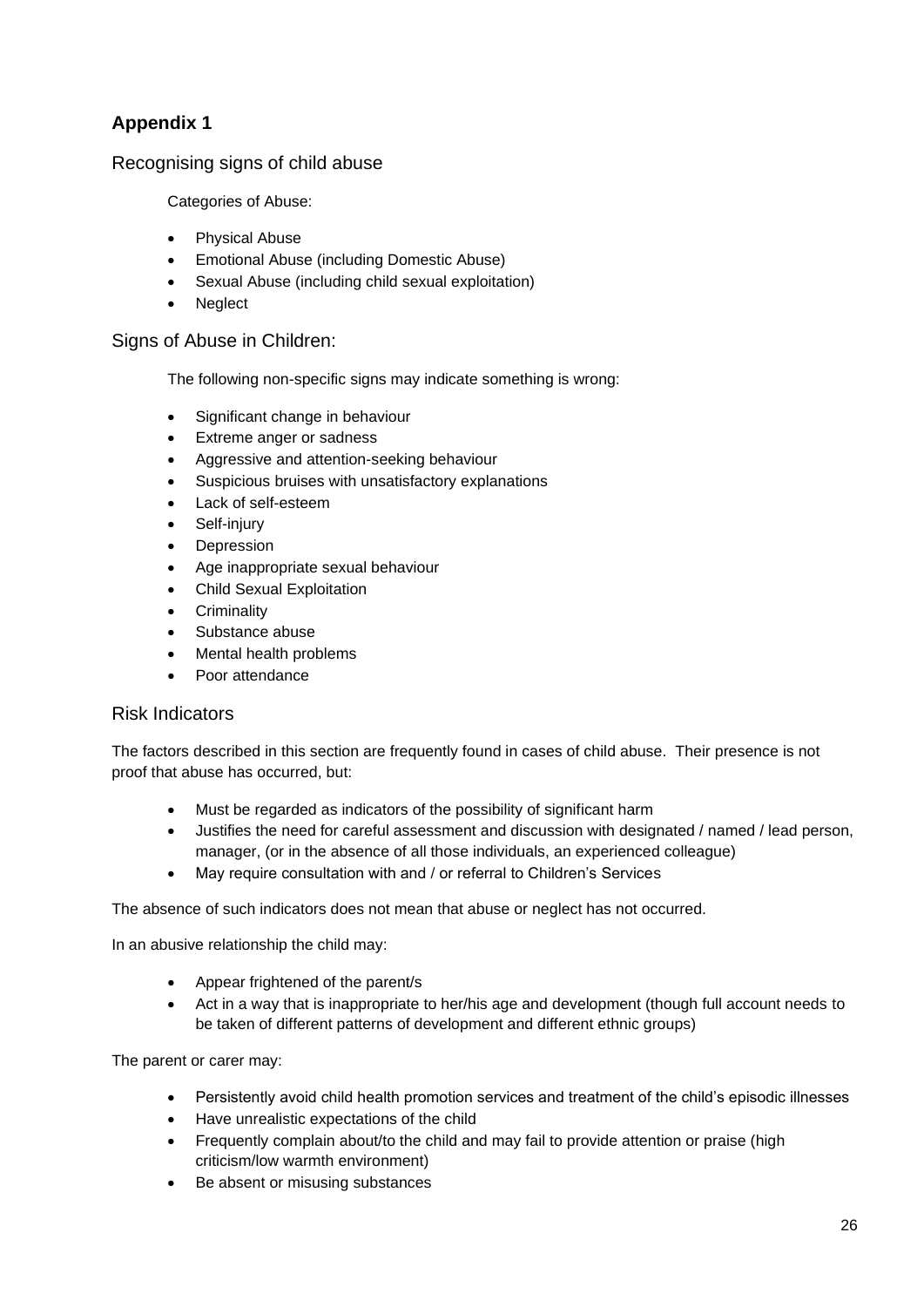- Persistently refuse to allow access on home visits
- Be involved in domestic abuse

Staff should be aware of the potential risk to children when individuals, previously known or suspected to have abused children, move into the household.

#### Recognising Physical Abuse

The following are often regarded as indicators of concern:

- An explanation which is inconsistent with an injury
- Several different explanations provided for an injury
- Unexplained delay in seeking treatment
- The parents/carers are uninterested or undisturbed by an accident or injury
- Parents are absent without good reason when their child is presented for treatment
- Repeated presentation of minor injuries (which may represent a "cry for help" and if ignored could lead to a more serious injury)
- Family use of different doctors and A&E departments
- Reluctance to give information or mention previous injuries

#### **Bruising**

Children can have accidental bruising, but the following must be considered as non-accidental unless there is evidence or an adequate explanation provided:

- Any bruising to a pre-crawling or pre-walking baby
- Bruising in or around the mouth, particularly in small babies which may indicate force feeding
- Two simultaneous bruised eyes, without bruising to the forehead, (rarely accidental, though a single bruised eye can be accidental or abusive)
- Repeated or multiple bruising on the head or on sites unlikely to be injured accidentally
- Variation in colour possibly indicating injuries caused at different times
- The outline of an object used e.g. belt marks, hand prints or a hair brush
- Bruising or tears around, or behind, the earlobe/s indicating injury by pulling or twisting
- Bruising around the face
- Grasp marks on small children
- Bruising on the arms, buttocks and thighs may be an indicator of sexual abuse

#### Bite Marks

Bite marks can leave clear impressions of the teeth. Human bite marks are oval or crescent shaped. Those over 3 cm in diameter are more likely to have been caused by an adult or older child.

A medical opinion should be sought where there is any doubt over the origin of the bite.

#### Burns and Scalds

It can be difficult to distinguish between accidental and non-accidental burns and scalds, and will always require experienced medical opinion. Any burn with a clear outline may be suspicious e.g.:

- Circular burns from cigarettes (but may be friction burns if along the bony protuberance of the spine)
- Linear burns from hot metal rods or electrical fire elements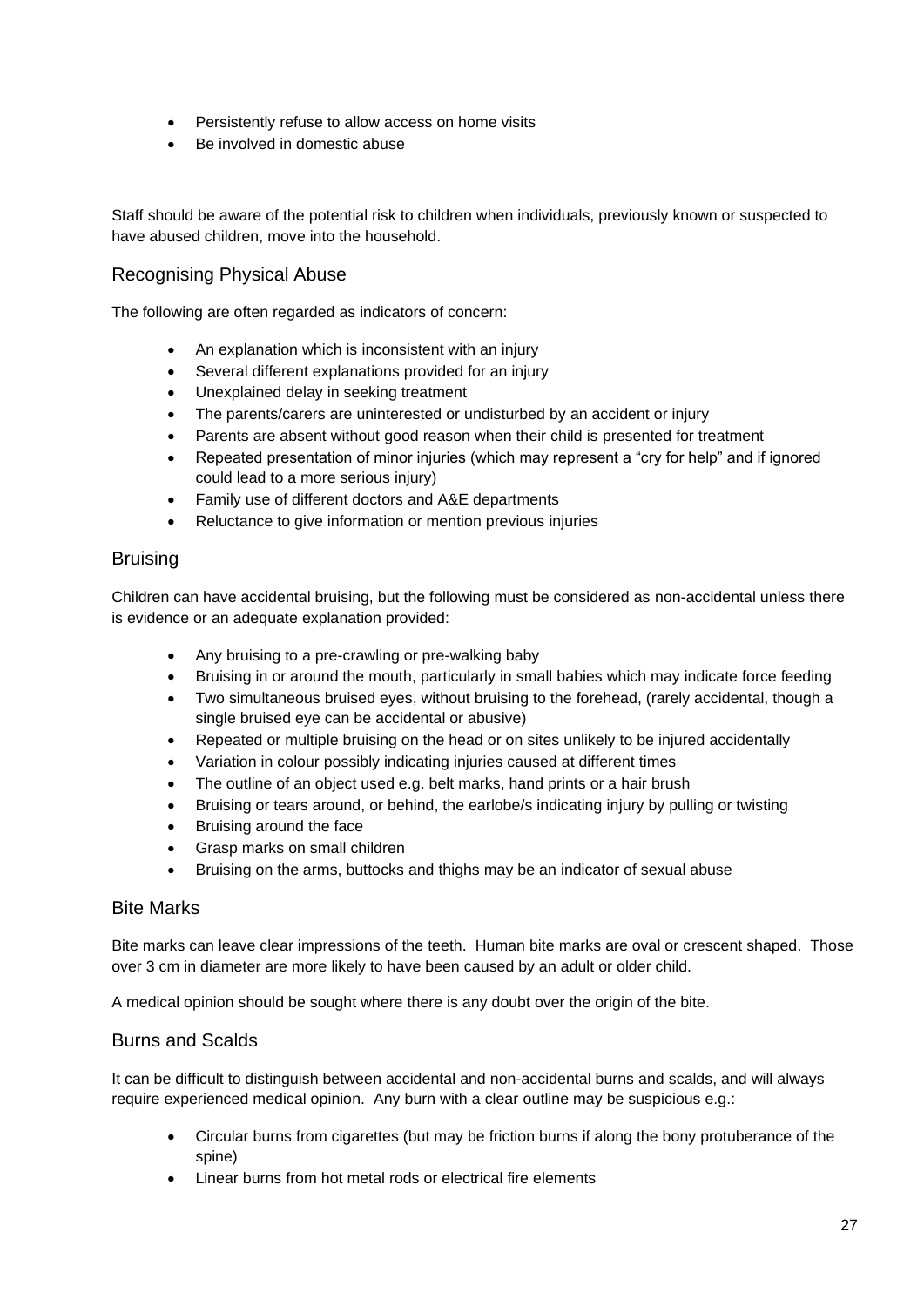- Burns of uniform depth over a large area
- Scalds that have a line indicating immersion or poured liquid (a child getting into hot water is his/her own accord will struggle to get out and cause splash marks)
- Old scars indicating previous burns/scalds which did not have appropriate treatment or adequate explanation

Scalds to the buttocks of a small child, particularly in the absence of burns to the feet, are indicative of dipping into a hot liquid or bath.

## Fractures

Fractures may cause pain, swelling and discolouration over a bone or joint. Non-mobile children rarely sustain fractures.

There are grounds for concern if:

- The history provided is vague, non-existent or inconsistent with the fracture type
- There are associated old fractures
- Medical attention is sought after a period of delay when the fracture has caused symptoms such as swelling, pain or loss of movement
- There is an unexplained fracture in the first year of life

#### Scars

A large number of scars or scars of different sizes or ages, or on different parts of the body, may suggest abuse.

#### Recognising Emotional Abuse

Emotional abuse may be difficult to recognise, as the signs are usually behavioural rather than physical. The manifestations of emotional abuse might also indicate the presence of other kinds of abuse. The indicators of emotional abuse are often also associated with other forms of abuse. The following may be indicators of emotional abuse:

- Developmental delay
- Abnormal attachment between a child and parent/carer e.g. anxious, indiscriminate or not attachment
- Indiscriminate attachment or failure to attach
- Aggressive behaviour towards others
- Scapegoated within the family
- Frozen watchfulness, particularly in pre-College children
- Low self-esteem and lack of confidence
- Withdrawn or seen as a "loner" difficulty relating to others

#### Recognising Signs of Sexual Abuse

Boys and girls of all ages may be sexually abused and are frequently scared to say anything due to guilt and/or fear. This is particularly difficult for a child to talk about and full account should be taken of the cultural sensitivities of any individual child/family.

Recognition can be difficult, unless the child discloses and is believed. There may be no physical signs and indications are likely to be emotional/behavioural.

Some behavioural indicators associated with this form of abuse are:

- Inappropriate sexualised conduct
- Sexually explicit behaviour, play or conversation, inappropriate to the child's age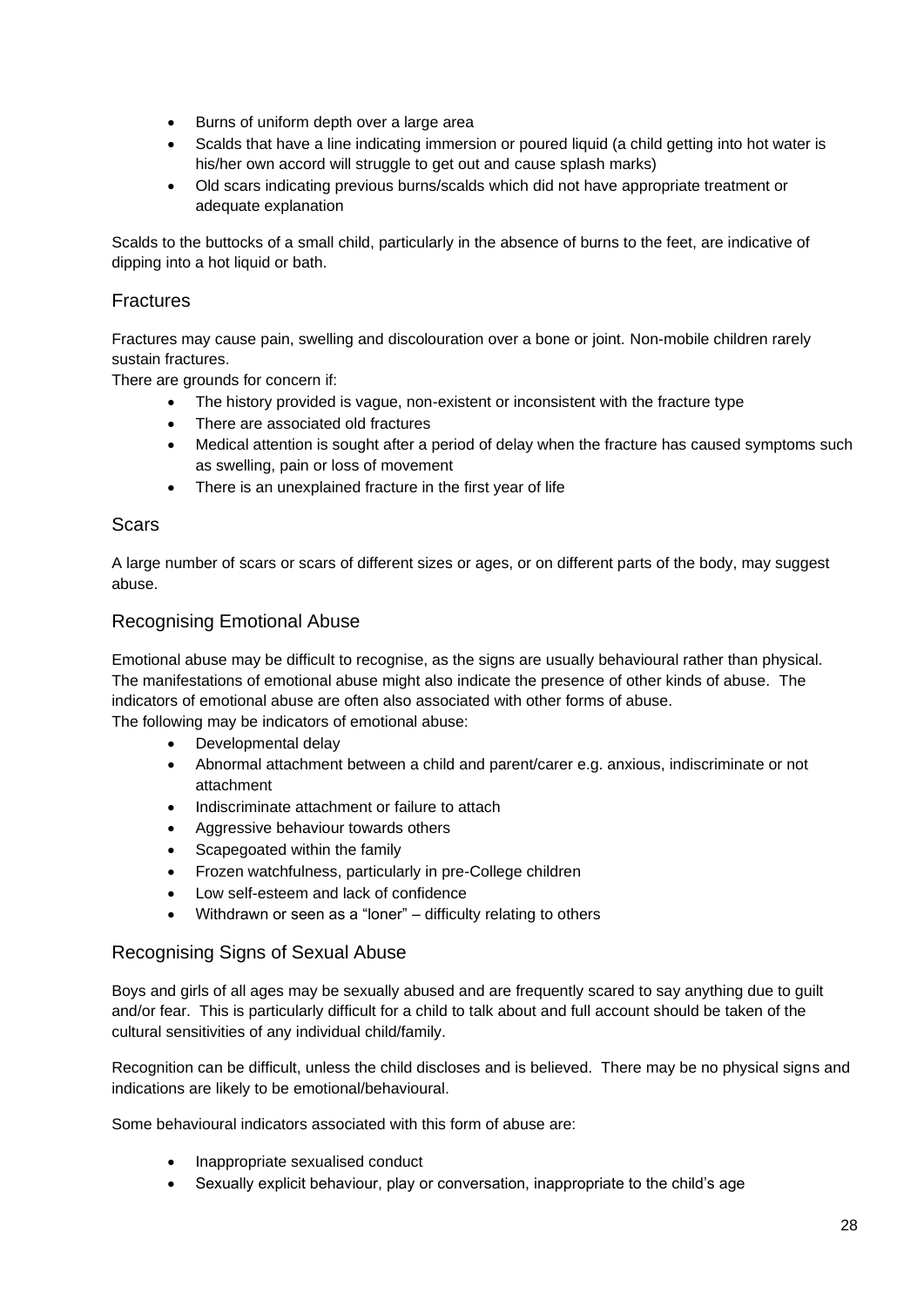- Continual and inappropriate or excessive masturbation
- Self-harm (including eating disorder), self-mutilation and suicide attempts
- Involvement in prostitution or indiscriminate choice of sexual partners
- An anxious unwillingness to remove clothes e.g. for sports events (but this may be related to cultural norms or physical difficulties)

Some physical indicators associated with this form of abuse are:

- Pain or itching of genital area
- Blood on underclothes
- Pregnancy in a younger girl where the identity of the father is not disclosed
- Physical symptoms such as injuries to the genital or anal area, bruising to buttocks, abdomen and thighs, sexually transmitted disease, presence of semen on vagina, anus, external genitalia or clothing

#### Recognising Neglect

Evidence of neglect is built up over a period of time and can cover different aspects of parenting. Indicators include:

- Failure by parents or carers to meet the basic essential needs e.g. adequate food, clothes, warmth, hygiene and medical care
- A child seen to be listless, apathetic and irresponsive with no apparent medical cause
- Failure of child to grow within normal expected pattern, with accompanying weight loss
- Child thrives away from home environment
- Child frequently absent from College
- Child left with adults who are intoxicated or violent
- Child abandoned or left alone for excessive periods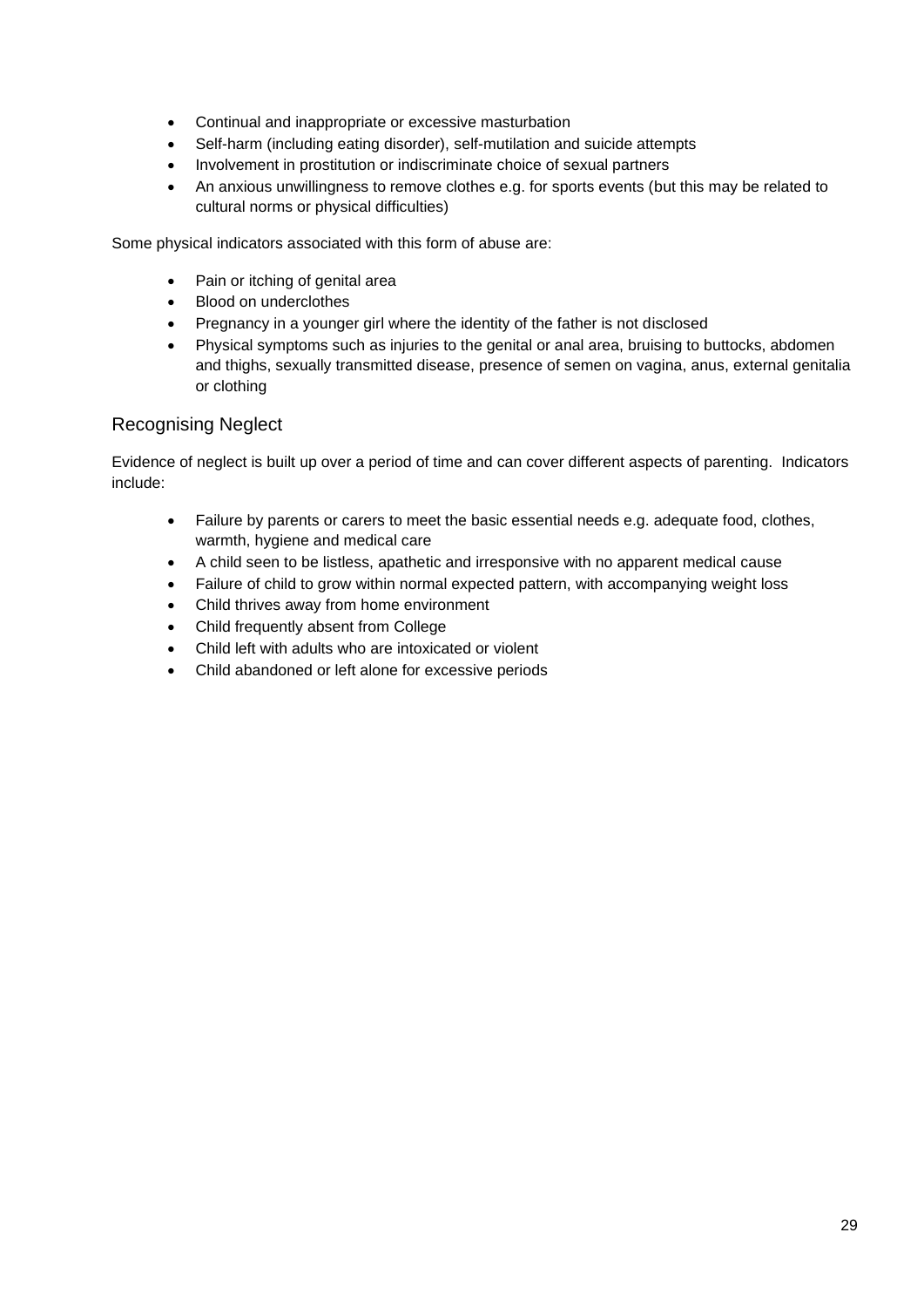# **Sexual Abuse & Sexual Harassment**

The boundary between what is abusive and what is part of normal childhood or youthful experimentation can be blurred. The determination of whether behaviour is developmental, inappropriate or abusive will hinge around the related concepts of true consent, power imbalance and exploitation. This may include children and young people who exhibit a range of sexually problematic behaviour such as indecent exposure, obscene telephone calls, fetishism, bestiality and sexual abuse against adults, peers or children. Staff should be vigilant to:

- bullying (including cyberbullying)
- physical abuse such as hitting, kicking, shaking, biting, hair pulling, or otherwise causing physical harm
- sexual violence and sexual harassment
- sexting (also known as youth produced sexual imagery)
- initiation/hazing type violence and rituals
- upskirting

#### Developmental Sexual Activity

Encompasses those actions that are to be expected from children and young people as they move from infancy through to an adult understanding of their physical, emotional and behavioural relationships with each other. Such sexual activity is essentially information gathering and experience testing. It is characterised by mutuality and of the seeking of consent.

#### Inappropriate Sexual Behaviour

Can be inappropriate socially, in appropriate to development, or both. In considering whether behaviour fits into this category, it is important to consider what negative effects it has on any of the parties involved and what concerns it raises about a child or young person. It should be recognised that some actions may be motivated by information seeking, but still cause significant upset, confusion, worry, physical damage, etc. It may also be that the behaviour is "acting out" which may derive from other sexual situations to which the child or young person has been exposed. If an act appears to have been inappropriate, there may still be a need for some form of behaviour management or intervention. For some children, educative inputs may be enough to address the behaviour.

Abusive sexual activity included any behaviour involving coercion, threats, aggression together with secrecy, or where one participant relies on an unequal power base. In order to more fully determine the nature of the incident the following factors should be given consideration. The presence of exploitation in terms of:

Equality – consider differentials of physical, cognitive and emotional development, power and control and authority, passive and assertive tendencies.

Consent – agreement including all the following:

- Understanding that is proposed based on age, maturity, development level, functioning and experience
- Knowledge of society's standards for what is being proposed
- Awareness of potential consequences and alternatives
- Assumption that agreements or disagreements will be respected equally
- Voluntary decision
- Mental competence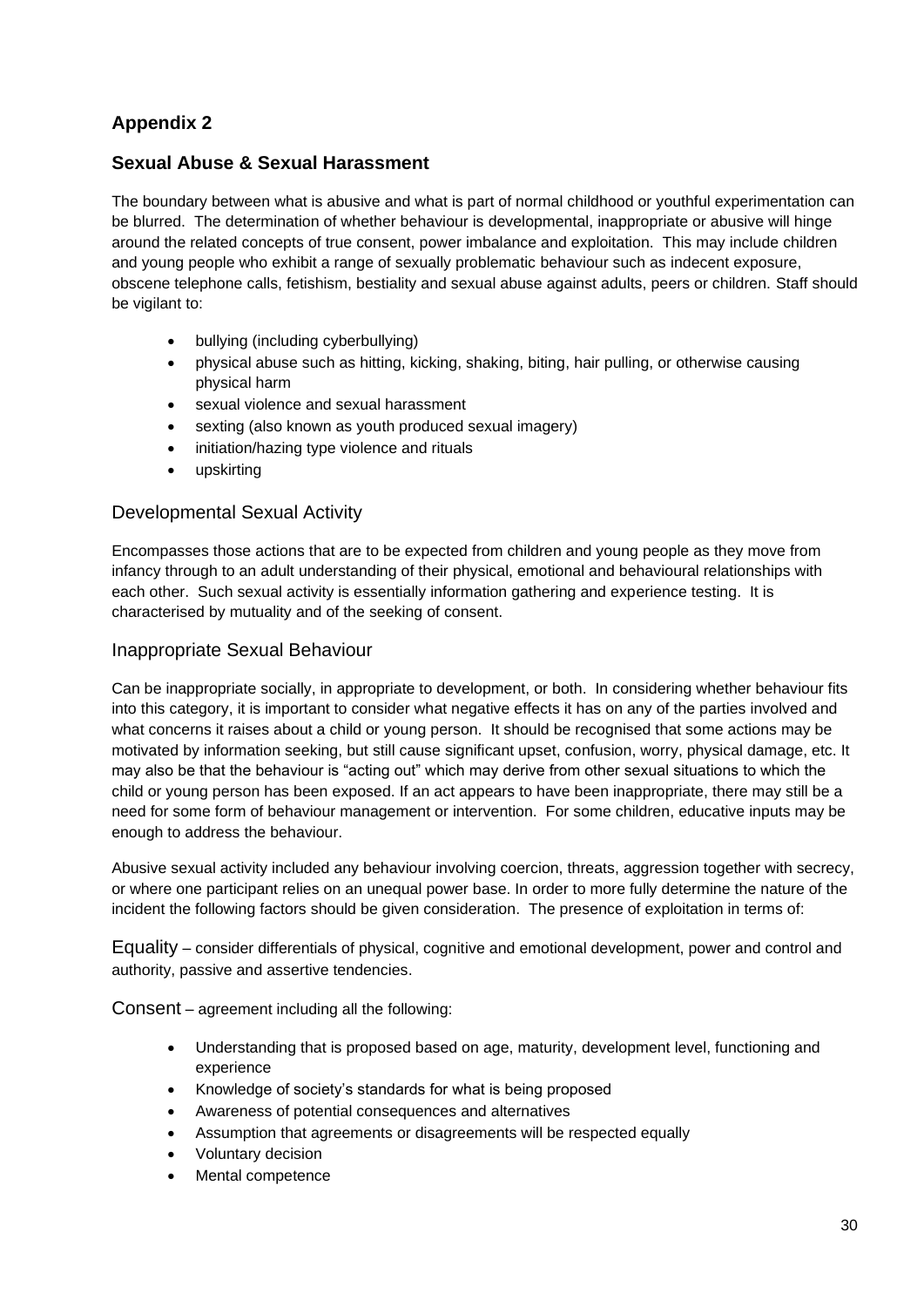Coercion – the young perpetrator who abuses may use techniques like bribing, manipulation and emotional threats of secondary gains and losses that is loss of love, friendship, etc. Some may use physical force, brutality or the threat of these regardless of victim resistance.

In evaluating sexual behaviour of children and young people, the above information should be used only as a guide. Further information and advice is available in the Devon multi-agency protocol "Working with Sexually Active Young People" available at

[https://www.proceduresonline.com/swcpp/devon/pu](https://www.proceduresonline.com/swcpp/devon/p)nderagesexualact.html or go to South West Child Protection Procedures [\(www.proceduresonline.com\)](http://www.proceduresonline.com/) choose Child Protection Procedures, scroll down to Safeguarding Practice Guidance.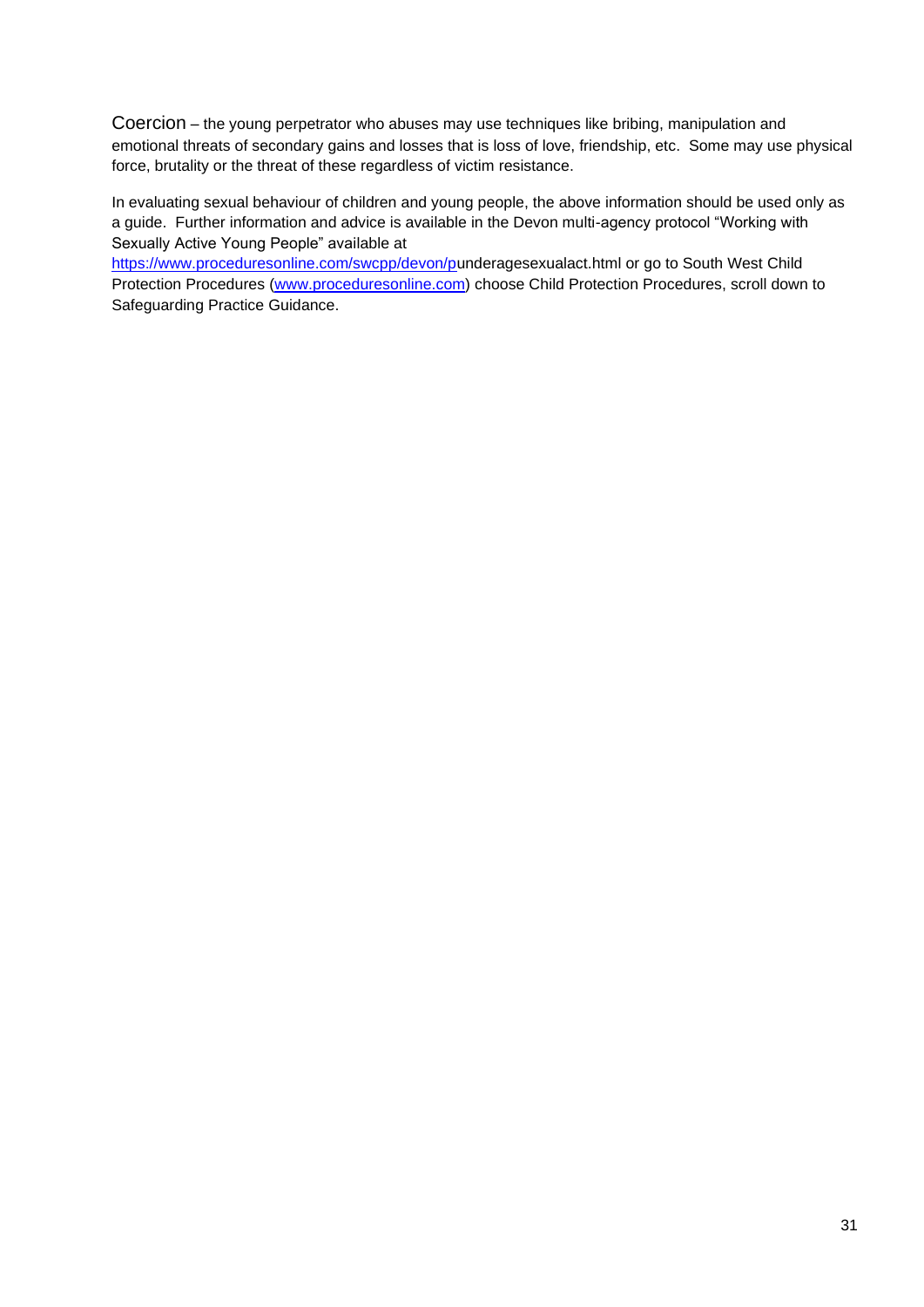# **Child Sexual Exploitation**

The following list of indicators is not exhaustive or definitive but it does highlight common signs which can assist professionals in identifying children or young people who may be victims of sexual exploitation.

Signs include:

- going missing from home or College
- regular College absence/truanting
- underage sexual activity
- inappropriate sexual or sexualised behaviour
- sexually risky behaviour, 'swapping' sex
- repeat sexually transmitted infections
- in girls, repeat pregnancy, abortions, miscarriage
- receiving unexplained gifts or gifts from unknown sources
- having multiple mobile phones and worrying about losing contact via mobile
- online safety concerns such as youth produced sexual imagery or being coerced into sharing explicit images.
- having unaffordable new things (clothes, mobile) or expensive habits (alcohol, drugs)
- changes in the way they dress
- going to hotels or other unusual locations to meet friends
- seen at known places of concern
- moving around the country, appearing in new towns or cities, not knowing where they are
- getting in/out of different cars driven by unknown adults
- having older boyfriends or girlfriends
- contact with known perpetrators
- involved in abusive relationships, intimidated and fearful of certain people or situations
- hanging out with groups of older people, or anti-social groups, or with other vulnerable peers
- associating with other young people involved in sexual exploitation
- recruiting other young people to exploitative situations
- truancy, exclusion, disengagement with College, opting out of education altogether
- unexplained changes in behaviour or personality (chaotic, aggressive, sexual)
- mood swings, volatile behaviour, emotional distress
- self-harming, suicidal thoughts, suicide attempts, overdosing, eating disorders
- drug or alcohol misuse
- getting involved in crime
- police involvement, police records
- involved in gangs, gang fights, gang membership
- injuries from physical assault, physical restraint, sexual assault.

County lines is a term to describe gangs and organised criminal networks involved in the exporting of illegal drugs (primarily crack cocaine and heroin) into one or more importing areas (within the UK), using dedicated mobile phone lines or other form of 'deal line'

Exploitation is an integral part of the county lines offending model with children and vulnerable adults being exploited to move (and store) drugs and money. The same grooming models used to coerce, intimidate and abuse individuals for sexual and criminal exploitation are also used for grooming vulnerable individuals for county lines.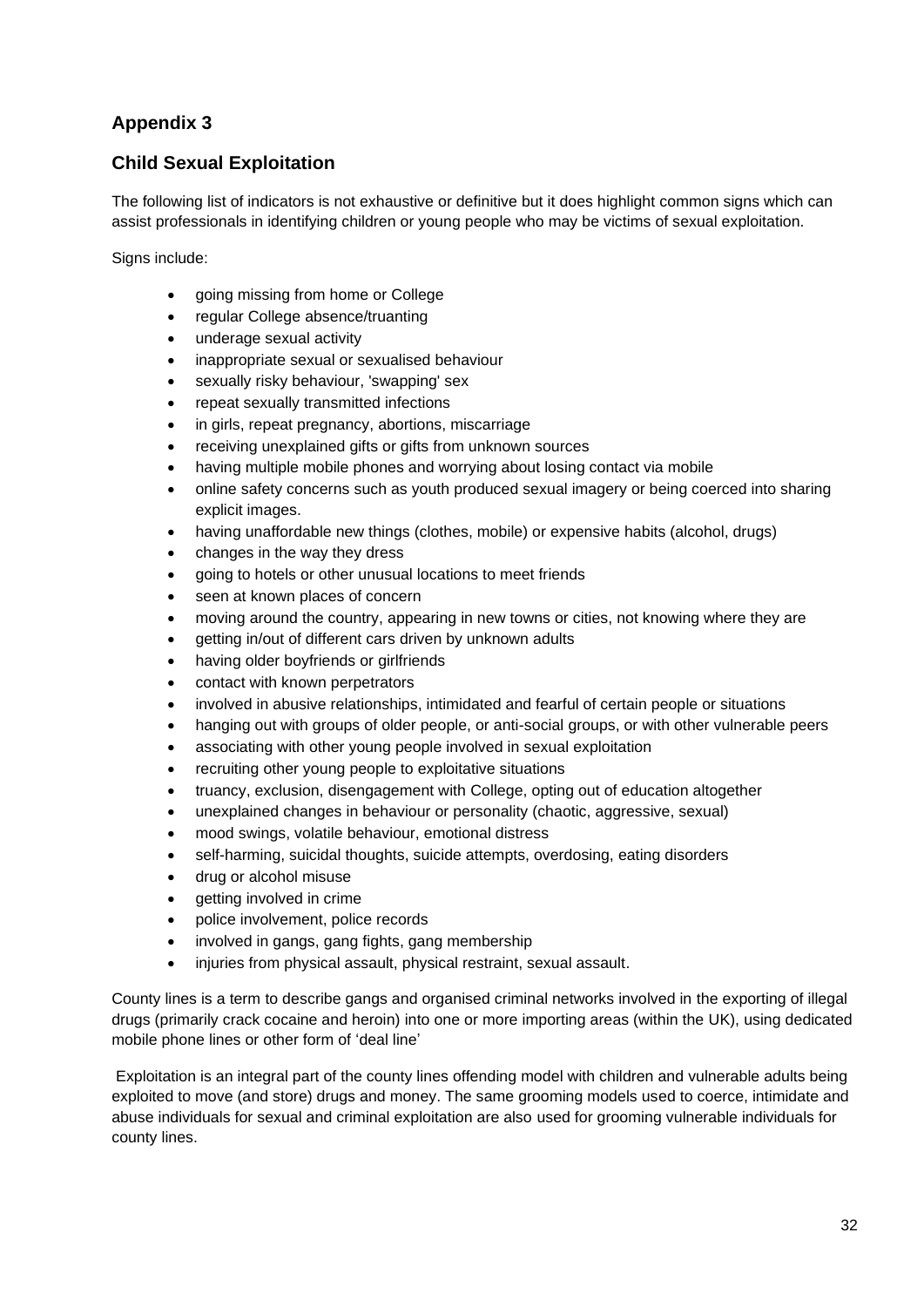# **Female Genital Mutilation (FGM)**

It is essential that staff are aware of FGM practices and the need to look for signs, symptoms and other indicators of FGM. If a member of staff, in the course of their work, discovers that an act of FGM appears to have been carried out, the member of staff must report this to the Police.

Female Genital Mutilation (FGM) is illegal in England and Wales under the FGM Act 2003 ("the 2003 Act"). It is a form of child abuse and violence against women. FGM comprises all procedures involving partial or total removal of the external female genitalia for non-medical reasons.

Section 5B of the 2003 Act1 introduces a mandatory reporting duty which requires regulated health and social care professionals and teachers in England and Wales to report 'known' cases of FGM in under 18s which they identify in the course of their professional work to the police. The duty came into force on 31 October 2015.

#### What is FGM?

It involves procedures that intentionally alter/injure the female genital organs for non-medical reasons.

4 types of procedure:

Type 1 Clitoridectomy – partial/total removal of clitoris

Type 2 Excision – partial/total removal of clitoris and labia minora

Type 3 Infibulation entrance to vagina is narrowed by repositioning the inner/outer labia

Type 4 all other procedures that may include: pricking, piercing, incising, cauterising and scraping the genital area.

Why is it carried out? Belief that:

- FGM brings status/respect to the girl social acceptance for marriage
- Preserves a girl's virginity
- Part of being a woman / rite of passage
- Upholds family honour
- Cleanses and purifies the girl
- Gives a sense of belonging to the community
- Fulfils a religious requirement
- Perpetuates a custom/tradition
- Helps girls be clean / hygienic
- Is cosmetically desirable
- Mistakenly believed to make childbirth easier

#### Is FGM legal?

FGM is internationally recognised as a violation of human rights of girls and women. It is illegal in most countries including the UK.

Circumstances and occurrences that may point to FGM happening are:

- Child talking about getting ready for a special ceremony
- Family taking a long trip abroad
- Child's family being from one of the 'at risk' communities for FGM (Kenya, Somalia, Sudan, Sierra Leon, Egypt, Nigeria, Eritrea as well as non-African communities including Yemeni, Afghani, Kurdistan, Indonesia and Pakistan)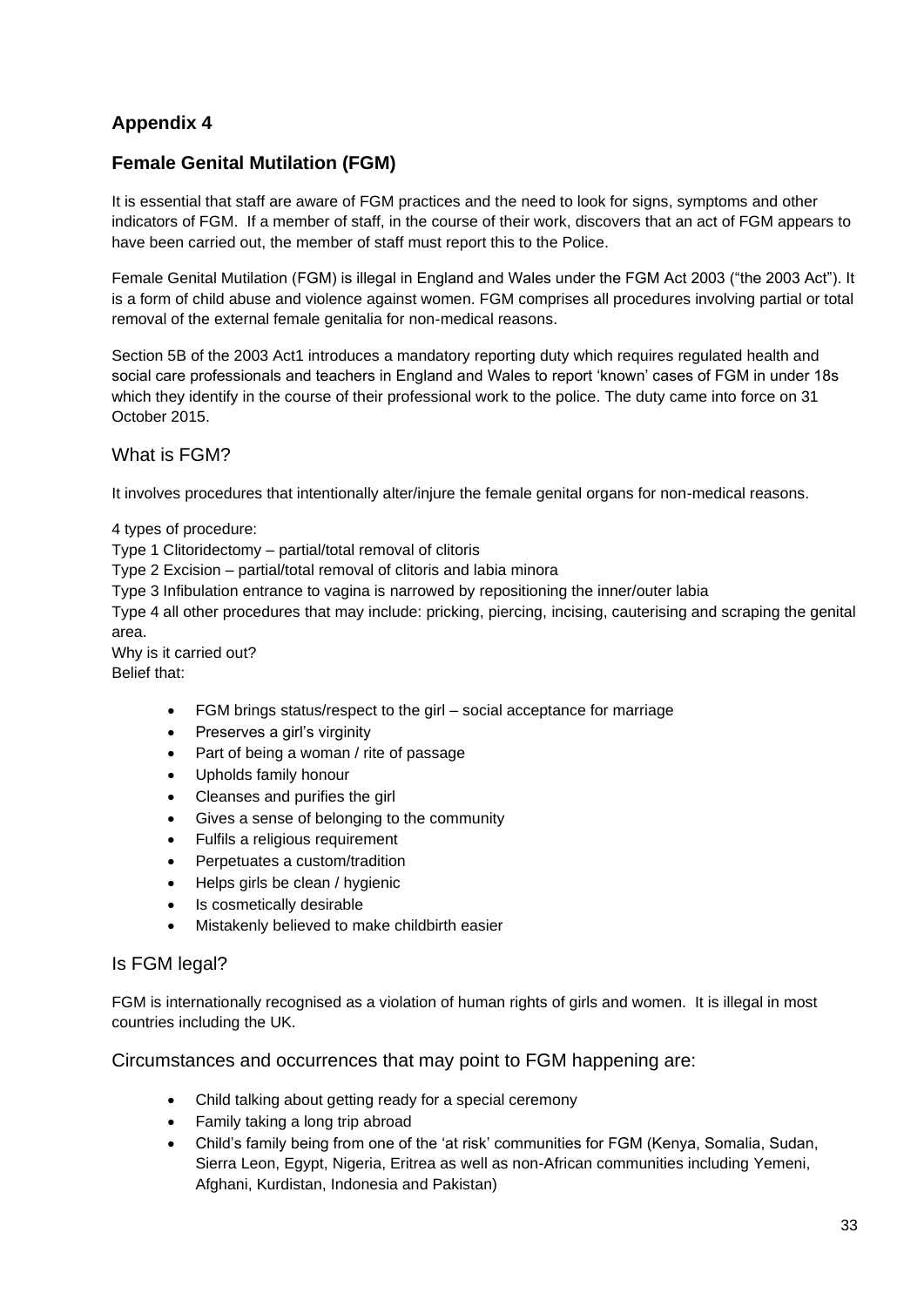- Knowledge that the child's sibling has undergone FGM
- Child talks about going abroad to be 'cut' or to prepare for marriage

Signs that may indicate a child has undergone FGM:

- Prolonged absence from College and other activities
- Behaviour change on return from a holiday abroad, such as being withdrawn and appearing subdued
- Bladder or menstrual problems
- Finding it difficult to sit still and looking uncomfortable
- Complaining about pain between the legs
- Mentioning something somebody did to them that they are not allowed to talk about
- Secretive behaviour, including isolating themselves from the group
- Reluctance to take part in physical activity
- Repeated urinal tract infection
- Disclosure

#### The 'One Chance' rule

As with Forced Marriage there is the 'One Chance' rule. It is essential that settings /Colleges/colleges take action **without delay** and make a referral to children's services.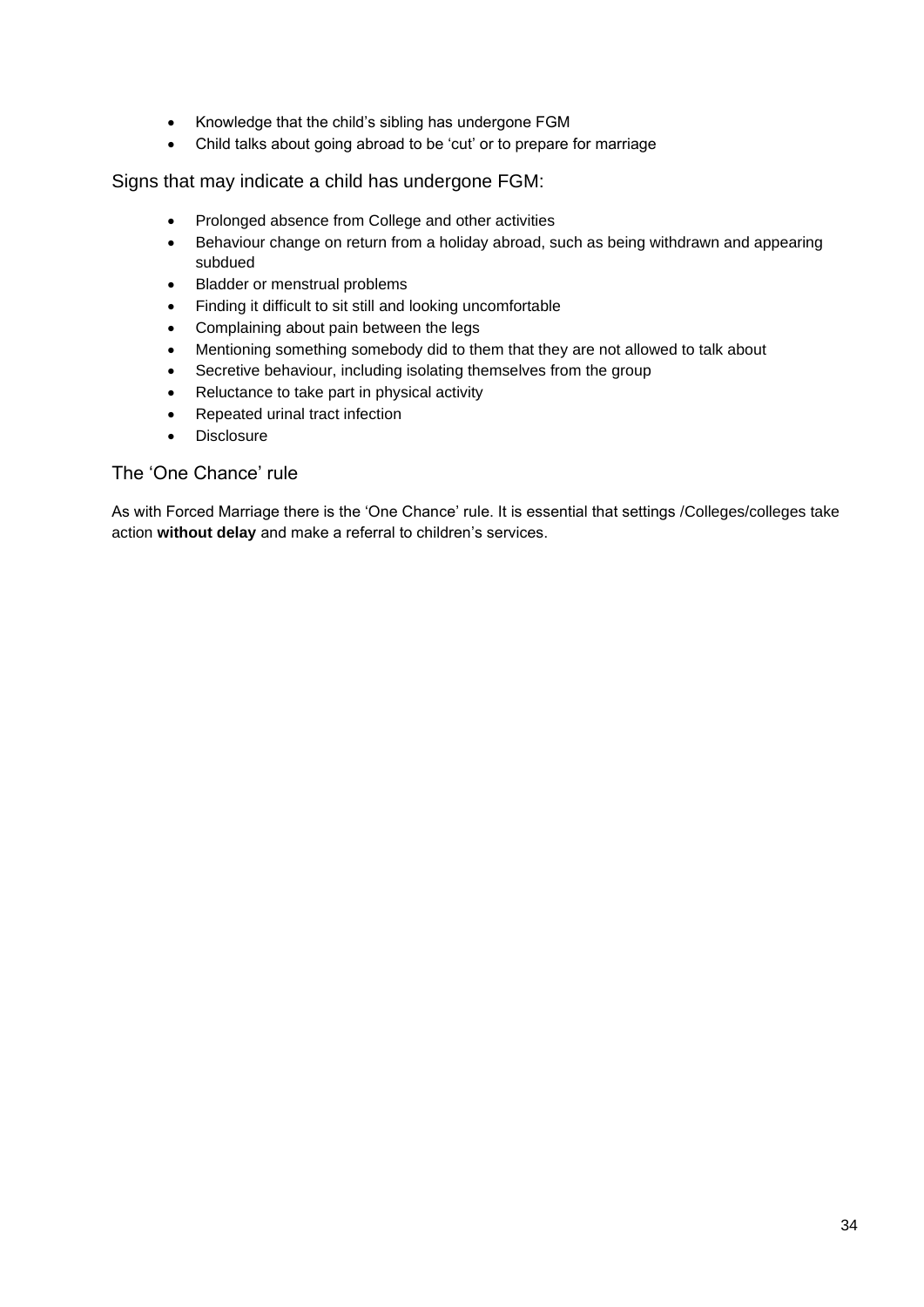Domestic Abuse

How does it affect children?

Children can be traumatised by seeing and hearing violence and abuse. They may also be directly targeted by the abuser or take on a protective role and get caught in the middle. In the long term this can lead to mental health issues such as depression, self-harm and anxiety.

What are the signs to look out for?

Children affected by domestic abuse reflect their distress in a variety of ways. They may change their usual behaviour and become withdrawn, tired, start to wet the bed and have behavioural difficulties. They may not want to leave their house or may become reluctant to return. Others will excel, using their time in your care as a way to escape from their home life. None of these signs are exclusive to domestic abuse so when you are considering changes in behaviours and concerns about a child, think about whether domestic abuse may be a factor.

What should I do if I suspect a family is affected by domestic abuse?

Contact:<https://new.devon.gov.uk/dsva/>

**If you are concerned about a child or young person** in Devon please contact the Multi-Agency Safeguarding Hub MASH on 0345 155 1071 or email [mashsecure@devon.gov.uk](mailto:mashsecure@devon.gov.uk)

**If you are concerned about an adult (aged 16+)** in DSevon please complete the Risk Identification Checklist (Safelives DASH RIC) to identify the level of risk which support service to refer them too, and follow the MARAC page for levels of risk.

**If you are concerned about a vulnerable adult** please contact Care Direct on 0845 155 1007 (8am-8pm Monday to Friday and 9am-1pm on Saturdays). In an emergency, please contact Emergency Duty Service 0845 6000 388 or email [csc.caredirect@devon.gov.uk](mailto:csc.caredirect@devon.gov.uk)

**Splitz Support Service** is a charity delivering support services to women and young people experiencing the trauma of domestic abuse and sexual violence. Telephone 0345 155 1074 or email [admin@splitzdevon.org](mailto:admin@splitzdevon.org)

**SAFE (Stop Abuse for Everyone)** is a charity based in Exeter providing help and support to children and families who have experienced domestic abuse ans violence. Telelphone 030 30 30 0112 or email [hello@safe-services.org.uk](mailto:hello@safe-services.org.uk) (Monday-Friday, 9am-5pm)

**National Domestic Abuse Helpline** Refug runs the National Domestic Abuse Helpline, available 24 hours a day 0808 2000 247 and its website offers guidance and support for potential victims.

**Refuge:** <https://www.refuge.org.uk/>

Operation Encompass helps police and schools work together to provide emotional and practical help for children. Police will inform the 'key adult' within school if they have been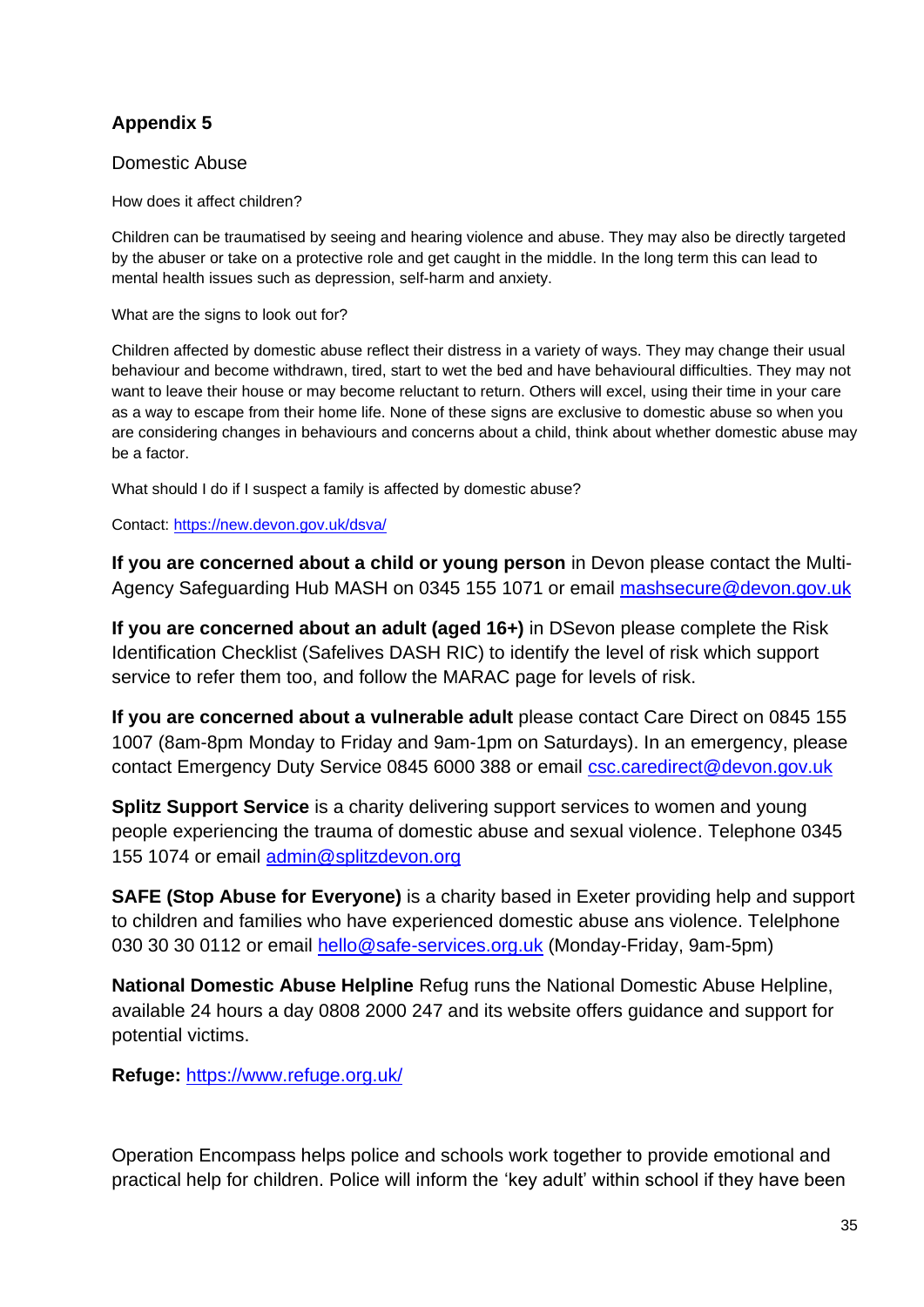called to an incident of domestic abuse, where there are children in the household before registration the next day.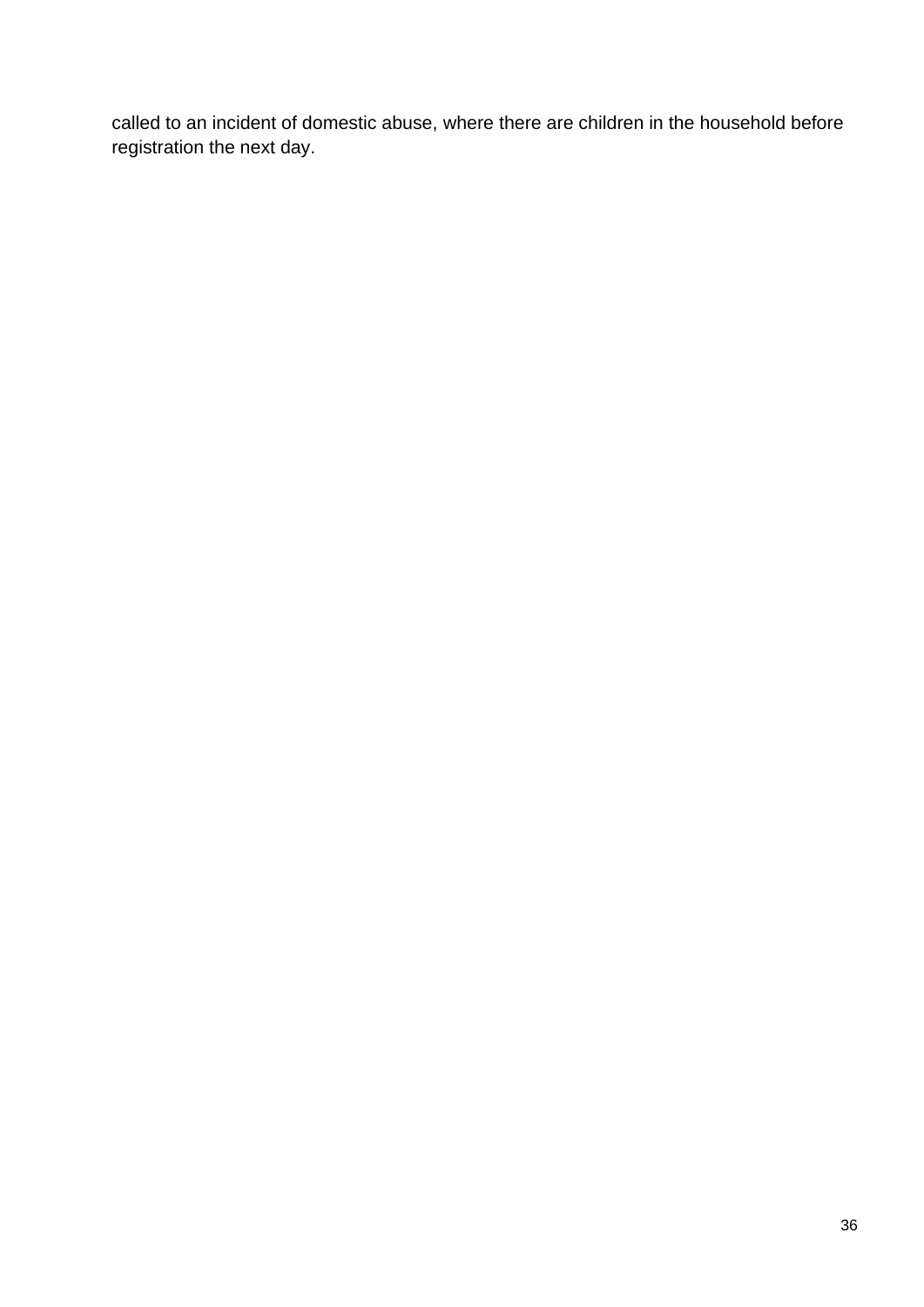#### INDICATORS OF VULNERABILITY TO RADICALISATION

- 1. Radicalisation refers to the process by which a person comes to support terrorism and forms of extremism leading to terrorism.
- 2. Extremism is defined by the Government in the Prevent Strategy as:

*Vocal or active opposition to fundamental British values, including democracy, the rule of law, individual liberty and mutual respect and tolerance of different faiths*  and beliefs. We also include in our definition of extremism calls for the death of *members of our armed forces, whether in this country or overseas.*

- 3. Extremism is defined by the Crown Prosecution Service as: The demonstration of unacceptable behaviour by using any means or medium to express views which:
	- Encourage, justify or glorify terrorist violence in furtherance of particular beliefs;
	- Seek to provoke others to terrorist acts;
	- Encourage other serious criminal activity or seek to provoke others to serious criminal acts; or
	- Foster hatred which might lead to inter-community violence in the UK.
- 4. There is no such thing as a "typical extremist": those who become involved in extremist actions come from a range of backgrounds and experiences, and most individuals, even those who hold radical views, do not become involved in violent extremist activity.
- 5. Pupils may become susceptible to radicalisation through a range of social, personal and environmental factors - it is known that violent extremists exploit vulnerabilities in individuals to drive a wedge between them and their families and communities. It is vital that College staff are able to recognise those vulnerabilities.
- 6. Indicators of vulnerability include:
	- Identity Crisis the student / pupil is distanced from their cultural / religious heritage and experiences discomfort about their place in society;
	- Personal Crisis the student / pupil may be experiencing family tensions; a sense of isolation; and low self-esteem; they may have dissociated from their existing friendship group and become involved with a new and different group of friends; they may be searching for answers to questions about identity, faith and belonging;
	- Personal Circumstances migration; local community tensions; and events affecting the student / pupil's country or region of origin may contribute to a sense of grievance that is triggered by personal experience of racism or discrimination or aspects of Government policy;
	- Unmet Aspirations the student / pupil may have perceptions of injustice; a feeling of failure; rejection of civic life;
	- Experiences of Criminality which may include involvement with criminal groups, imprisonment, and poor resettlement / reintegration;
	- Special Educational Need students / pupils may experience difficulties with social interaction, empathy with others, understanding the consequences of their actions and awareness of the motivations of others.
- 7. However, this list is not exhaustive, nor does it mean that all young people experiencing the above are at risk of radicalisation for the purposes of violent extremism.
- 8. More critical risk factors could include: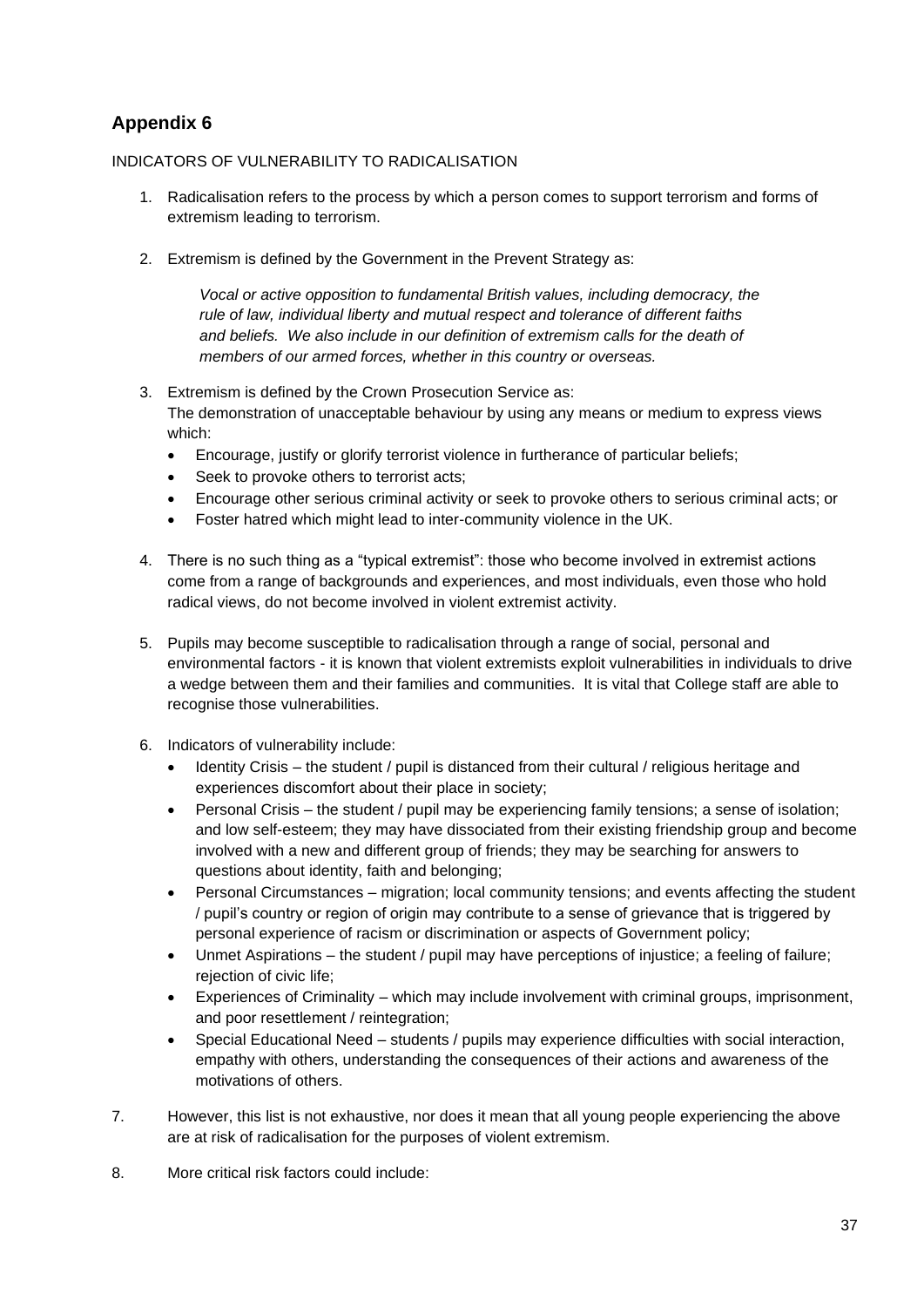- Being in contact with extremist recruiters;
- Accessing violent extremist websites, especially those with a social networking element;
- Possessing or accessing violent extremist literature;
- Using extremist narratives and a global ideology to explain personal disadvantage;
- Justifying the use of violence to solve societal issues;
- Joining or seeking to join extremist organisations; and
- Significant changes to appearance and / or behaviour;
- Experiencing a high level of social isolation resulting in issues of identity crisis and / or personal crisis.

[The Prevent Duty can be accessed via this link.](https://www.gov.uk/government/uploads/system/uploads/attachment_data/file/445977/3799_Revised_Prevent_Duty_Guidance__England_Wales_V2-Interactive.pdf)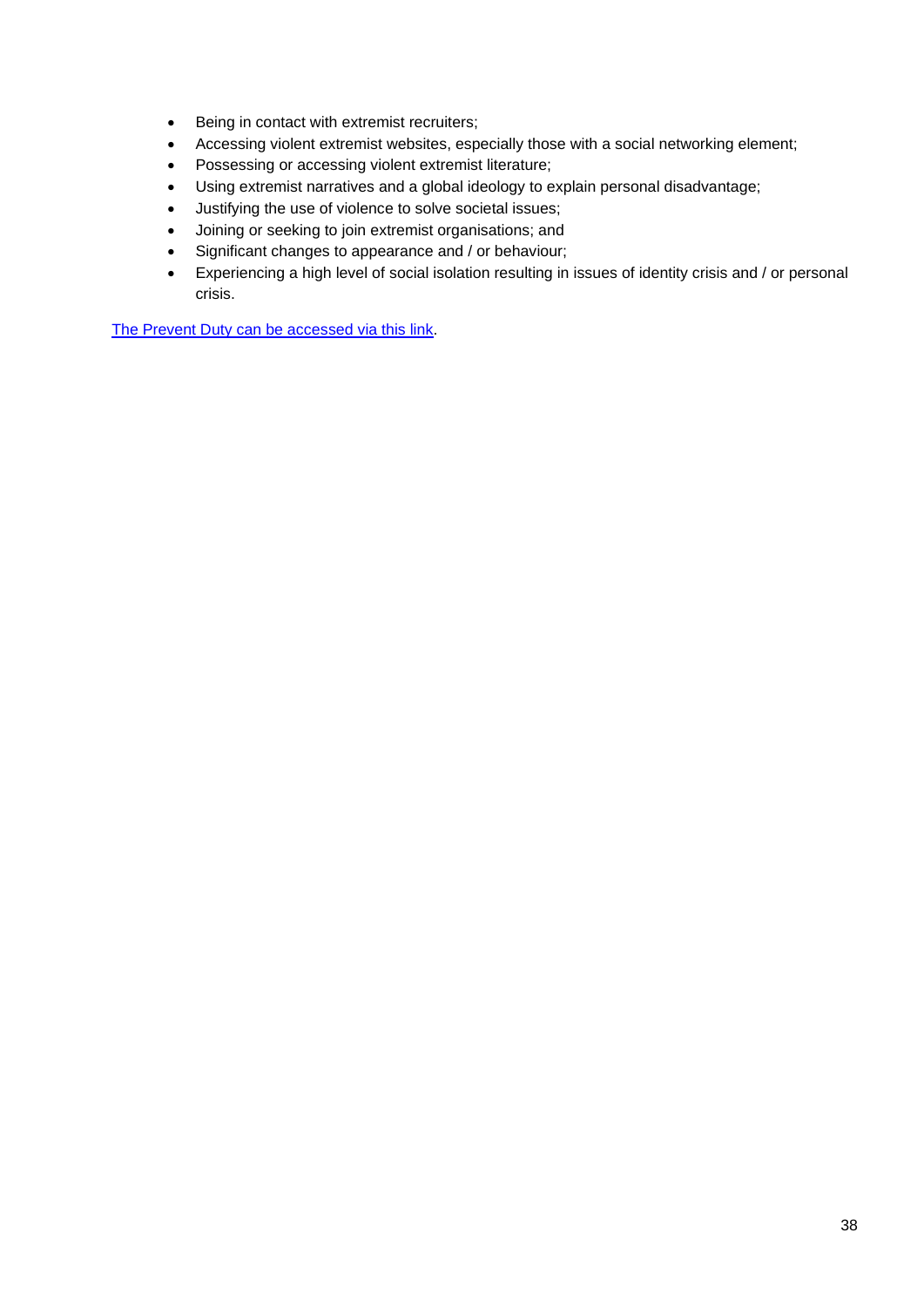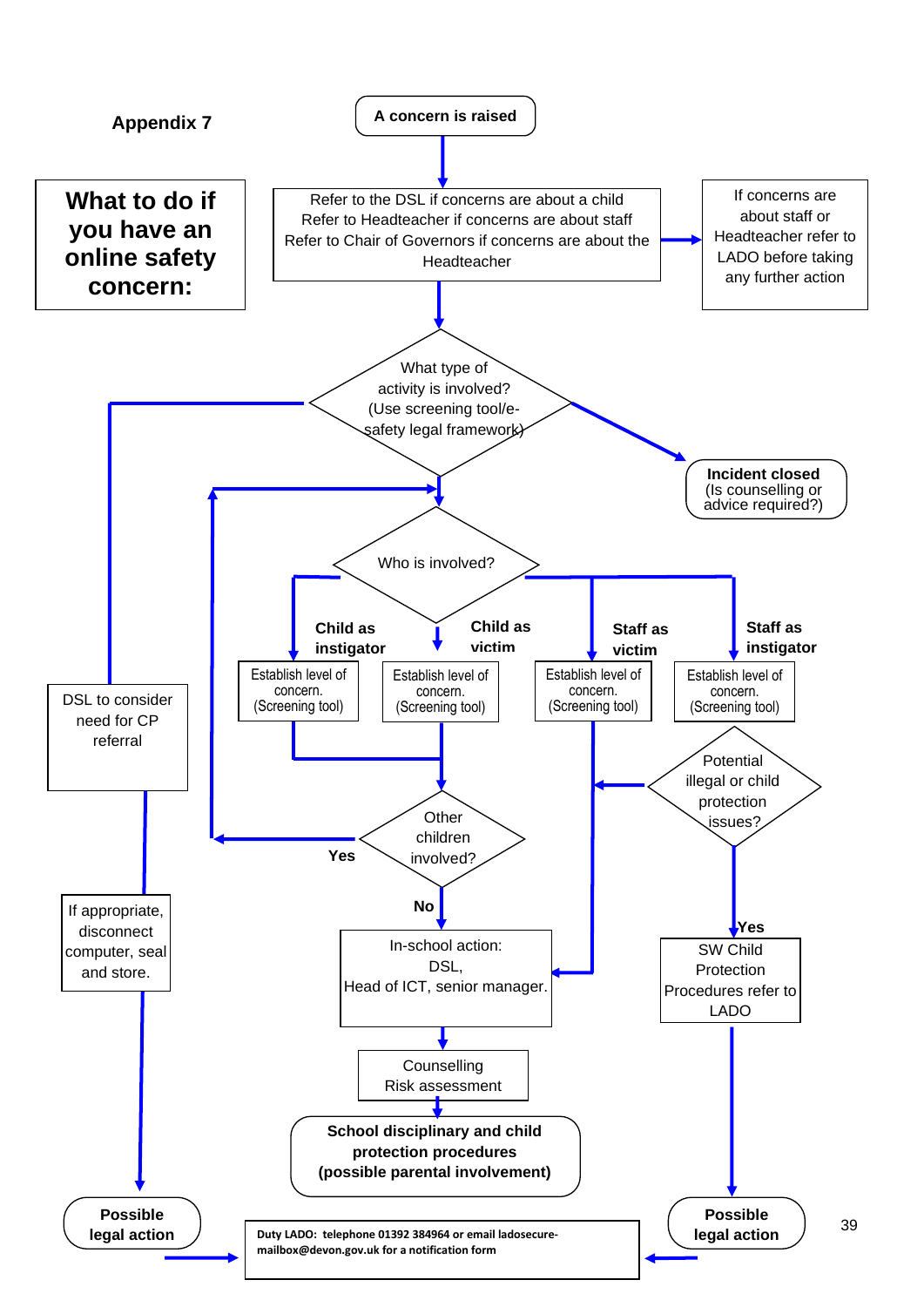Further advice on child protection is available from:

NSPCC: <http://www.nspcc.org.uk/>

Childline: <http://www.childline.org.uk/pages/home.aspx>

Anti-Bullying Alliance: <http://anti-bullyingalliance.org.uk/>

Beat Bullying: <http://www.beatbullying.org/>

Childnet International –making the internet a great and safe place for children. Includes resources for professionals and parents<http://www.childnet.com/>

Thinkuknow (includes resources for professionals and parents)<https://www.thinkuknow.co.uk/>

Safer Internet Centre<http://www.saferinternet.org.uk/>

Transgender<http://www.mermaidsuk.org.uk/>

[Colleges transgender toolkit](http://www.mermaidsuk.org.uk/assets/media/East%20Sussex%20schools%20transgender%20toolkit.pdf)

[Intercom trust transgender guidance](https://www.intercomtrust.org.uk/item/55-schools-transgender-guidance-july-2015)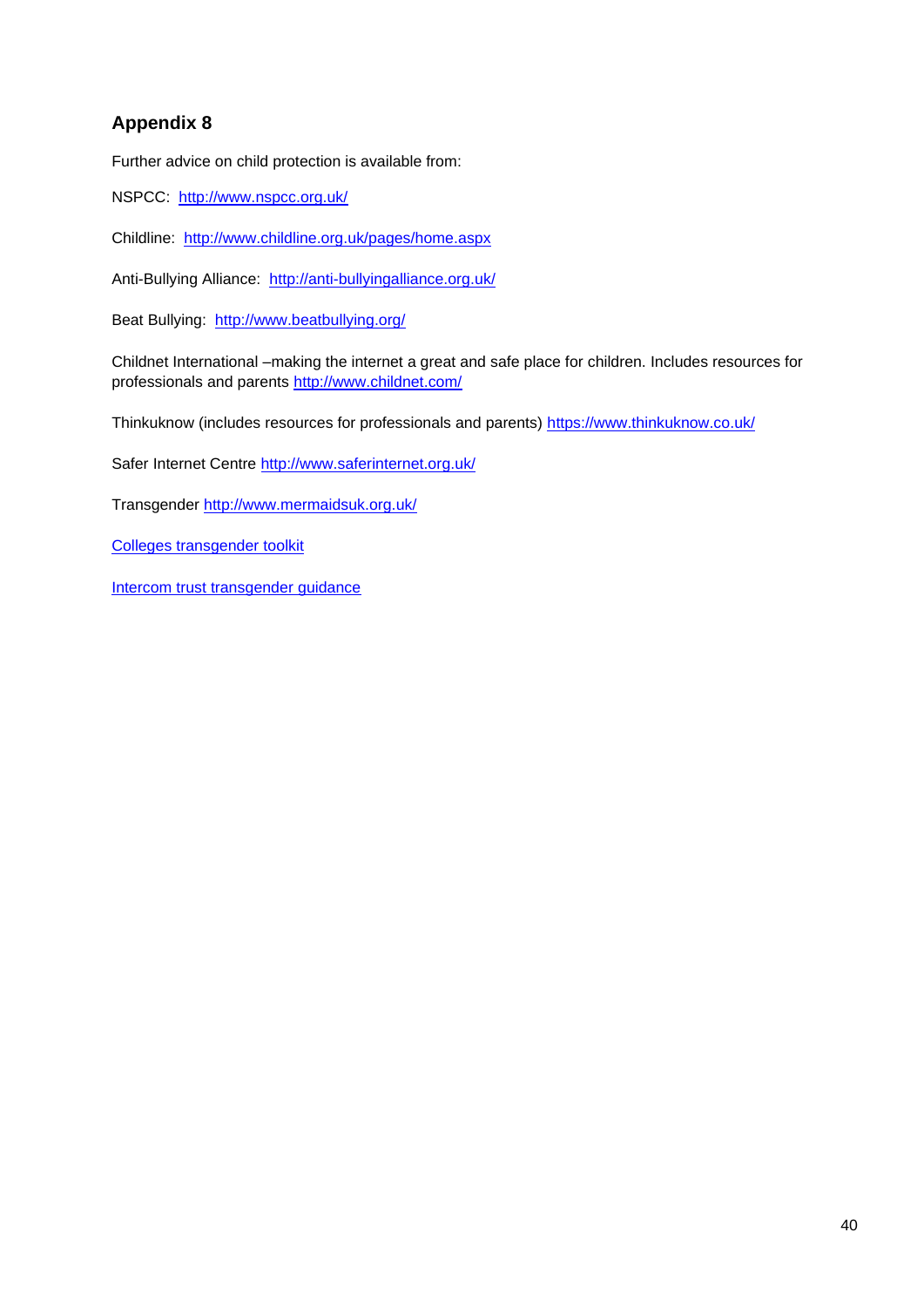

# **For Early Help, Consultation and Enquiries please contact:**

Telephone: **0345 155 1071** Email: [mashsecure@devon.gov.uk](mailto:mashsecure@devon.gov.uk) Fax: 01392 448951 Enquiry Form available at: [https://new.devon.gov.uk/making-a-mash-enquiry](https://new.devon.gov.uk/educationandfamilies/child-protection/making-a-mash-enquiry)

Post: **Multi-Agency Safeguarding Hub, P.O. Box 723, Exeter EX1 9QS Emergency Duty Team** out of hours **0845 6000 388 Police** non-emergency 101

> **For all LADO enquiries** Exeter (01392) 384964 [https://new.devon.gov.uk](https://new.devon.gov.uk/educationandfamilies/child-protection/managing-allegations-against-adults-working-with-children)

# **Early Help Team**

Senior Manager: TBC Manager Exeter and South: TBC Manager Mid & East: Ian Flett 07815 562 370 Manager South & West: Karen Hayes 07854 253424 Manager Northern: Sarah Simpson 07854 304 512

Locality Early Help Mailbox North: [earlyhelpnorthsecuremailbox@devon.gov.uk](mailto:earlyhelpnorthsecuremailbox@devon.gov.uk) Mid & East: [earlyhelpmideastsecuremailbox@devon.gov.uk](mailto:earlyhelpmideastsecuremailbox@devon.gov.uk) South & West: [earlyhelpsouthsecuremailbox@devon.gov.uk](mailto:earlyhelpsouthsecuremailbox@devon.gov.uk) Exeter: [earlyhelpexetersecuremailbox@devon.gov.uk](mailto:earlyhelpexetersecuremailbox@devon.gov.uk)

For emergencies outside of office hours please call: 0345 600 0388 or 0845 600 0388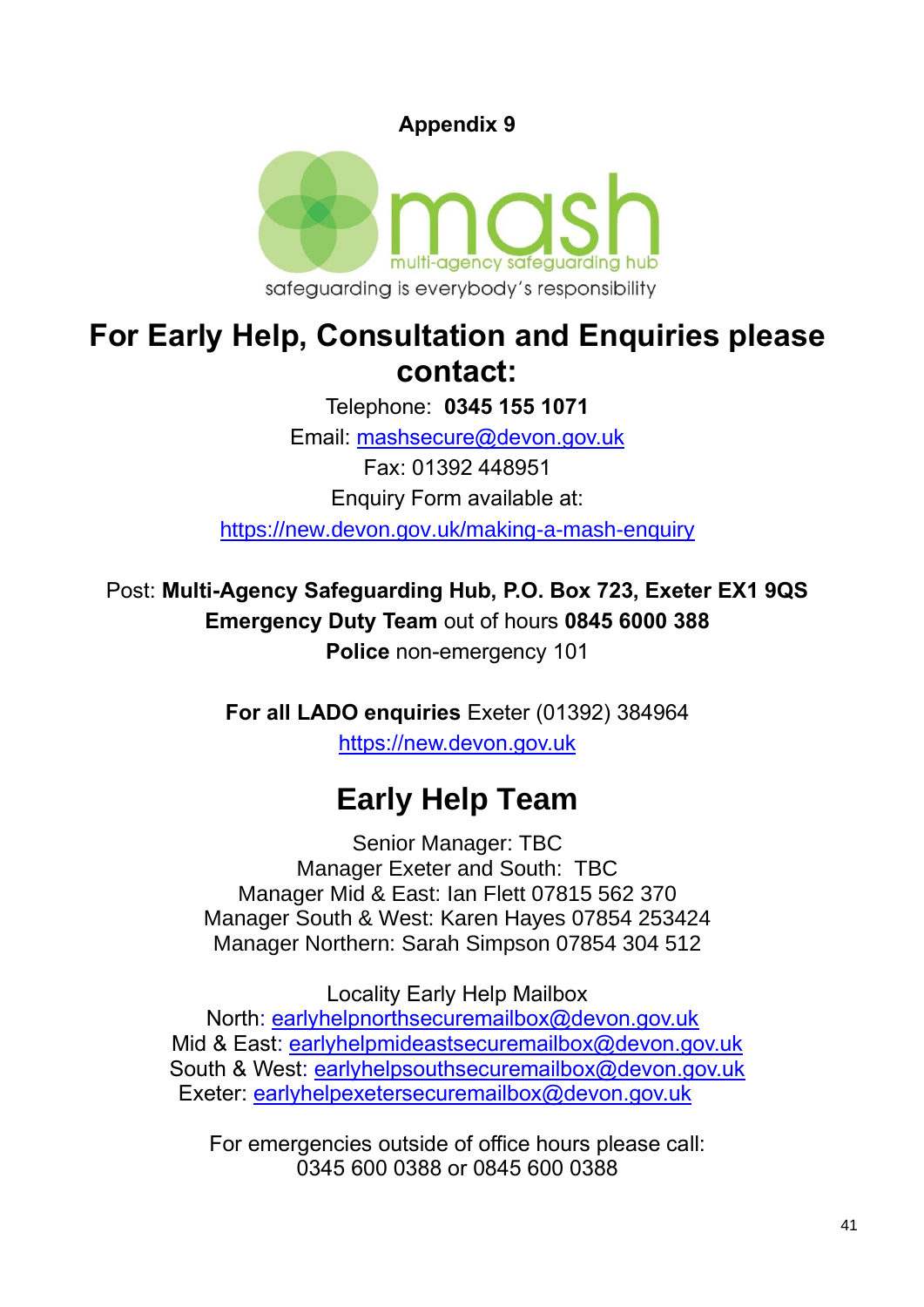



#### **COVID-19 school closure arrangements for Safeguarding and Child Protection at Honiton Community College**

- Policy owner: Rob Robson
- Date ratified by governors: Shared with Governors 08.04.2020. Due to be ratified 20.05.2020.
- Date shared with staff: 10.04.2020.

*Contents: 1.0 Context*

*2.0 Vulnerable children 2.1 Attendance monitoring 2.2 How will this look in our schools 2.3 Those vulnerable children not attending school 3.0 Designated Safeguarding Lead 3.1 DSL in school 3.2 Informing staff 4.0 Reporting a concern 4.1 Reporting a concern about an adult/the HT 5.0 Safeguarding training and induction 6.0 Safer recruitment/volunteers and movement of staff 7.0 Online safety in schools and colleges 7.1 Children and online safety away from school and college 7.2 Online safety at home 8.0 Supporting children not in school 9.0 Peer-on-Peer abuse*

#### **1.0 Context**

*This appendix has been developed in response to and aligned to DfE guidance [https://www.gov.uk/government/publications/covid-19-safeguarding-in-schools-colleges-and-other](https://www.gov.uk/government/publications/covid-19-safeguarding-in-schools-colleges-and-other-providers/coronavirus-covid-19-safeguarding-in-schools-colleges-and-other-providers)[providers/coronavirus-covid-19-safeguarding-in-schools-colleges-and-other-providers](https://www.gov.uk/government/publications/covid-19-safeguarding-in-schools-colleges-and-other-providers/coronavirus-covid-19-safeguarding-in-schools-colleges-and-other-providers) published 27th March 2020.*

From 20th March 2020 parents were asked to keep their children at home, wherever possible, and for schools to remain open only for vulnerable children and those of workers **critical to the COVID-19 response** - who absolutely need to attend.

Schools and all childcare providers were asked to provide care for a limited number of children –

- **children who are vulnerable** (see para 2), and
- children whose parents are critical to the COVID-19 response and cannot be safely cared for at home.

This appendix of the Safeguarding, and Child Protection policy contains details of our individual safeguarding arrangements during this period of time and is likely to be reviewed at regular intervals particularly when new advice is released by the LA or DfE. This appendix of the Safeguarding and Child Protection policy will also be reviewed should school play 'host' to a collapsed provision or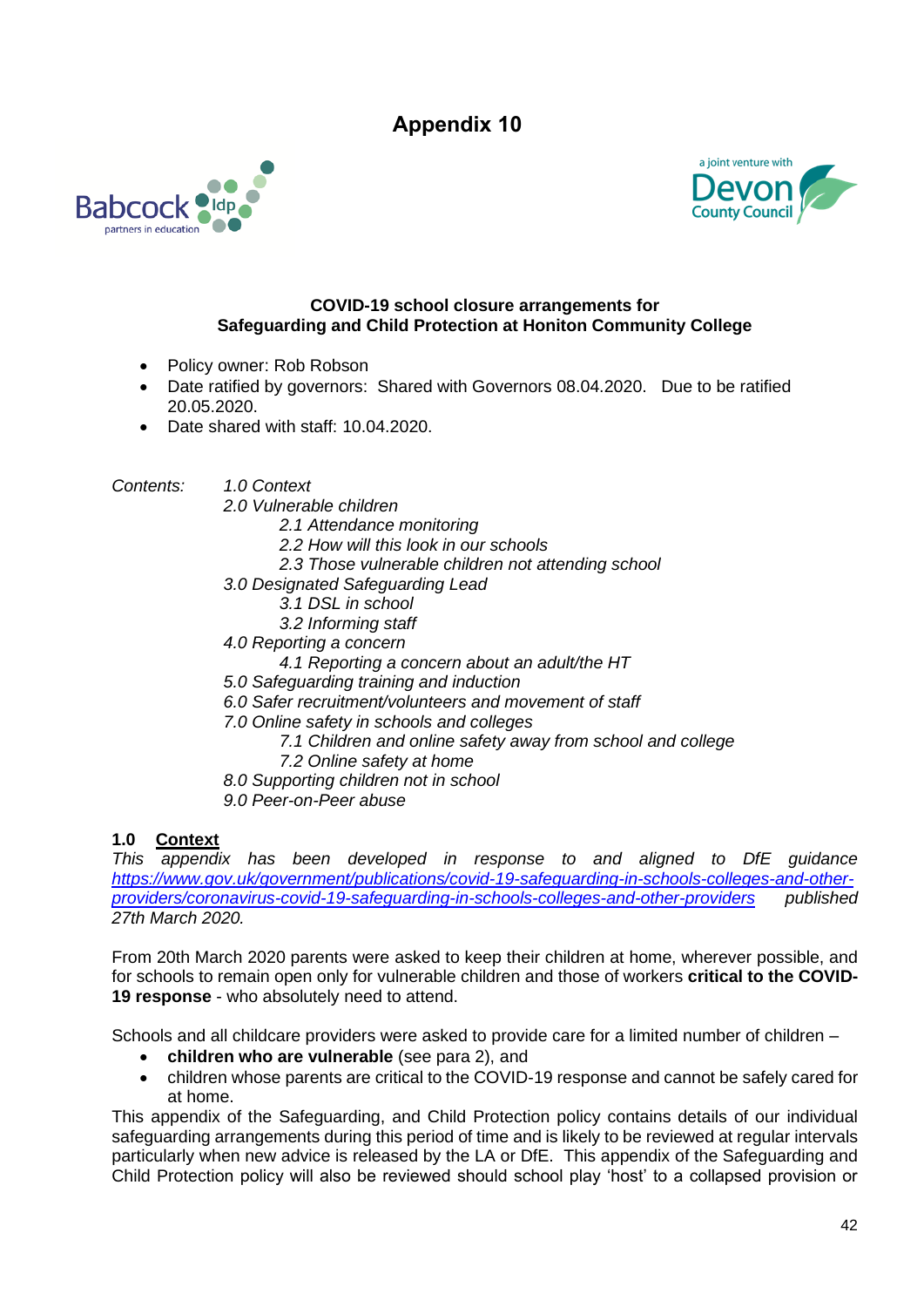direct pupils/staff to a 'cluster' school. The review will then consider any information about 'hub' working issued by the DfE, and consideration will be made for example on, the sharing of vulnerable pupil information, the reporting of concerns and updating of safeguarding files.

It remains the case that **safeguarding is everybody's responsibility**, therefore this additional information needs to be shared with all staff and volunteers who in turn must read, digest and seek support from their DSL team or school leaders if further clarification is required. All staff should continue to have access to the Child Protection policy, Code of Conduct and KCSiE 2020 where further details and information can be found.

The schools' safeguarding team (DSL, Safeguarding Governor etc) and their contact details can be found in the main body of the Schools Safeguarding Policy. Changes to the DSL and DDSL during these exceptional circumstances can be found in para 3 of this appendix. Any changes will be shared with all staff and volunteers of the school.

#### **2.0 Vulnerable children**

Vulnerable children include those who have a social worker (including children in care) and those children and young people up to the age of 25 with education, health and care plans (EHCPs). A child may also be deemed to be vulnerable if they have been assessed (by the school, or other professional) as being in need or otherwise meet the definition in section 17 of the Children Act 1989.

Those with an EHC plan will be risk-assessed in consultation with the SENDCO, Local Authority and parents, to decide whether they need to continue to be offered a school or college place in order to meet their needs, or whether they can safely have their needs met at home. This could include, if necessary and available, carers, therapists or clinicians visiting the home to provide any essential services. Many children and young people with EHC plans can safely remain at home.

Eligibility for free school meals in and of itself should not be the determining factor in assessing vulnerability. Senior leaders, especially the Designated Safeguarding Lead (and deputy) know who our most vulnerable children are. They have the flexibility to offer a place to those on the edge of receiving children's social care support.

School leaders must also consider the health, safety and wellbeing of staff and all other children attending the setting. If a child is unwell, or showing the symptoms of Covid -19 (as defined by current government guidelines) they will expect the child to remain at home and the school will offer provision and support remotely informing relevant partner agencies. This will include establishing regular contact with the family until such time as they have adhered to guidelines enabling the now well or symptom free child to return to school.

If the school has information that parents are not following current government guidelines Leaders will use their professional discretion, working with any partner agencies and LA officers to agree appropriate action. This will firstly take into account the child's safety however where other exceptional circumstances exist whereby a child compromises the health, wellbeing or safety of staff or other children, then appropriate action will be agreed by the school together with the social worker/LA.

Honiton Community College will continue to work with and support children's social workers to help protect vulnerable children. This includes working with and supporting children's social workers and the local authority virtual school head (VSH) for looked-after and previously looked-after children. If current plans and support packages exist for these pupils the school will continue to provide for these as best as possible in conjunction with the relevant agencies. The lead person for this will be: Rob Robson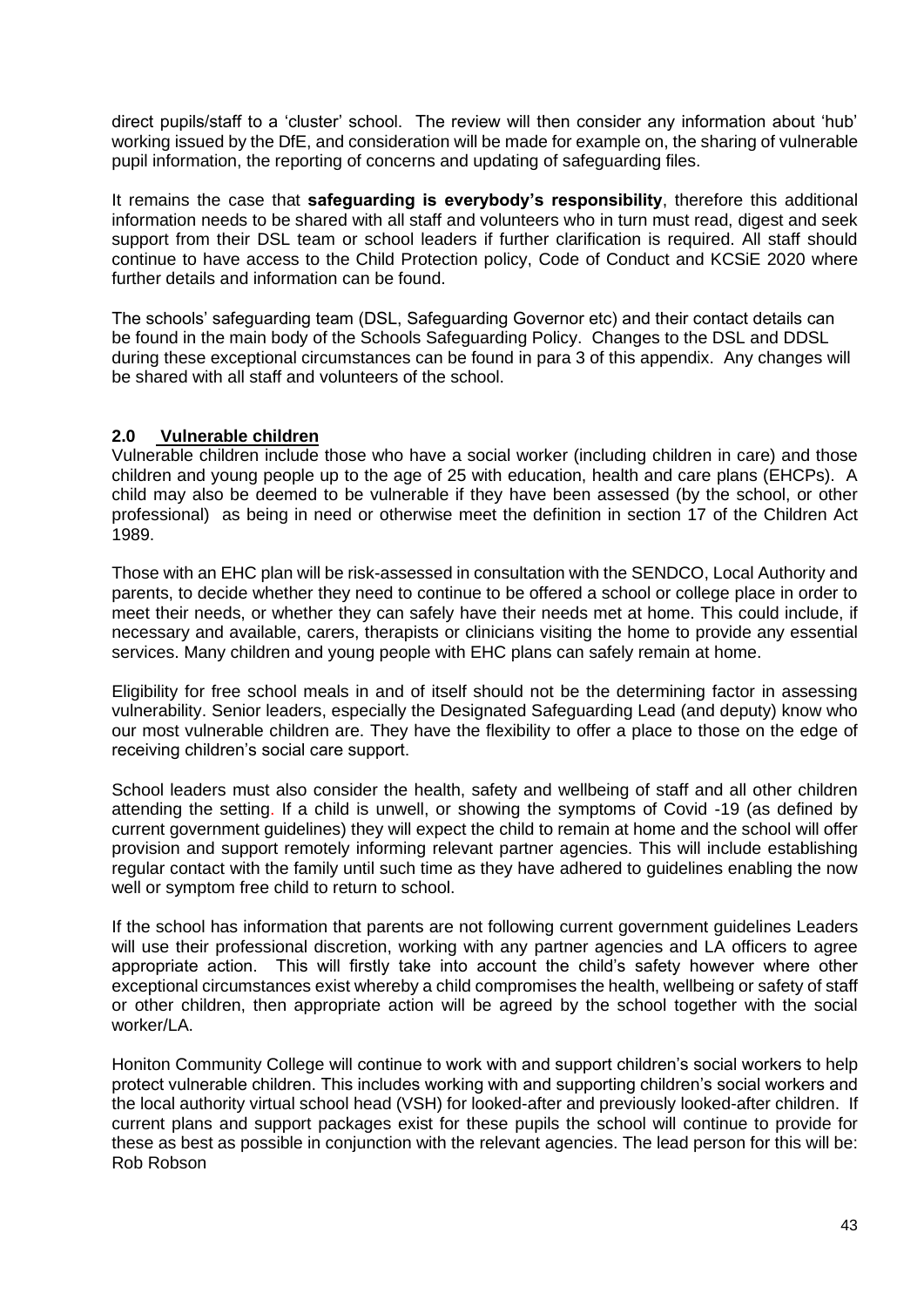There is an expectation that vulnerable children who have a social worker will attend an education setting, so long as they do not have underlying health conditions that put them at risk. In circumstances where a parent does not want to bring their child to an education setting, and their child is considered vulnerable, the social worker and school will explore the reasons for this directly with the parent. Where parents are concerned about the risk of the child contracting COVID19. Honiton Community College or the social worker will talk through these anxieties with the parent/carer following the advice set out by Public Health England. We will encourage our vulnerable children and young people to attend school, including remotely if not possible by other means.

#### **2.1 Attendance monitoring**

Local authorities and education settings do not need to complete their usual day-to-day attendance processes to follow up on non-attendance. Key staff and social workers will agree with parents/carers whether children in need and those on CP should be attending school – we will then follow up **([Schools Safeguarding of Vulnerable Children During Covid 19](file:///C:/Users/RRobson/AppData/Local/Microsoft/Windows/INetCache/Content.Outlook/FXR2U2NA/(https:/www.devon.gov.uk/schools/my-account/information-for-schools/)) )** on any pupil that we were expecting to attend, who does not.

Honiton Community College will also follow up with any parent or carer who has arranged care for their child(ren) and the child(ren) subsequently do not attend.

School will complete a return online so the DfE can monitor who is in school and who isn't by midday everyday [https://www.gov.uk/government/publications/coronavirus-covid-19-attendance](https://www.gov.uk/government/publications/coronavirus-covid-19-attendance-recording-for-educational-settings?utm_source=15dbdd08-0355-41cd-a731-77d42d9cf9a9&utm_medium=email&utm_campaign=govuk-notifications&utm_content=immediate)[recording-for-educational-settings?utm\\_source=15dbdd08-0355-41cd-a731-](https://www.gov.uk/government/publications/coronavirus-covid-19-attendance-recording-for-educational-settings?utm_source=15dbdd08-0355-41cd-a731-77d42d9cf9a9&utm_medium=email&utm_campaign=govuk-notifications&utm_content=immediate) [77d42d9cf9a9&utm\\_medium=email&utm\\_campaign=govuk-notifications&utm\\_content=immediate](https://www.gov.uk/government/publications/coronavirus-covid-19-attendance-recording-for-educational-settings?utm_source=15dbdd08-0355-41cd-a731-77d42d9cf9a9&utm_medium=email&utm_campaign=govuk-notifications&utm_content=immediate)

The LA has a duty to monitor vulnerable children's attendance and Honiton Community College will be completing the necessary spreadsheets and returning to [schoolsdailyreturns@devon.gov.uk](mailto:schoolsdailyreturns@devon.gov.uk) daily.

#### **2.2 How will this look in our school?**

To support the above, Honiton Community College will, when communicating with parents/carers and carers, confirm emergency contact numbers are correct and ask for any additional emergency contact numbers where they are available. In all circumstances where a vulnerable child does not take up their place at school, or discontinues, Honiton Community College will take the actions described in the **[Schools Safeguarding of Vulnerable Children During Covid 19 flowchart.](file:///C:/Users/RRobson/AppData/Local/Microsoft/Windows/INetCache/Content.Outlook/FXR2U2NA/(https:/www.devon.gov.uk/schools/my-account/information-for-schools/))**

#### **2.3 Those vulnerable children not attending school**

Those vulnerable children who are not attending school will be contacted on a regular basis so that school are satisfied that they are safe. School will follow the **[Schools Safeguarding of Vulnerable](file://///ds2chx003.ds2.devon.gov.uk/user$/Dawn.Stabb/Desktop/temp/(https:/www.devon.gov.uk/schools/my-account/information-for-schools/))  [Children During Covid 19 flowchart](file://///ds2chx003.ds2.devon.gov.uk/user$/Dawn.Stabb/Desktop/temp/(https:/www.devon.gov.uk/schools/my-account/information-for-schools/))** along with that from other agencies working with the pupil and family. The DSL or Deputy DSL will review their RAG ratings for this group at least weekly taking into account any reported concerns from school contact or any information from partner agencies such as ViST reports. Any changes will be recorded on the schools central vulnerable group spreadsheet and shared with the Headteacher if not DSL. **Any changes in the RAG rating will be sent to the LA on this link so the master records can be updated. [schoolsdailyreturns@devon.gov.uk](mailto:schoolsdailyreturns@devon.gov.uk)**

#### **3.0 Designated Safeguarding Lead (DSL)**

Honiton Community College has a Designated Safeguarding Lead (DSL) and a Deputy DSL. During this extra ordinary situation their contact details are as follows:

| Role                 | <b>Name</b> | <b>Contact Number/Email</b>         |
|----------------------|-------------|-------------------------------------|
| Designated           | Rob Robson  | 07540564705                         |
| Safeguarding<br>Lead |             | rrobson@honitoncollege.devon.sch.uk |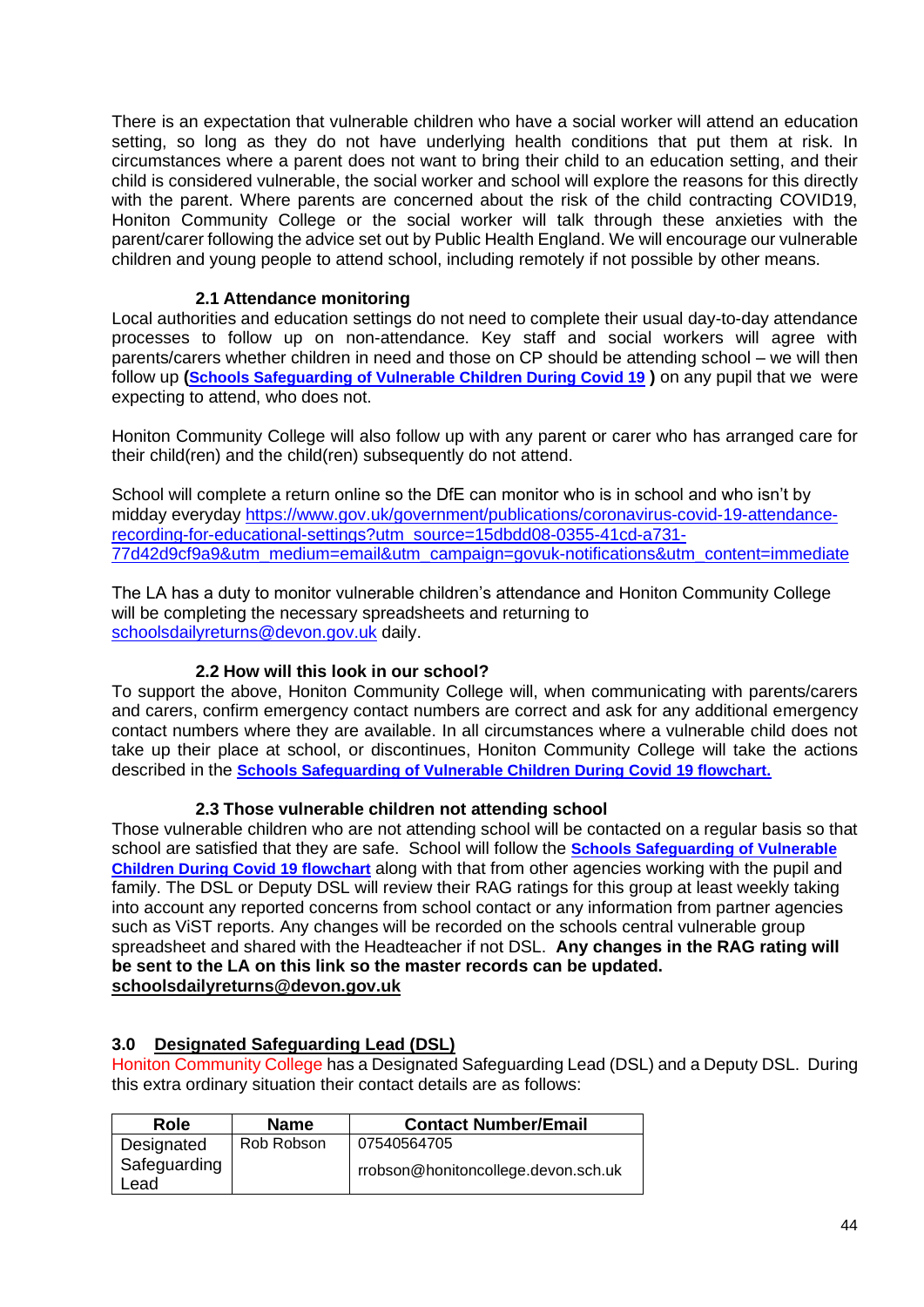| Deputy                     | Clare O'Toole     | 01404 42283 ext 223                  |
|----------------------------|-------------------|--------------------------------------|
| Designated<br>Safeguarding | <b>Emily Meek</b> | CO'Toole@honitoncollege.devon.sch.uk |
| Lead                       |                   | EMeek@honitoncollege.devon.sch.uk    |
|                            |                   |                                      |

#### **3.1 DSL cover in school**

The optimal scenario is to have a trained DSL (or deputy) available on site. Where this is not the case a trained DSL (or deputy) will be available to be contacted via phone or online video - for example when working from home. Where a trained DSL (or deputy) is not on site, in addition to the above, a senior leader will assume responsibility for co-ordinating safeguarding on site. This might include updating and managing access to child protection records and liaising with the offsite DSL (or deputy) and as required liaising with children's social workers where they require access to children in need and/or to carry out statutory assessments at the school or college.

#### **3.2 Informing staff**

It is important that all school staff and volunteers have access to a trained DSL (or deputy), or the named school leader, Honiton Community College will inform all staff and volunteers of changes to the details above.

Therefore, each day staff on site will be made aware of who that person is and how to speak to them. The DSL will continue to engage with social workers and attend all multi-agency meetings, which can be done remotely or seek support and liaise with Early Help professionals.

Any changes to the DSL on duty will also be shared with those staff working from home via email. School will also have a daily information board sharing the DSL and safeguarding contacts for the day for all staff working on site.

Any changes to the Safeguarding team details will also be shared with Babcock LDP and Devon County Council.

#### **4.0 Reporting a concern**

Where staff have a concern about a child, they should continue to follow the process outlined in the school Safeguarding Policy which can be done remotely via CPOMS or through telephone. In the unlikely event that a member of staff cannot access any electronic system from home, they should email the Designated Safeguarding Lead, Headteacher or Safeguarding contact. This will ensure that the concern is received. Staff are reminded of the need to report any concern immediately and without delay. All staff should follow the escalation process as laid out in **[Schools Safeguarding of](file://///ds2chx003.ds2.devon.gov.uk/user$/Dawn.Stabb/Desktop/temp/(https:/www.devon.gov.uk/schools/my-account/information-for-schools/))  [Vulnerable Children During Covid 19 flowchart.](file://///ds2chx003.ds2.devon.gov.uk/user$/Dawn.Stabb/Desktop/temp/(https:/www.devon.gov.uk/schools/my-account/information-for-schools/))**

#### **4.1 Reporting a concern about an adult/the HT**

Where staff are concerned about an adult working with children in the school, they should report the concern to the Headteacher. If there is a requirement to make a notification to the Headteacher whilst away from school, this should be done verbally and followed up with an email to the Headteacher immediately.

Concerns around the Headteacher should be directed to the Chair of Governors: Tony Smith - Asmith-governor@honitoncollege.devon.sch.uk

#### **5.0 Safeguarding training and induction**

DSL training is **very unlikely** to take place whilst there remains a threat of the COVID 19 virus. For the period COVID-19 measures are in place, a DSL (or deputy) who has been trained will continue to be classed as a trained DSL (or deputy) even if they have or will miss their refresher training. All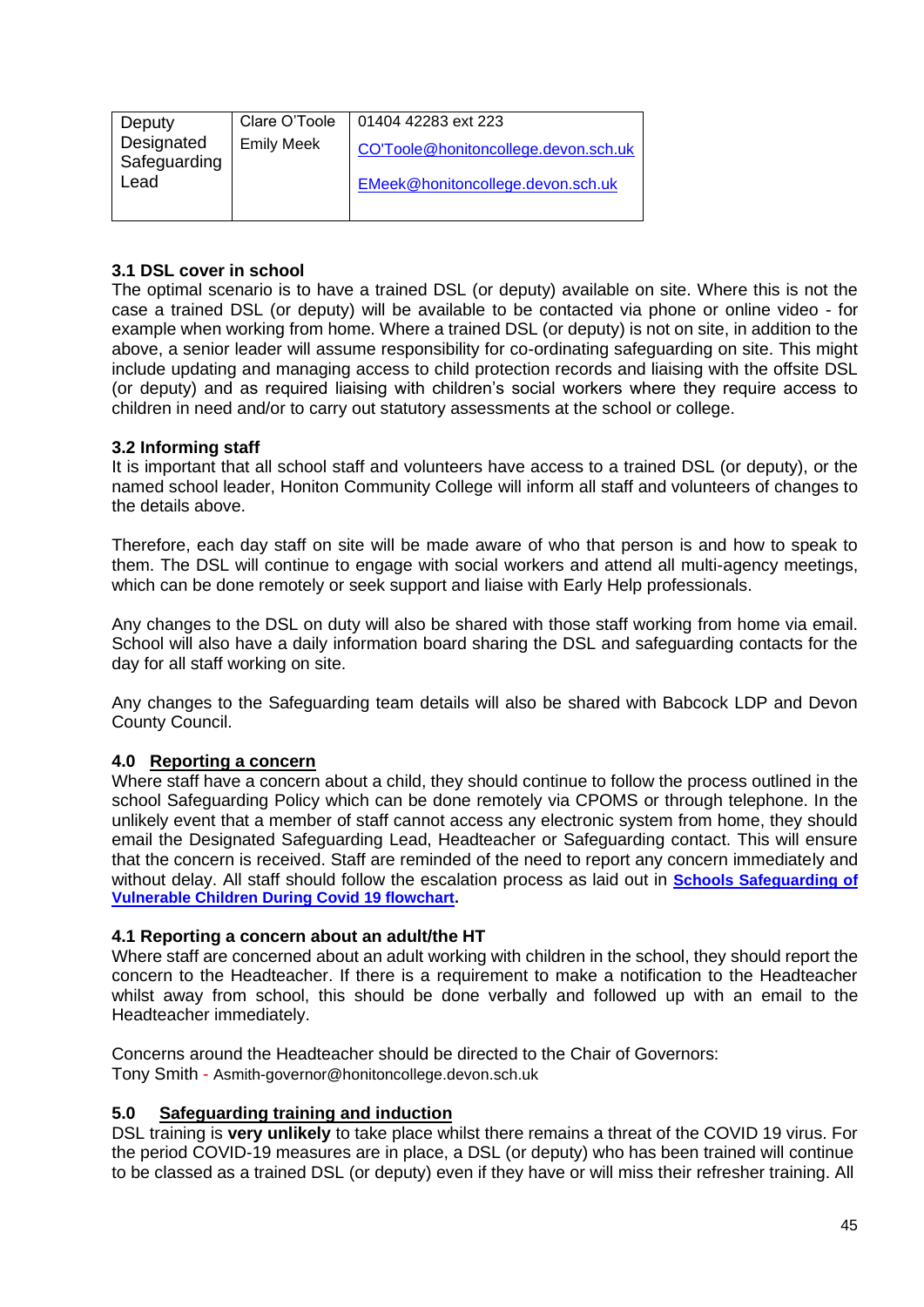existing school staff who have had safeguarding training and have read part 1 of Keeping Children Safe in Education (2020), are similarly likely to not receive whole staff training during this time. DSLs should therefore communicate with staff any new local arrangements, so they know what to do if they are worried about a child. This should be achieved through emails and similar electronic means.

Where new staff or volunteers are recruited they will continue to be provided with a safeguarding induction as identified in our policy.

#### **6.0 Safer recruitment/volunteers and movement of staff**

It remains essential that people who are unsuitable are not allowed to enter the children's workforce or gain access to children. When recruiting new staff, Honiton Community College will continue to follow the relevant safer recruitment processes for their setting, including, as appropriate, relevant sections in part 3 of Keeping Children Safe in Education (2020) (KCSIE).

In response to COVID-19, the Disclosure and Barring Service (DBS) has made changes to its guidance on standard and enhanced DBS ID checking to minimise the need for face-to-face contact. Where Honiton Community College are utilising volunteers, we will continue to follow the checking and risk assessment process as set out in paragraphs 167 to 172 of KCSIE. Under **no circumstances** will a volunteer who has not been checked be left unsupervised or allowed to work in regulated activity.

Honiton Community College will continue to follow the legal duty to refer to the DBS anyone who has harmed or poses a risk of harm to a child or vulnerable adult. Full details can be found at paragraph 163 of KCSIE. Honiton Community College will continue to consider and make referrals to the Teaching Regulation Agency (TRA) as per paragraph 166 of KCSIE and the TRA's 'Teacher misconduct advice for making a referral. During the COVID-19 period all referrals should be made by emailing [Misconduct.Teacher@education.gov.uk](mailto:Misconduct.Teacher@education.gov.uk) Whilst acknowledging the challenge of the current National emergency, it is essential from a safeguarding perspective that any school is aware, on any given day, which staff/volunteers will be in the school or college, and that appropriate checks have been carried out, especially for anyone engaging in regulated activity. As such, Honiton Community College will continue to keep the single central record (SCR) up to date as outlined in paragraphs 148 to 156 in KCSIE.

Where staff are required to work in schools that are not their normal place of work, senior leaders take into account the DfE supplementary guidance on safeguarding children during the COVID-19 pandemic and will accept portability as long as the current employer confirms in writing that

- the individual has been subject to an enhanced DBS and children's barred list check
- there are no known concerns about the individual's suitability to work with children
- there is no ongoing disciplinary investigation relating to that individual

There is no requirement to list such individuals in the schools SCR, unless leaders choose to do so as long as such written confirmation is received. School will retain this evidence until such time as the current restrictions on schools are lifted and in line with our current data and information retention polices.

For movement within the Trust, schools should seek assurance from the Multi-Academy Trust or Federation HR Manager or equivalent senior leader that the member of staff has received appropriate safeguarding training and all pre-employment safeguarding requirements are in place. Upon arrival, they must have access to a copy of the receiving setting's child protection policy, confirmation of local processes and confirmation of DSL arrangements and contact details.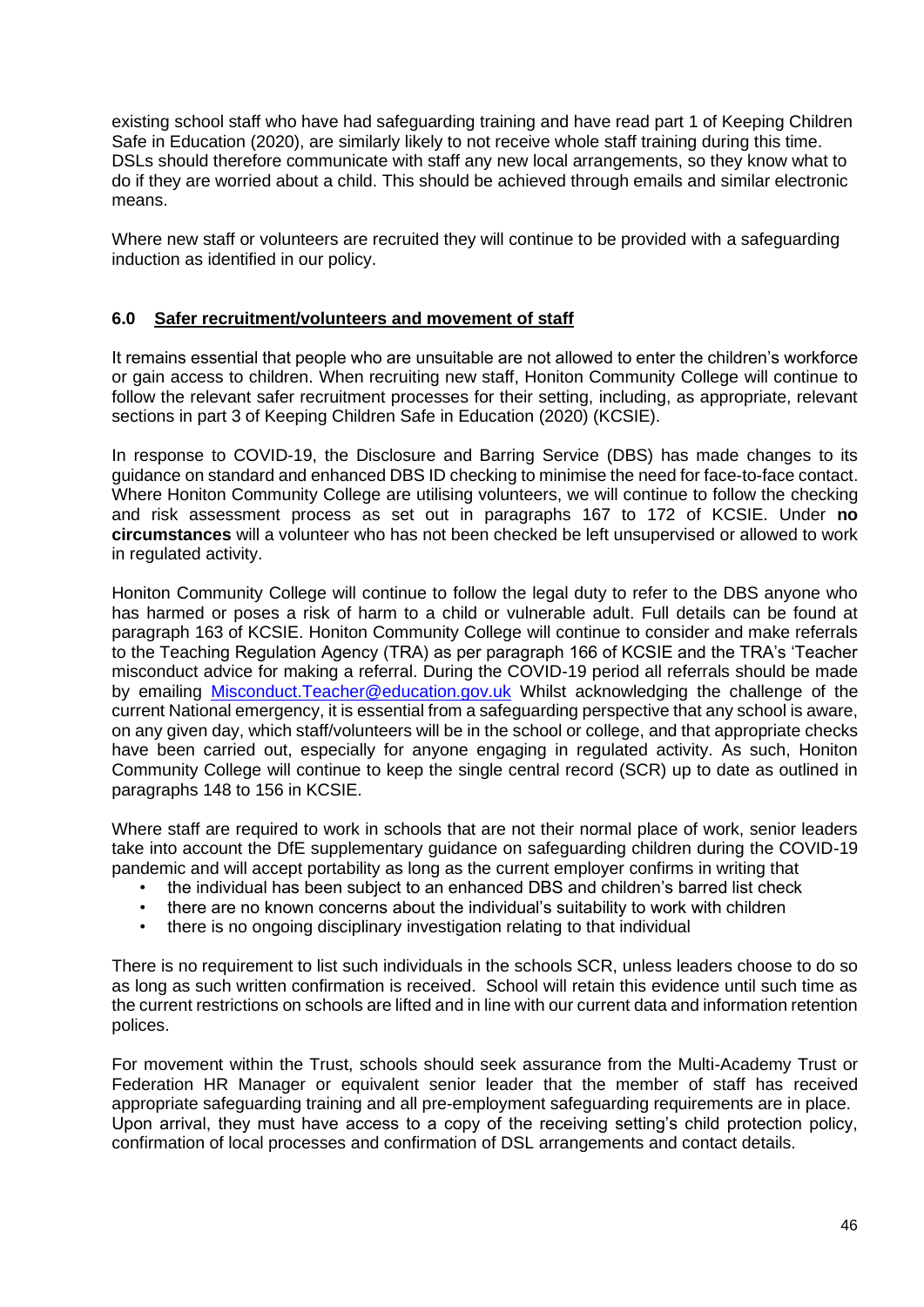## **7.0 Online safety in schools and colleges**

Honiton Community College will continue to provide a safe environment, including online. This includes the use of an online filtering system. Where students are using computers in school, appropriate supervision will be in place.

## **7.1 Children and online safety away from school and college**

It is important that all staff who interact with children, including online, continue to look out for signs a child may be at risk or suffering abuse. Any such concerns should be dealt with as per the Child Protection Policy ( and where appropriate the **[Schools Safeguarding of Vulnerable Children During](file://///ds2chx003.ds2.devon.gov.uk/user$/Dawn.Stabb/Desktop/temp/(https:/www.devon.gov.uk/schools/my-account/information-for-schools/))  [Covid 19 flowchart\)](file://///ds2chx003.ds2.devon.gov.uk/user$/Dawn.Stabb/Desktop/temp/(https:/www.devon.gov.uk/schools/my-account/information-for-schools/))** . Referrals should still be made to MASH/social worker and as required, to the police. Online teaching should follow the same principles as set out in the code of conduct.

Honiton Community College will ensure any use of **online learning tools** and systems is in line with privacy and data protection/GDPR requirements. Below are some things to consider when delivering virtual lessons, especially where webcams are involved:

- No 1:1s, groups only, unless as a result of risk assessments confirmed with the Headteacher. This may for example involve having the parent in the room.
- Staff and children must wear suitable clothing, as should anyone else in the household.
- Any computers used should be in appropriate areas, for example, not in bedrooms.
- The live class should be recorded so that if any issues were to arise, the video can be reviewed.
- Live classes should be kept to a reasonable length of time, or the streaming may prevent the family 'getting on' with their day.
- Language must be professional and appropriate, including any family members in the background.
- Staff must only use platforms agreed by school leaders
- Staff should record the length, time, date and attendance of any sessions held.

#### **7.2 Online safety at home**

School will continue to support parents, sharing online safety information, websites and resources for them to utilise on the school website and in school communications and updates. E.g. links to CEOPs, ThinkUKnow.

#### **8.0 Supporting children not in school**

Honiton Community College is committed to ensuring the safety and wellbeing of all its children. Where the DSL has identified a child to be on the edge of social care support, or who would normally receive pastoral-type support in school, they should ensure that a robust communication plan is in place for that child or young person. Details of this plan must be recorded, as should a record of contact have made. The communication plans can include; remote contact, phone contact, doorstep visits (if appropriately risk assessed). The plans put in place will as a minimum reflect the **[Schools Safeguarding of Vulnerable Children During Covid 19 flowchart](file://///ds2chx003.ds2.devon.gov.uk/user$/Dawn.Stabb/Desktop/temp/(https:/www.devon.gov.uk/schools/my-account/information-for-schools/))**). Other individualised contact methods should be carefully considered, ideally working with families, and recorded.

Honiton Community College and its DSL will work closely with all stakeholders to maximise the effectiveness of any communication plan. Any such plan must be reviewed at least bi-weekly and where concerns arise, the DSL will consider any referrals as appropriate. The school will share safeguarding messages on its website and social media pages. Honiton Community College recognises that school is a protective factor for children and young people and the current circumstances can affect the mental health of pupils and their parents and carers

All staff at Honiton Community College need to be aware of this in setting expectations of pupils' work where they are at home. Honiton Community College will ensure that where we care for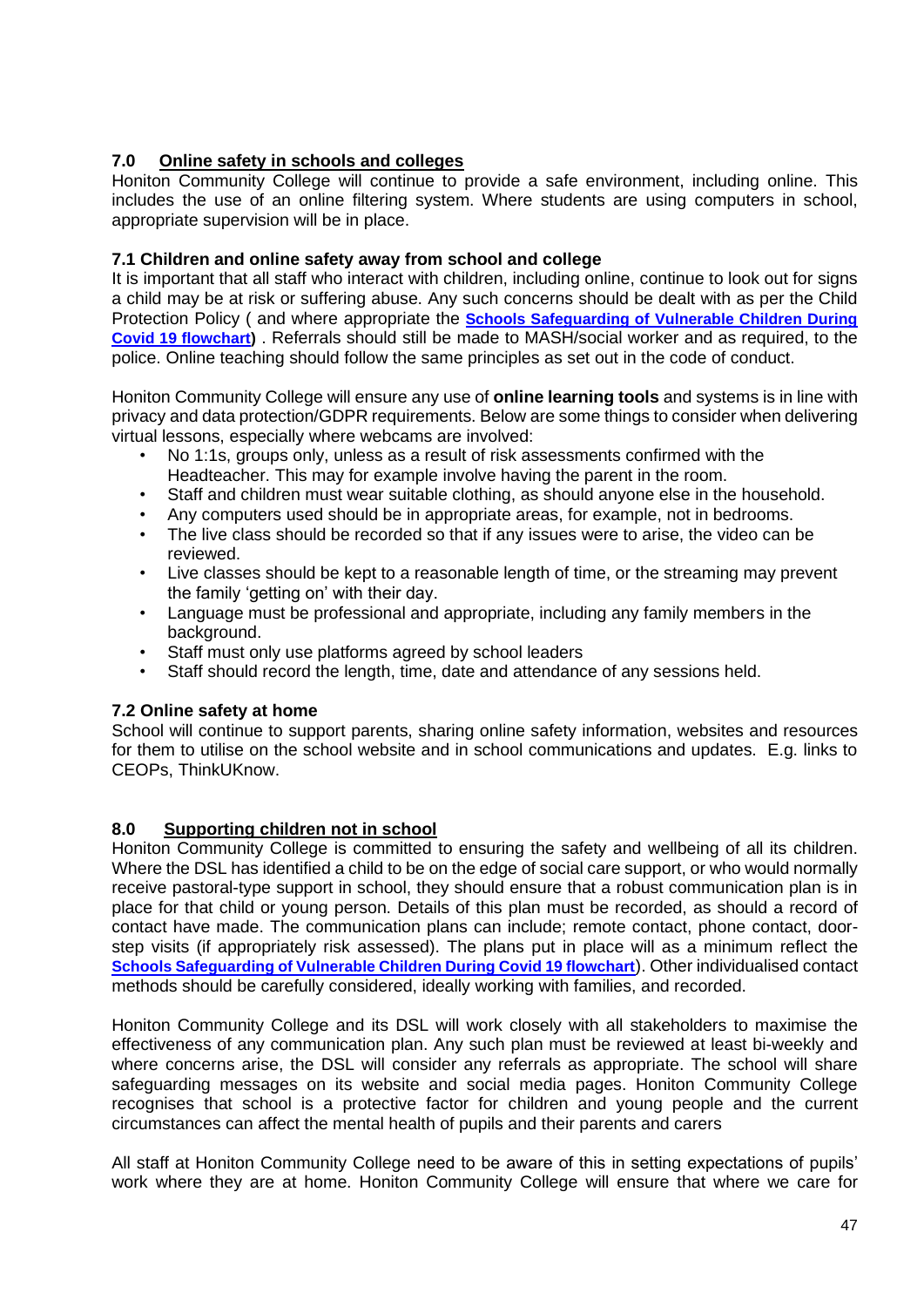children of critical workers and vulnerable children on site, we ensure appropriate support is in place for them. Honiton Community College is committed to ensuring the safety and wellbeing of all its students. We will continue to be a safe space for all children to attend and flourish.

The Headteacher will ensure that appropriate staff are on site and staff to pupil ratio numbers are appropriate, to maximise safety. Honiton Community College will continually refer to the most recent Government guidance for education and childcare settings on how to implement social distancing and continue to follow the advice from Public Health England on handwashing and other measures to limit the risk of spread of COVID19. Where staff have concerns about the impact of staff absence – such as our Designated Safeguarding Lead or first aiders – they will discuss them immediately with senior leaders.

#### **9.0 Peer on Peer Abuse**

Honiton Community College recognises that during the closure a revised process may be required for managing any report of such abuse and supporting victims. Where a school receives a report of peer on peer abuse, they will follow the principles as set out in part 5 of KCSIE and of those outlined within of the Child Protection Policy.

The school will listen and work with the young person, parents/carers and any multiagency partner required to ensure the safety and security of that young person. Concerns and actions must be recorded and appropriate referrals made.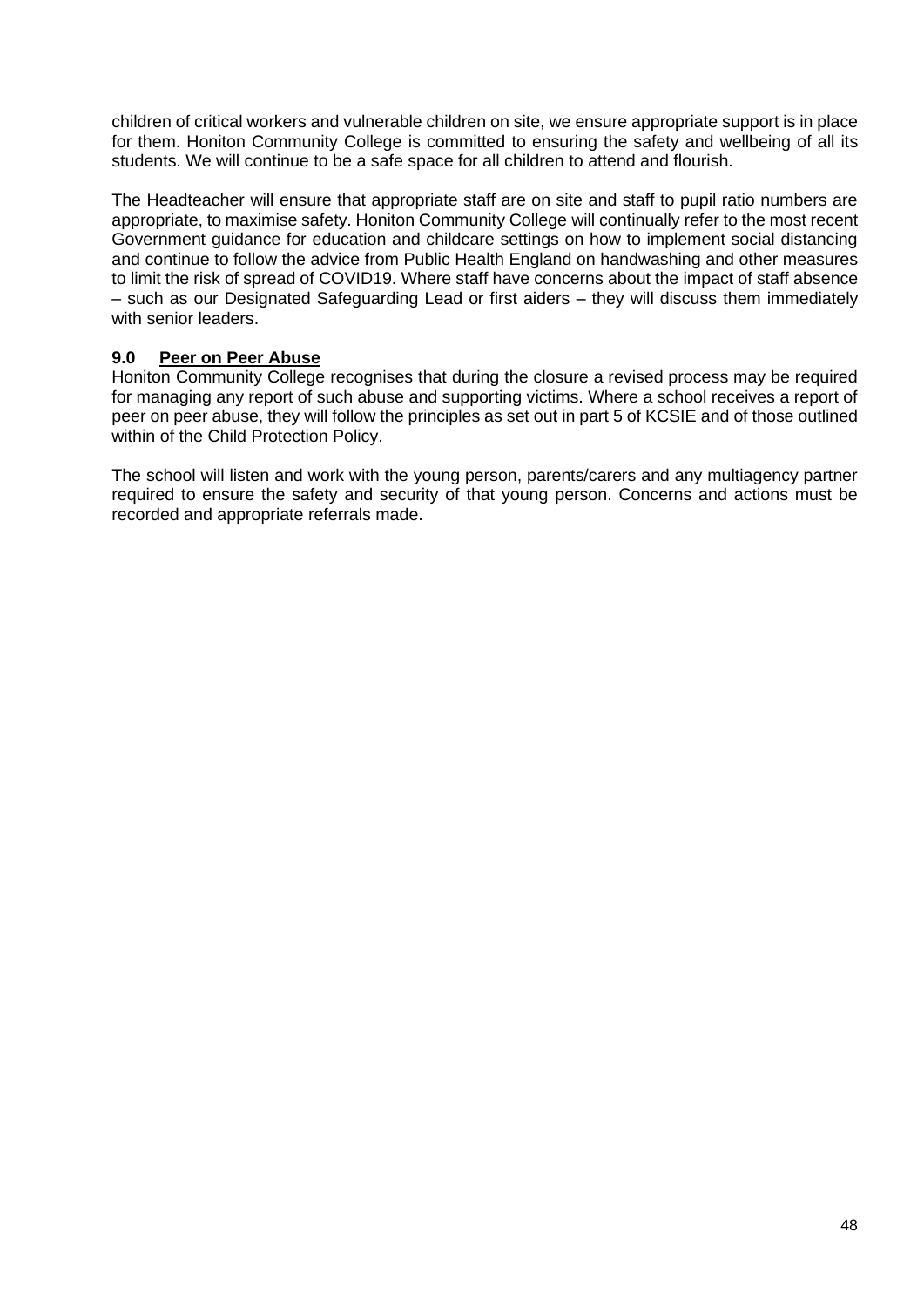



#### **CORONAVIRUS school closure arrangements for Safeguarding and Child Protection at Honiton Community College**

- Policy owner: R.Robson
- Date ratified by governors:10.02.2021 (shared with Chair of Governors and Link Governor for Safeguarding: 26.01.2021, shared with all governors 29.01.2021)
- Date shared with staff: 26.01.2021

*Contents: 1.0 Context*

- *2.0 Vulnerable children*
	- *2.1 Attendance monitoring*
	- *2.2 How will this look in our schools*
	- *2.3 Those vulnerable children not attending school*
- *3.0 Designated Safeguarding Lead*
	- *3.1 DSL in school*
	- *3.2 Informing staff*
- *4.0 Reporting a concern*
	- *4.1 Reporting a concern about an adult/the HT*
- *5.0 Safeguarding training and induction*
- *6.0 Safer recruitment/volunteers and movement of staff*
- *7.0 Online safety in schools and colleges*
	- *7.1 Children and online safety away from school and college*
	- *7.2 Online safety at home*
- *8.0 Supporting children not in school*
- *9.0 Peer-on-Peer abuse*

#### **3.0 Context**

*This appendix has been developed in response to and aligned to DfE guidance Restricting [attendance during the national lockdown: schools](https://www.gov.uk/government/publications/actions-for-schools-during-the-coronavirus-outbreak) updated 7th January 2021 and the Schools Safeguarding of Vulnerable Children during Covid-19 updated by Devon LA 12th January 2021.*

From 6th January 2021 parents were asked to keep their children at home, wherever possible, and for schools to remain open only for those children of workers **critical to the COVID response** - who absolutely need to attend.

Schools and all childcare providers were asked to provide care for a limited number of children –

- **children who are vulnerable** (see para 2), and
- children whose parents are critical to the COVID response and cannot be safely cared for at home.

This appendix of the Safeguarding, and Child Protection policy contains details of our individual safeguarding arrangements during this period of time and is likely to be reviewed at regular intervals particularly when new advice is released by the LA.

It remains the case that **safeguarding is everybody's responsibility**, therefore this additional information needs to be shared with all staff and volunteers who in turn must read, digest and seek support from their DSL team or school leaders if further clarification is required. All staff should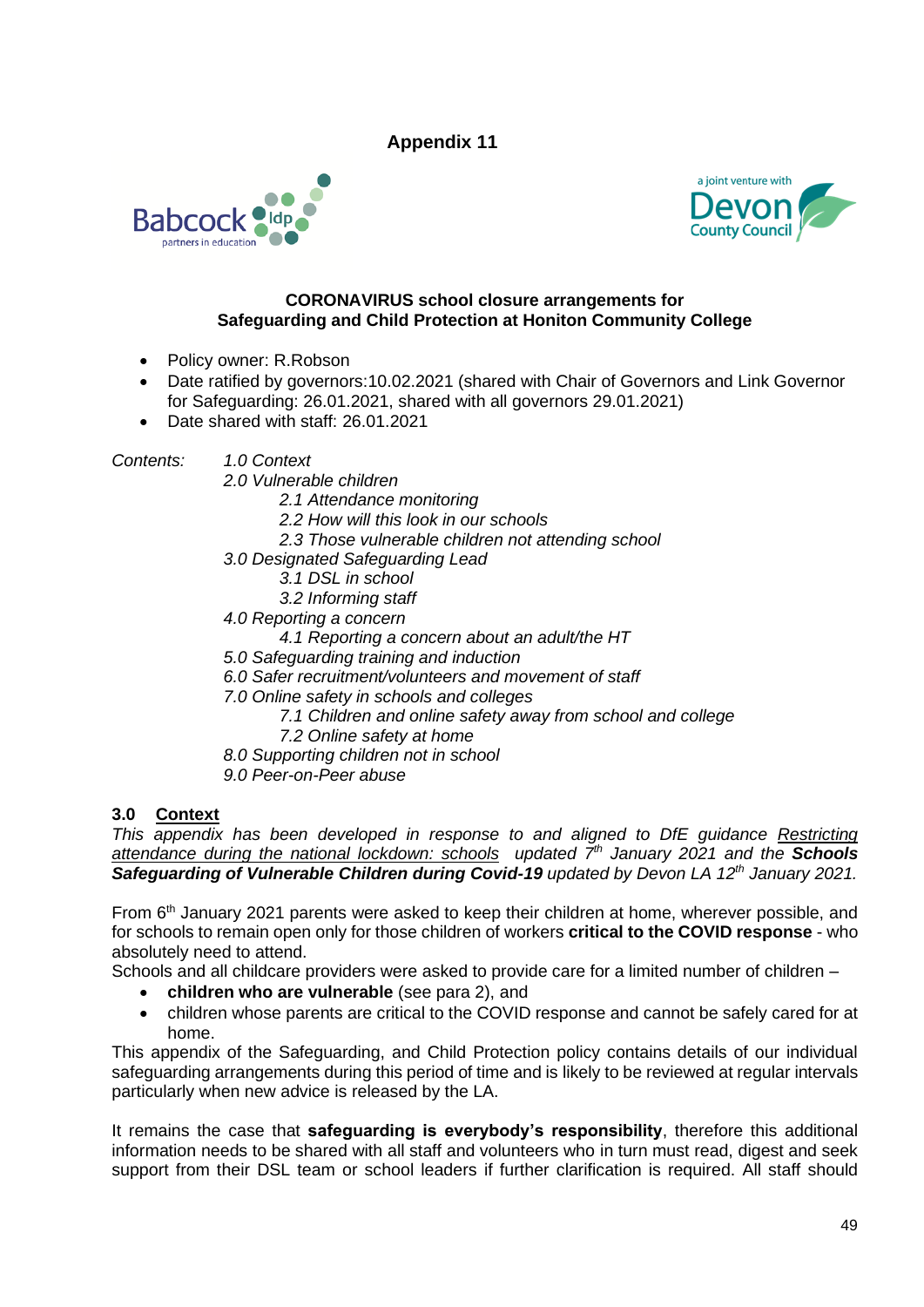continue to have access to the Child Protection policy, Code of Conduct and KCSiE 2020 where further details and information can be found.

The schools' safeguarding team (DSL, Safeguarding Governor etc) and their contact details can be found in the main body of the Schools Safeguarding Policy. Changes to the DSL and DDSL during these exceptional circumstances can be found in para 3 of this appendix. Any changes will be shared with all staff and volunteers of the school.

#### **4.0 DfE Vulnerable children**

#### **As per Dec 31st 2020 - Vulnerable children and young people include those who:**

- are assessed as being in need under section 17 of the Children Act 1989, including children and young people who have a child in need plan, a child protection plan or who are a looked-after child
- have an education, health and care (EHC) plan
- have been identified as otherwise vulnerable by educational providers or local authorities (including children's social care services), and who could therefore benefit from continued full-time attendance, this might include:
	- o children and young people on the edge of receiving support from children's social care services or in the process of being referred to children's services
	- o adopted children or children on a special guardianship order
	- $\circ$  those at risk of becoming NEET ('not in employment, education or training')
	- o those living in temporary accommodation
	- o those who are young carers
	- o those who may have difficulty engaging with remote education at home (for example due to a lack of devices or quiet space to study)
	- o care leavers
	- $\circ$  others at the provider and local authority's discretion including pupils and students who need to attend to receive support or manage risks to their mental health

School leaders must also consider the health, safety and wellbeing of staff and all other children attending the setting. If a child is unwell, or showing the symptoms of Coronavirus (as defined by current government guidelines) or the school has information that parents are not following current government guidelines they will expect the child to remain at home and offer provision and support remotely informing relevant partner agencies. This will include establishing regular contact with the family until such time as they have adhered to guidelines enabling the now well or symptom free child to return to school. Leaders will use their professional discretion, working with any partner agencies and LA officers should other exceptional circumstances exist whereby a child compromises the health, wellbeing or safety of staff or other children.

Honiton Community College will continue to work with and support children's social workers to help protect vulnerable children. This includes working with and supporting children's social workers and the local authority virtual school head (VSH) for looked-after and previously looked-after children. If current plans and support packages exist for these pupils the school will continue to provide for these as best as possible in conjunction with the relevant agencies. The lead person for this will be: name Faith Harrell.

There is an expectation that vulnerable children who have a social worker will attend an education setting, so long as they do not have underlying health conditions that put them at risk. In circumstances where a parent does not want to bring their child to an education setting, and their child is considered vulnerable, the social worker and school will explore the reasons for this directly with the parent. Where parents are concerned about the risk of the child contracting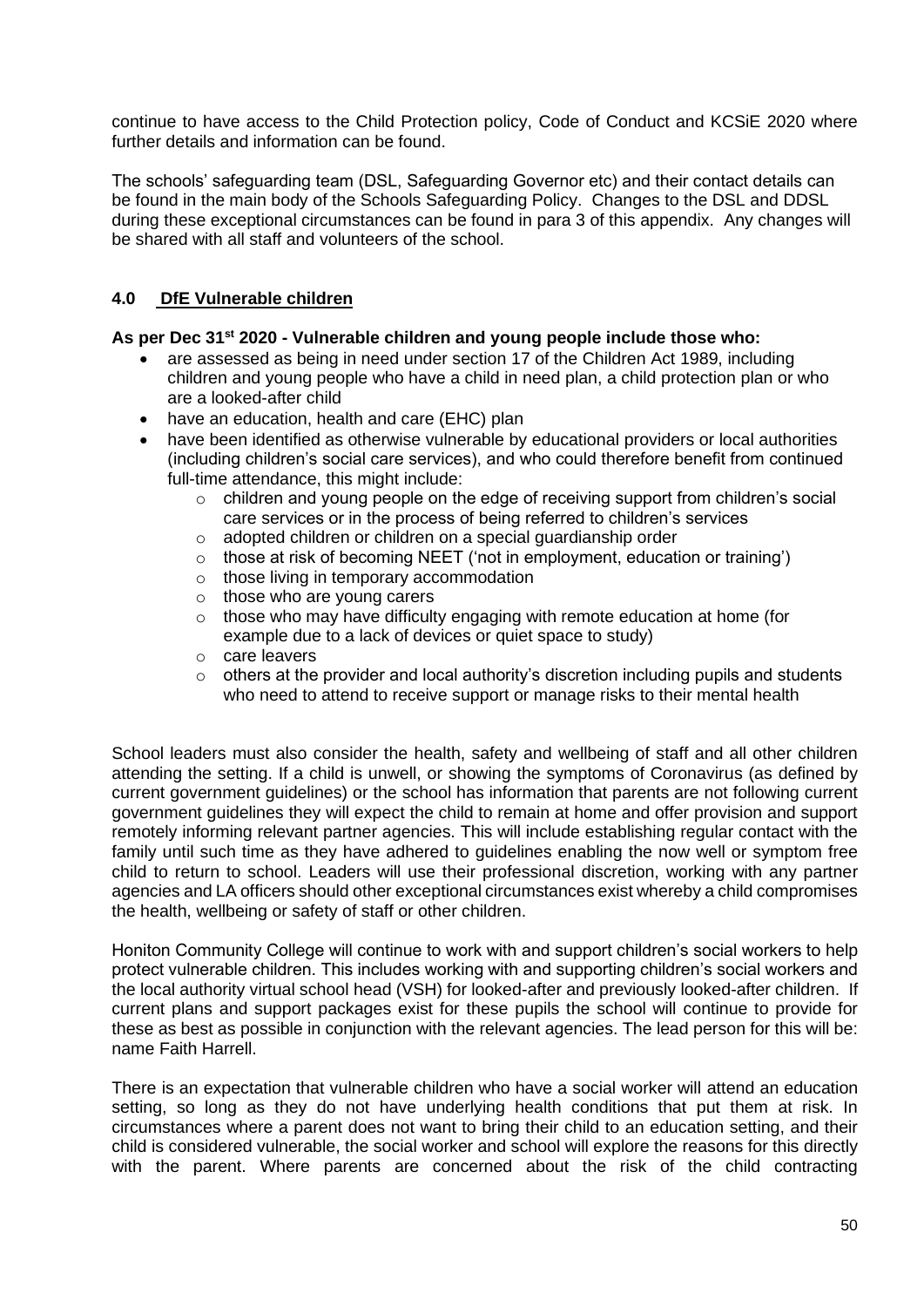CORONAVIRUS, Honiton Community College or the social worker will talk through these anxieties with the parent/carer following the advice set out by Public Health England. We will encourage our vulnerable children and young people to attend school, including remotely if needed.

#### **2.1 Recording attendance**

All schools should continue to record attendance in the register. Schools should follow up on absences of the pupils who are expected to be in school, but where a parent wishes for their child to be absent, it is expected that schools will authorise the absence during this national lockdown period. Absence will not be penalised.

Where schools grant a leave of absence to a vulnerable child or young person they should still speak to parents and carers, and social workers (where applicable) to explore the reasons for this and any concerns raised. The discussions should focus on the welfare of the child or young person and ensuring that the child or young person is able to access appropriate education and support while they are at home.

#### **2.2 Children deemed vulnerable pupils** [\(Definition\)](https://www.gov.uk/government/publications/coronavirus-covid-19-maintaining-educational-provision/guidance-for-schools-colleges-and-local-authorities-on-maintaining-educational-provision)

All schools and colleges are expected to allow and strongly encourage vulnerable children and young people to attend. Parents or carers of vulnerable children and young people are strongly encouraged to take up the place.

As vulnerable children are still expected to attend school full-time, they should not be marked as Code X unless they are shielding, self-isolating or quarantining in accordance with Public Health England / Government advice. If the parent of a vulnerable child wishes their child to be absent, the parent should let the school know. It is expected that schools will grant applications for leave of absence given the exceptional circumstances. This should be recorded as Code C (leave of absence authorised by the school) unless another authorised absence code is more applicable.

If the setting feel that the child is at risk, or other welfare concerns exist, then the school must escalate their concerns appropriately to other agencies.

#### **2.3 Children of critical workers**

Parents whose work is critical to the coronavirus (COVID-19) and EU transition response include those who work in health and social care and in other key sectors outlined in [DfE guidance.](https://www.gov.uk/government/publications/coronavirus-covid-19-maintaining-educational-provision/guidance-for-schools-colleges-and-local-authorities-on-maintaining-educational-provision) This group includes pupils where at least one parent or carer is a critical worker and whilst the expectation is that children will be kept at home if they can, the pupil may go to school or college if required. Schools should speak to parents to identify children of critical workers who need to go to school, and on which day or days a place is needed. Schools should use Code X on days or half days when a place is not required, or on any occasion when the child is self-isolating or quarantining because of coronavirus (COVID-19).

However, where the child of a critical worker is expected to attend a session and does not do so, the school should record the absence as Code C (leave of absence authorised by the school) unless another authorised absence code is more applicable.

#### **2.4 Pupils who are not defined as vulnerable or critical worker children as above**

All pupils who are not eligible to be in school should be marked as Code X. They are not attending because they are following public health advice.

Children or young people who are clinically extremely vulnerable are advised not to attend school at this time. [\(Guidance\)](https://www.gov.uk/government/publications/guidance-on-shielding-and-protecting-extremely-vulnerable-persons-from-covid-19/guidance-on-shielding-and-protecting-extremely-vulnerable-persons-from-covid-19#education-settings) Pupils following this guidance should receive Code X. However if it is agreed that a pupil in this category should attend school, then normal attendance and or Code C marks (unless another authorised absence code is more applicable) should be used.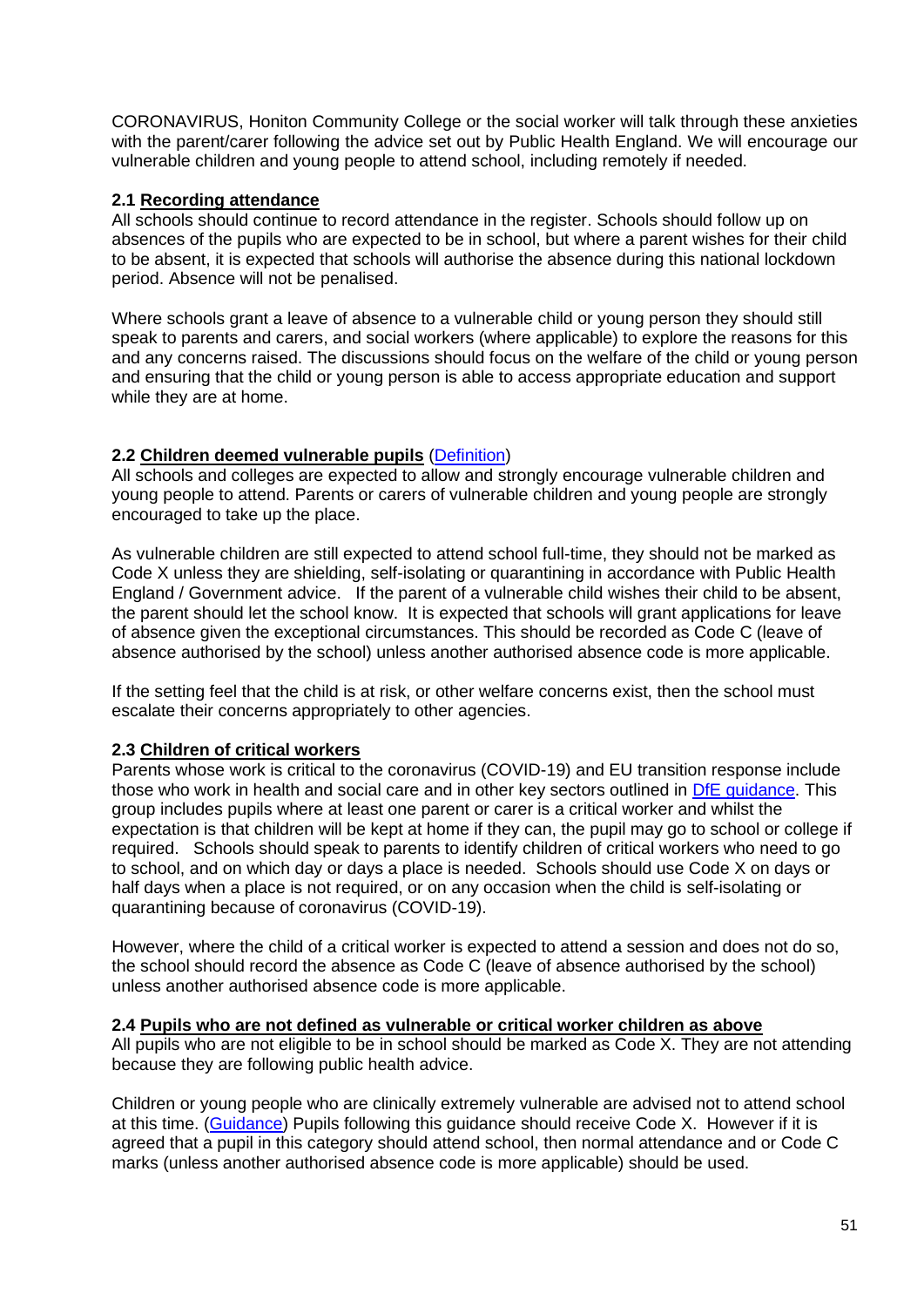## **3.0 Designated Safeguarding Lead (DSL)**

Honiton Community College has a Designated Safeguarding Lead (DSL) and a Deputy DSL. During this extra ordinary situation their contact details are as follows:

| <b>Role</b>                                  | <b>Name</b>                       | <b>Contact</b><br>Number 1 | <b>Contact</b><br><b>Number</b><br>2 | <b>Email</b>                                                              |
|----------------------------------------------|-----------------------------------|----------------------------|--------------------------------------|---------------------------------------------------------------------------|
| Designated<br>Safeguarding<br>Lead           | <b>Rob</b><br>Robson              | 07540564705                |                                      | rrobson@honitoncollege.devon.sch.uk                                       |
| Deputy<br>Designated<br>Safeguarding<br>Lead | Clare<br>O'Toole<br>Emily<br>Meek | 07787787657                |                                      | CO'Toole@honitoncollege.devon.sch.uk<br>EMeek@honitoncollege.devon.sch.uk |

#### **3.1 DSL cover in school**

The optimal scenario is to have a trained DSL (or deputy) available on site. Where this is not the case a trained DSL (or deputy) will be available to be contacted via phone or online video - for example when working from home. Where a trained DSL (or deputy) is not on site, in addition to the above, a senior leader will assume responsibility for co-ordinating safeguarding on site. This might include updating and managing access to child protection records and liaising with the offsite DSL (or deputy) and as required liaising with children's social workers where they require access to children in need and/or to carry out statutory assessments at the school or college.

#### **3.2 Informing staff**

It is important that all school staff and volunteers have access to a trained DSL (or deputy), or the named school leader, Honiton Community College will inform all staff and volunteers of changes to the details above.

Therefore, each day staff on site will be made aware of who that person is and how to speak to them. The DSL will continue to engage with social workers and attend all multi-agency meetings, which can be done remotely or seek support and liaise with Early Help professionals.

Any changes to the DSL on duty will also be shared with those staff working from home via email. School will also have a daily information board sharing the DSL and safeguarding contacts for the day for all staff working on site.

Any changes to the Safeguarding team details will also be shared with Babcock LDP and Devon County Council.

#### **4.0 Reporting a concern**

Where staff have a concern about a child, they should continue to follow the process outlined in the school Safeguarding Policy which can be done remotely via email or through telephone. In the unlikely event that a member of staff cannot access any electronic system from home, they should email the Designated Safeguarding Lead, Headteacher or Safeguarding contact. This will ensure that the concern is received. Staff are reminded of the need to report any concern immediately and without delay.

#### **4.1 Reporting a concern about an adult/the HT**

Where staff are concerned about an adult working with children in the school, they should report the concern to the Headteacher. If there is a requirement to make a notification to the Headteacher whilst away from school, this should be done verbally and followed up with an email to the Headteacher immediately.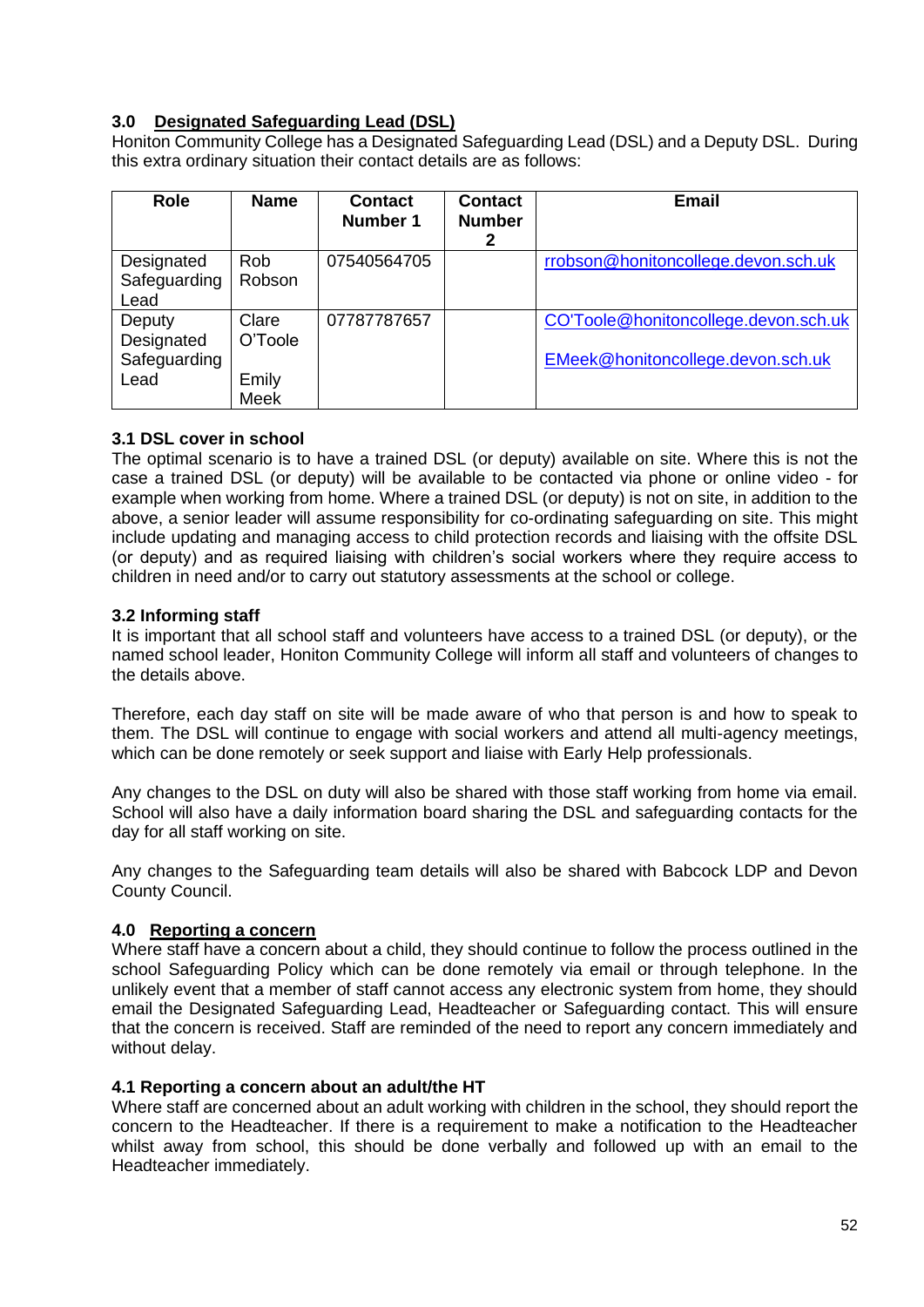Concerns around the Headteacher should be directed to the Chair of Governors: Tony Smith: ASmith-Governor@honitoncollege.devon.sch.uk

#### **5.0 Safeguarding training and induction**

DSL training will continue to be available virtually, therefore it is important that any staff that are acting within a DSL or DDSL capacity undertakes appropriate level of training. All school staff must continue to have safeguarding training and have read part 1 of Keeping

Children Safe in Education (2020), DSLs should ensure they communicate with staff any new local arrangements, so they know what to do if they are worried about a child. This should be achieved through emails and similar electronic means.

Where new staff or volunteers are recruited they will continue to be provided with a safeguarding induction.

#### **6.0 Safer recruitment/volunteers and movement of staff**

It remains essential that people who are unsuitable are not allowed to enter the children's workforce or gain access to children. When recruiting new staff, Honiton Community College will continue to follow the relevant safer recruitment processes for their setting, including, as appropriate, relevant sections in part 3 of Keeping Children Safe in Education (2020) (KCSIE).

In response to CORONAVIRUS, the Disclosure and Barring Service (DBS) has made changes to its guidance on standard and enhanced DBS ID checking to minimise the need for face-to-face contact. Where Honiton Community College are utilising volunteers, we will continue to follow the checking and risk assessment process as set out in paragraphs 183 -188 of KCSIE. Under **no circumstances** will a volunteer who has not been checked be left unsupervised or allowed to work in regulated activity. Honiton Community College will continue to follow the legal duty to refer to the DBS anyone who has harmed or poses a risk of harm to a child or vulnerable adult. Full details can be found at paragraph 179 of KCSIE. Honiton Community College will continue to consider and make referrals to the Teaching Regulation Agency (TRA) as per paragraph 182 of KCSIE and the TRA's 'Teacher misconduct advice for making a referral. During the coronavirus period all referrals should be made by emailing [Misconduct.Teacher@education.gov.uk](mailto:Misconduct.Teacher@education.gov.uk) Whilst acknowledging the challenge of the current National emergency, it is essential from a safeguarding perspective that any school is aware, on any given day, which staff/volunteers will be in the school or college, and that appropriate checks have been carried out, especially for anyone engaging in regulated activity. As such, Honiton Community College will continue to keep the single central record (SCR) up to date as outlined in paragraphs 164 to 173 in KCSIE.

#### **7.0 Online safety in schools and colleges**

Honiton Community College will continue to provide a safe environment, including online. This includes the use of an online filtering system. Where students are using computers in school, appropriate supervision will be in place.

#### **7.1 Children and online safety away from school and college**

It is important that all staff who interact with children, including online, continue to look out for signs a child may be at risk or suffering abuse. Any such concerns should be dealt with as per the Child Protection Policy and where appropriate referrals should still be made to children's social care and as required, to the police. Online teaching should follow the same principles as set out in the code of conduct.

Honiton Community College will ensure any use of online learning tools and systems is in line with privacy and data protection/GDPR requirements. Below are some things to consider when delivering virtual lessons, especially where webcams are involved:

• Staff and children must wear suitable clothing, as should anyone else in the household.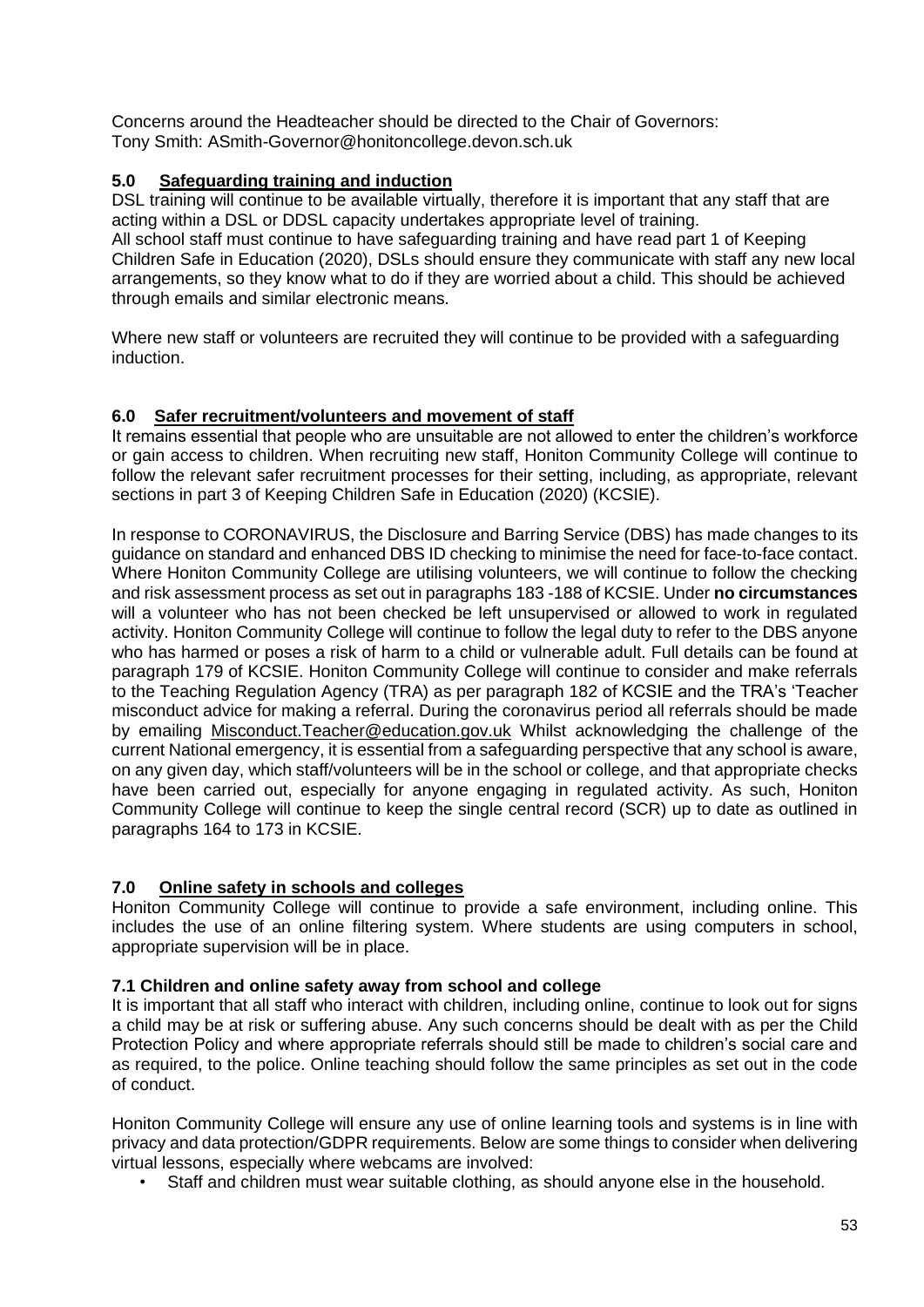- Any computers used should be in appropriate areas be mindful of picture in backgrounds.
- The live class should be recorded so that if any issues were to arise, the video can be reviewed.
- Virtual 1:1 meetings or interventions must be recorded and a note to say that the conversation has taken place should be added to SIMS.
- Live classes should be kept to a reasonable length of time, or the streaming may prevent the family 'getting on' with their day.
- Language must be professional and appropriate, including any family members in the background.
- Staff must only use platforms agreed by school leaders

#### **7.2 Online safety at home**

School will continue to support parents, sharing online safety information, websites and resources for them to utilise on the school website and in school communications and updates.

#### **8.0 Supporting children not in school**

Honiton Community College is committed to ensuring the safety and wellbeing of all its children. Where the DSL has identified a child to be on the edge of social care support, or who would normally receive pastoral-type support in school, they should ensure that a robust communication plan is in place for that child or young person. Details of this plan must be recorded, as should a record of contact have made. The communication plans can include; remote contact, phone contact, doorstep visits (if appropriately risk assessed). Other individualised contact methods should be carefully considered, ideally working with families, and recorded.

Honiton Community College and its DSL will work closely with all stakeholders to maximise the effectiveness of any communication plan. Any such plan must be reviewed at least weekly and where concerns arise, the DSL will consider any referrals as appropriate. The school will share safeguarding messages on its website and social media pages. Honiton Community College recognises that school is a protective factor for children and young people, and the current circumstances, can affect the mental health of pupils and their parents and carers

All staff at Honiton Community College need to be aware of this in setting expectations of pupils' work where they are at home. Honiton Community College will ensure that where we care for children of critical workers and

vulnerable children on site, we ensure appropriate support is in place for them. This will be bespoke to each child and recorded. Honiton Community College is committed to ensuring the safety and wellbeing of all its students. We will continue to be a safe space for all children to attend and flourish.

The Headteacher will ensure that appropriate staff are on site and staff to pupil ratio numbers are appropriate, to maximise safety. Honiton Community College will continually refer to the most recent Government guidance for education and childcare settings on how to implement social distancing and continue to follow the advice from Public Health England on handwashing and other measures to limit the risk of spread of COVID19. Where staff have concerns about the impact of staff absence – such as our Designated Safeguarding Lead or first aiders – they discuss them immediately with senior leaders.

#### **9.0 Peer on Peer Abuse**

Honiton Community College recognises that during the closure a revised process may be required for managing any report of such abuse and supporting victims. Where a school receives a report of peer on peer abuse, they will follow their in house reporting systems outlined within the settings Child Protection Policy.